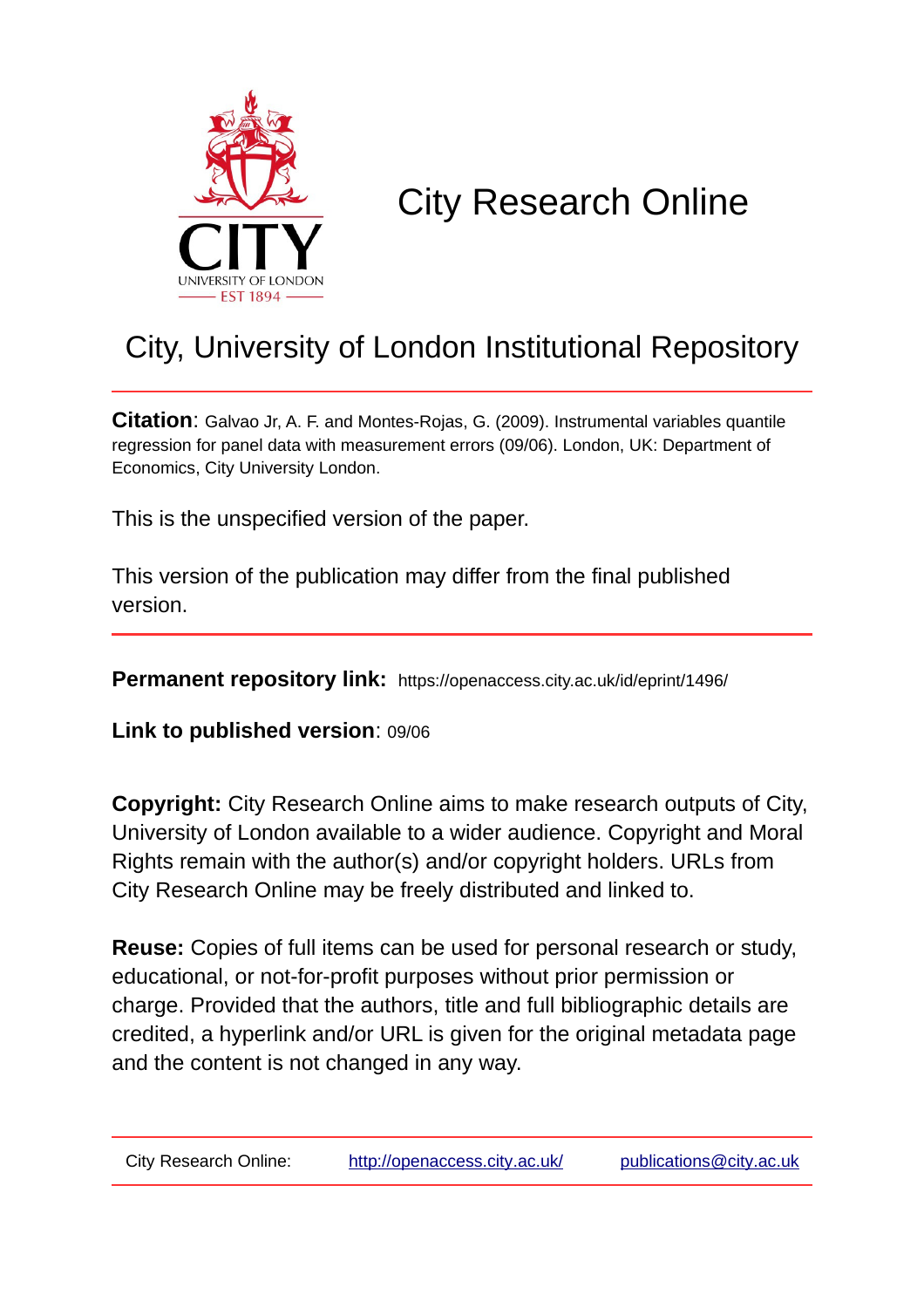

# **Department of Economics**

**Instrumental Variables Quantile Regression for Panel Data with Measurement Errors** 

> Antonio F. Galvao, Jr.<sup>1</sup> University of Illinois at Urbana-Champain

> > Gabriel Montes-Rojas<sup>2</sup> City University London

**Department of Economics Discussion Paper Series No. 09/06**



<sup>1</sup> Department of Economics, University of Illinois at Urbana-Champaign, 419 David Kinley Hall, 1407 W. Gregory Dr., Urbana, IL 61801, USA. Email: *galvao@illinois.edu*

<sup>2</sup> Department of Economics, City University London, D308 Social Sciences Bldg, Northampton Square, London EC1V 0HB, UK. Email: *Gabriel.Montes-Rojas.1@city.ac.uk*. T: +44 (0)20 7040 8919 F: +44 (0)20 7040 8580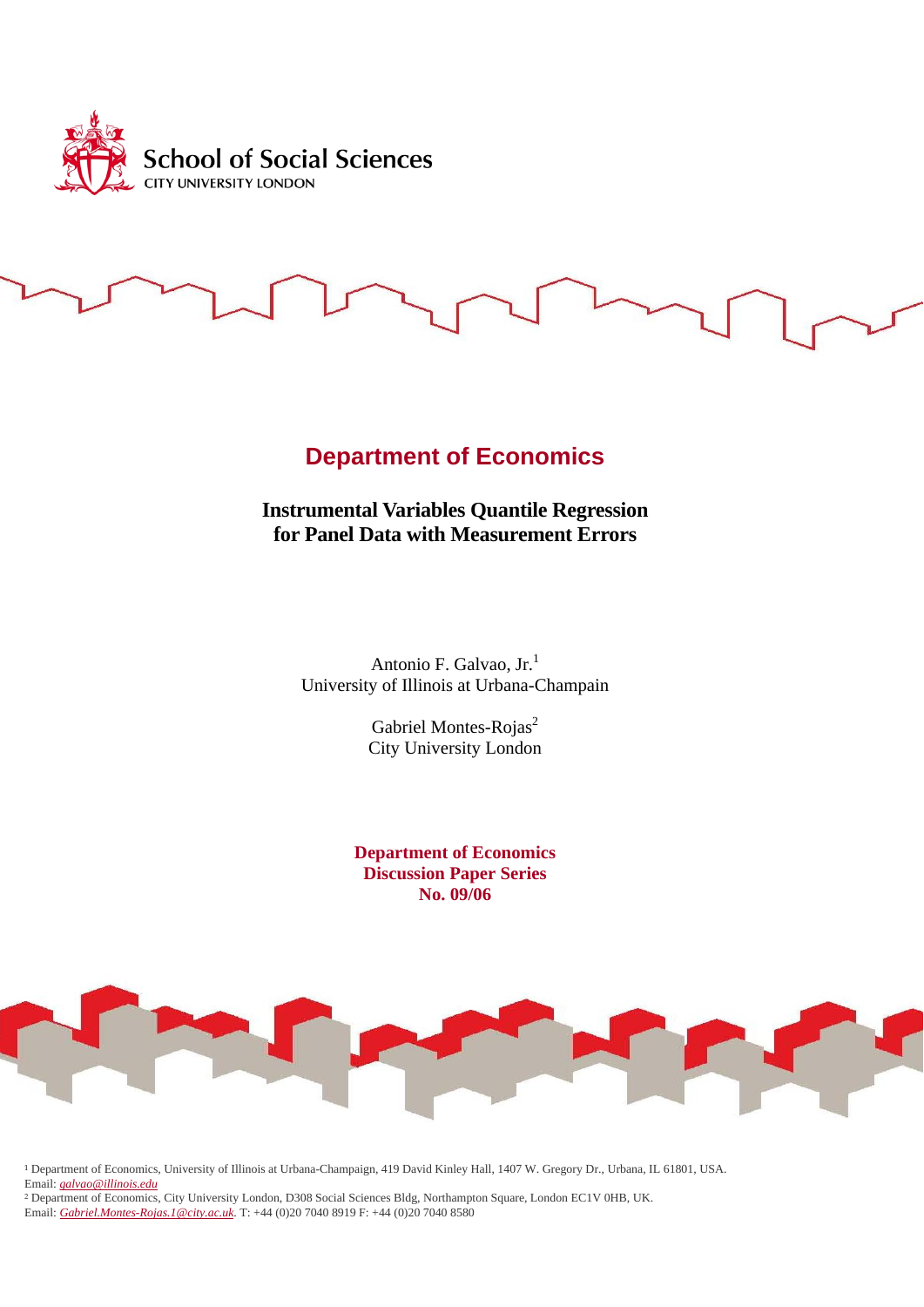# Instrumental Variables Quantile Regression for Panel Data with Measurement Errors<sup>∗</sup>

Antonio F. Galvao, Jr.† University of Illinois Gabriel V. Montes-Rojas‡ City University London

February, 2009

#### Abstract

This paper develops an instrumental variables estimator for quantile regression in panel data with fixed effects. Asymptotic properties of the instrumental variables estimator are studied for large N and T when  $N^a/T \to 0$ , for some  $a > 0$ . Wald and Kolmogorov-Smirnov type tests for general linear restrictions are developed. The estimator is applied to the problem of measurement errors in variables, which induces endogeneity and as a result bias in the model. We derive an approximation to the bias in the quantile regression fixed effects estimator in the presence of measurement error and show its connection to similar effects in standard least squares models. Monte Carlo simulations are conducted to evaluate the finite sample properties of the estimator in terms of bias and root mean squared error. Finally, the methods are applied to a model of firm investment. The results show interesting heterogeneity in the Tobin's q and cash flow sensitivities of investment. In both cases, the sensitivities are monotonically increasing along the quantiles.

Key Words: Quantile Regression; Panel Data; Measurement Errors; Instrumental Variables

JEL Classification: C14, C23

<sup>∗</sup>The authors would like to express their appreciation to Heitor Almeida, Anil Bera, Murillo Campello, Xuming He, Ted Juhl, Roger Koenker, and participants in the seminars at Cass Business School, University of Alicante, 18th Midwest Econometrics Group Meeting, and University of Illinois at Urbana-Champaign for helpful comments and discussions. All the remaining errors are ours.

<sup>†</sup>Department of Economics, University of Illinois at Urbana-Champaign, 419 David Kinley Hall, 1407 W. Gregory Dr., Urbana, IL 61801, USA. Email: galvao@illinois.edu

<sup>‡</sup>Department of Economics, City University London, D308 Social Sciences Bldg, Northampton Square, London EC1V 0HB, UK. Email: Gabriel.Montes-Rojas.1@city.ac.uk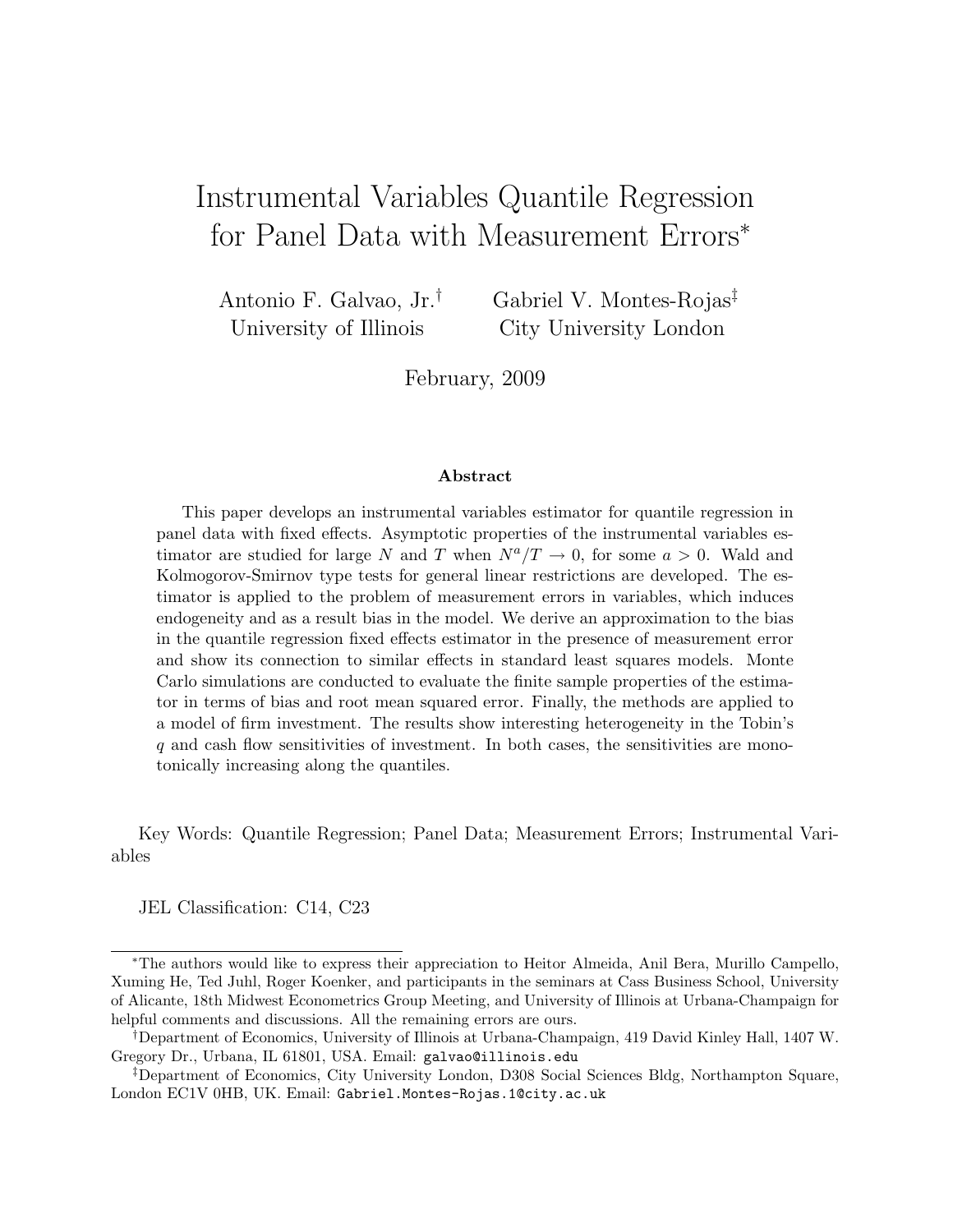## 1 Introduction

Semiparametric panel data models have attracted interest in both theory and applications since the Gaussian assumptions underlying classical least-squares (LS) methods are sometimes implausible. Koenker (2004) introduced a general approach to estimation of quantile regression (QR) models for longitudinal data. Individual specific fixed effects (FE) are treated as pure location shift parameters common to all conditional quantiles and may be subject to shrinkage toward a common value as in the Gaussian random effects paradigm. QR methods allow one to explore a range of conditional quantiles exposing a variety of forms of conditional heterogeneity under weak distributional assumptions and also provide a framework for robust estimation and inference. Controlling for individual specific heterogeneity via FE while exploring heterogeneous covariate effects within the QR framework offers a more flexible approach to the analysis of panel data than that afforded by the classical Gaussian fixed and random effects estimators. Recent work by Lamarche (2006, 2008) and Geraci and Bottai (2007) have elaborated on these models using penalized QR estimators. Abrevaya and Dahl (2008) have introduced an alternative approach to estimating QR models for panel data employing the "correlated random effects" model of Chamberlain (1982).

As first noted by Neyman and Scott (1948), leaving the individual heterogeneity unrestricted in a nonlinear or dynamic model generally results in inconsistent estimators of the common parameters due to the incidental parameters problem; that is, noise in the estimation of the FE when the time dimension is short results in inconsistent estimates of the common parameters due to the nonlinearity of the problem. QR estimation of panel data models with FE suffers from similar problems to those seen in the LS case when  $T$  is modest. Reliance on the existing bias reduction strategies using LS differencing, either temporally, or via the usual deviation from individual means (within) transformation, is unsatisfactory in the QR setting. Linear transformations that are completely innocuous in the context of conditional mean models are highly problematic in the conditional quantile models since they alter in a fundamental way what is being estimated. Expectations enjoy the convenient property that they commute with linear transformations; quantiles do not.<sup>1</sup> Fortunately, there is no need to transform the QR model to compute the FE estimator. Even when the

<sup>&</sup>lt;sup>1</sup>This intrinsic difficulty has been recognized by Abrevaya and Dahl (2008), among others, and is clarified by Koenker and Hallock (2000, p.19): "Quantiles of convolutions of random variables are rather intractable objects, and preliminary differencing strategies familiar from Gaussian models have sometimes unanticipated effects."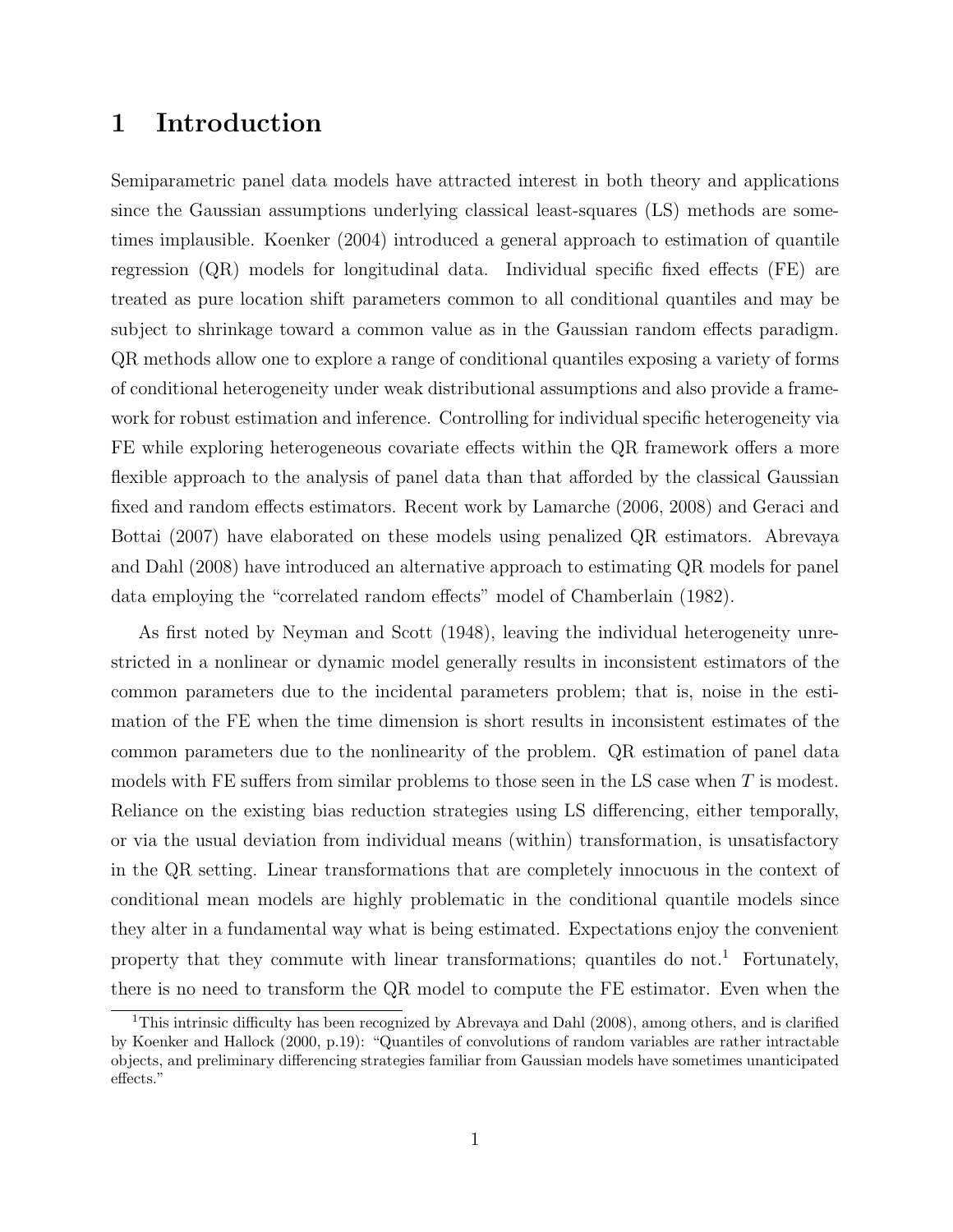number of FE is large, interior point optimization methods using modern sparse linear algebra make direct estimation of the QR model quite efficient. Koenker (2004) overcomes the incidental parameters problem by using a large  $N$  and  $T$  asymptotics with the restriction that  $N^a/T \rightarrow 0$ , for some  $a > 0.2$ 

Economic quantities are frequently measured with error, particularly if longitudinal information is collected through one-time retrospective surveys, which are notoriously susceptible to recall errors. If the regressors are indeed subject to measurement errors (ME), it is well known that the slope coefficient of the least squares (LS) regression estimator is inconsistent because the measurement error induces endogeneity in the model. In the one regressor case (or the multiple regressor case with uncorrelated regressors), under standard assumptions, the ordinary LS estimator is biased toward zero, a problem often denoted as attenuation. The most common remedy to reduce this bias caused by the endogeneity problem is to use either economic theory or intuition to find additional observable variables that can serve as instrumental variables (IV). Most of the literature on the estimation of FE in panel data models with measurement errors is based on LS with IV and the generalized method of moments (GMM). See for instance Hsiao (2003, 1992), Wansbeek (2001), Biorn (2000, 1992), Hsiao and Taylor (1991), Wansbeek and Koning (1989) and Griliches and Hausman (1986).

The goal of this paper is to develop an IV estimator for QR with FE (IVQRFE hereafter) to reduce the bias caused by the presence of endogeneity in the model. In particular, the IV estimator for QR introduced by Chernozhukov and Hansen (2006, 2008) will be adapted to the panel data setting of Koenker (2004). We derive consistency and asymptotic distribution of this estimator under the same sample size conditions as Koenker (2004), namely, a large N and T with the restriction that  $N^a/T \to 0$ , for some  $a > 0$ . We also suggest a Wald type test for general linear hypotheses and a Kolmogorov-Smirnov test for linear hypotheses over a range of quantiles  $\tau \in \mathcal{T}$ , and derive the respective limiting distributions. Although the proposed estimator is general for endogeneity in QR with FE, we focus on the application ME because this is an important class of endogeneity problem in panel data from the applied research standpoint, and also, under certain conditions, the instruments are available within the model. In particular, if the latent regressor is autocorrelated or non-stationary, lags

<sup>&</sup>lt;sup>2</sup>More recently, a number of additional approaches have been proposed to reduce the bias in dynamic and nonlinear panels. These methods use asymptotic approximations derived as both the number of individuals,  $N$ , and the number time series,  $T$ , go to infinity jointly; see, for example, Arellano and Hahn (2005) for a survey, and Hahn and Kuersteiner (2002), Alvarez and Arellano (2003), Hahn and Newey (2004), Bester and Hansen (2007), for specific approaches.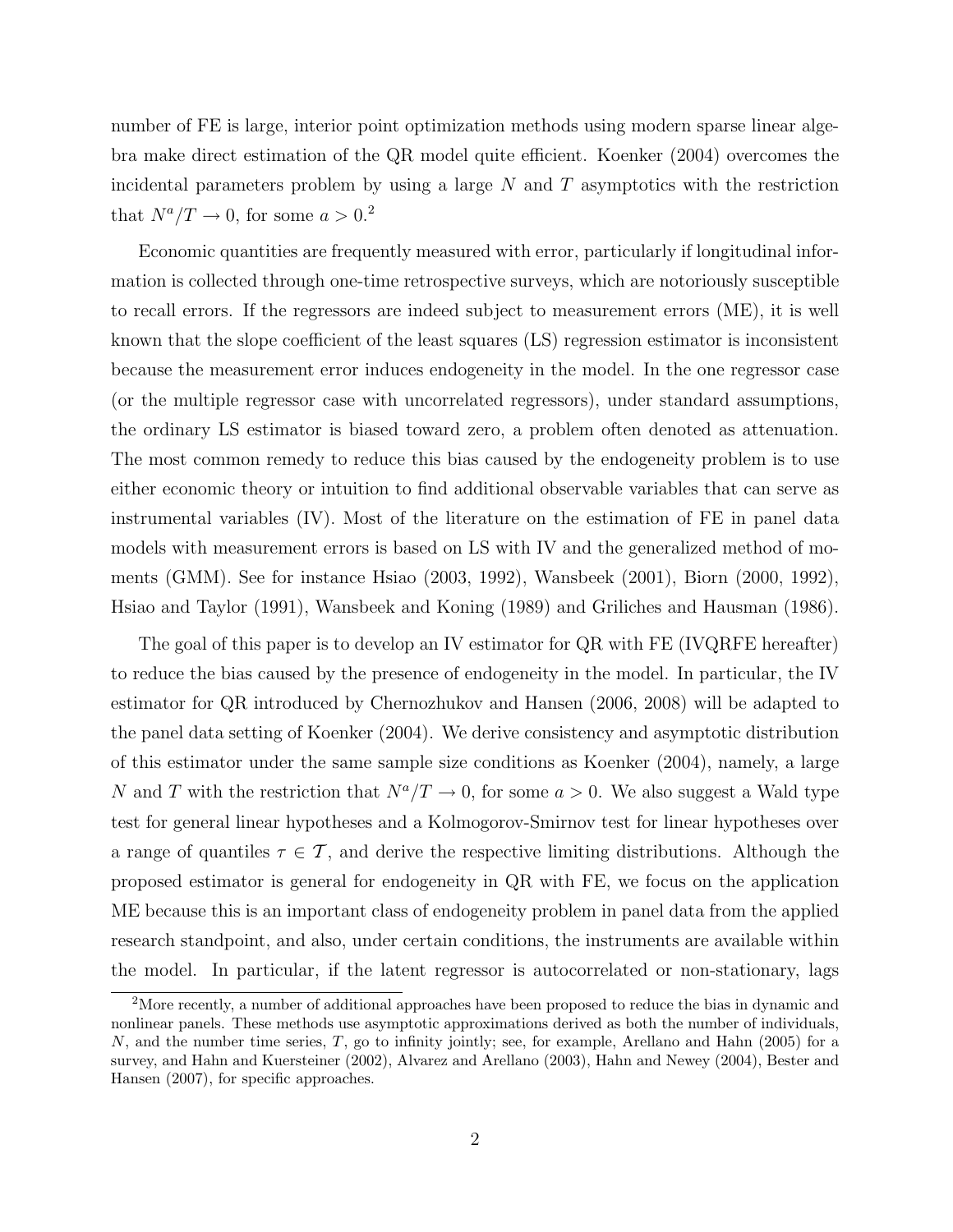of the regressors are valid instruments for the mismeasured variable, and estimators of the coefficient of the latent regressor will be consistent. Based on Griliches and Hausman (1986), and Biorn (2000) the IV approach employs lagged (or lagged differences of the) regressors as instruments. Thus, the estimator combines the usual concept for panel data with ME and the IV QR framework.

Recently, the topic of ME in variables has also attracted considerable attention in the QR literature. Chesher (2001) studies the impact of covariate ME on quantile functions using small variance approximation, and Schennach (2008) discusses identification and estimation issues for general quantile functions based on Fourier transforms and previous results for nonlinear models (see Schennach, 2004, 2008). As a by-product contribution of the paper, we derive an approximation to the bias in the QR FE estimator in the presence of a mismeasured variable. The effect of ME on the slope coefficient estimators can be seen as an application of Angrist, Chernozhukov, and Fernandez-Val (2006) omitted variables formula, which provides a useful generalization of the problem of ME bias discussed above to the QR framework. This representation provides an explicit formulation for the bias in the slope coefficients and complements the results in Chesher (2001).

Monte Carlo simulations are used to assess the properties of the estimators in terms of bias, root mean squared error, and to compare its performance with LS methods. The simulations show that the QRFE estimator is severally biased in the presence of ME, while the proposed IV estimator is able to reduce the bias even in short panels. In addition, the Monte Carlo experiments suggest that IVQRFE performs better than LS-IV in terms of bias and root mean squared error for non-Gaussian heavy-tailed distributions.

Finally, we provide an example to illustrate the new methods. We apply the IVQRFE estimator to study the relationship between investment and Tobin's q and cash flow, a topic of considerable attention in corporate finance and applied econometrics in general. Tobin's  $q$  is the ratio of the market valuation of a firm and the replacement value of its assets. Economic theory predicts that firms with a high value of  $q$  are attractive investment opportunities, whereas a low value of  $q$  indicates the opposite. As argued in Erickson and Whited  $(2000)$ , the poor performance of the Tobin's  $q$  theory is probably due to the measurement error of q values. Related to this is the debate on whether cash flow has an effect on investment (Alti, 2003; Almeida, Campello, and Weisbach, 2004). We argue that QR methods capture important heterogeneity across firms in terms of their  $q$  and cash flow sensitivities of in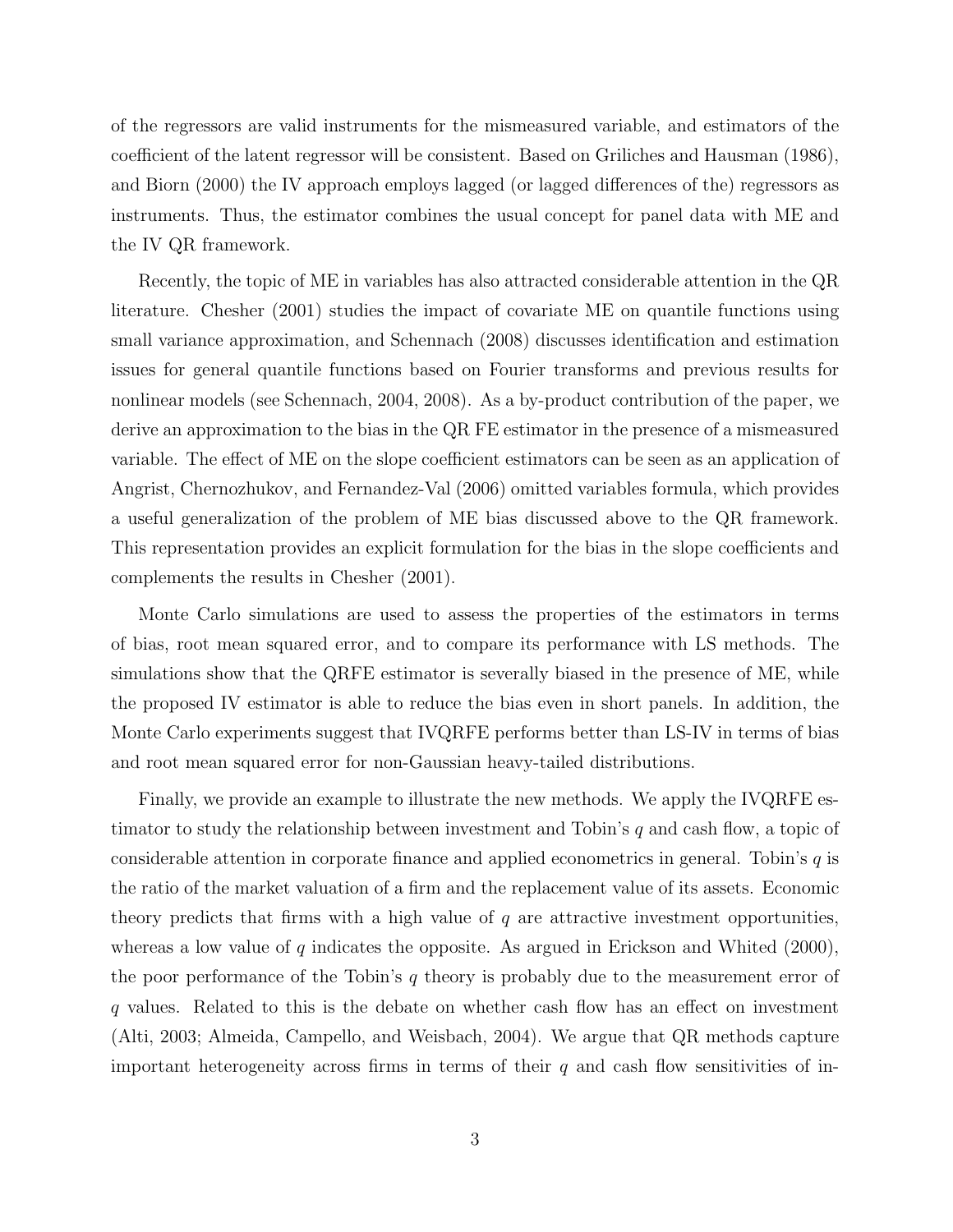vestment. In the upper conditional quantiles of investment, investment may be driven by insiders knowledge of business opportunities or a particular capital structure that requires more investment, and therefore, we expect that investment would be more responsive to changes in q and cash flow, as the firms would use all additional resources to finance its projects. Moreover, high investment ratios reduce the marginal productivity of additional investment, and therefore, it would be difficult to get additional resources. Then, we expect that  $q$  and cash flow sensitivity will be higher in the upper quantiles than in the lower quantiles of investment. The results show interesting heterogeneity in the Tobin's  $q$  and cash flow sensitivities of investment. In both cases, the sensitivities are monotonically increasing along the quantiles. We show that  $q$  values are subject to measurement error, and we use past values of q in differences as instrumental variables to reduce the bias.

The rest of the paper is organized as follows. Section 2 presents the instrumental variables quantile regression panel data with FE estimator and derives its asymptotic properties and related inference. Section 4 has Monte Carlo experiments. In Section 5 illustrates the new approach in the Tobin's  $q$  theory of investment. Finally, Section 6 concludes the paper.

### 2 The Model and Assumptions

### 2.1 Measurement error bias in quantile regression

Consider the following representation of a panel data model with individual FE and ME

$$
y_{it} = d'_{it}\eta + x_{it}^{*}\beta + u_{it} \quad i = 1, ..., N; \quad t = 1, ..., T.
$$
 (1)

where  $y_{it}$  is the response variable,  $d_{it}$  denotes a dummy variable that identifies the N distinct individuals in the sample,  $\eta$  denotes the N-vector of individual FE, and  $x_{it}^*$  is a  $dim(x)$ -vector of the mismeasured regressors,  $\beta$  is a  $p \times 1$  vector of parameters of interest to be estimated, and  $u_{it}$  is the innovation term. Suppose that we do not observe  $x_{it}^*$ , but rather  $x_{it}$ , which is a noisy measure of  $x_{it}^*$  subject to an additive ME<sup>3</sup>  $\epsilon_{it}$ ,

$$
x_{it} = x_{it}^* + \epsilon_{it}.\tag{2}
$$

It is assumed that  $\epsilon_{it}$  is independent and identically distributed (iid) with  $Var[\epsilon_{it}]$  =

<sup>3</sup>We do not consider Schennach (2008) case of a nonseparable error structure, rather we restrict ourselves to the traditional framework of additivity.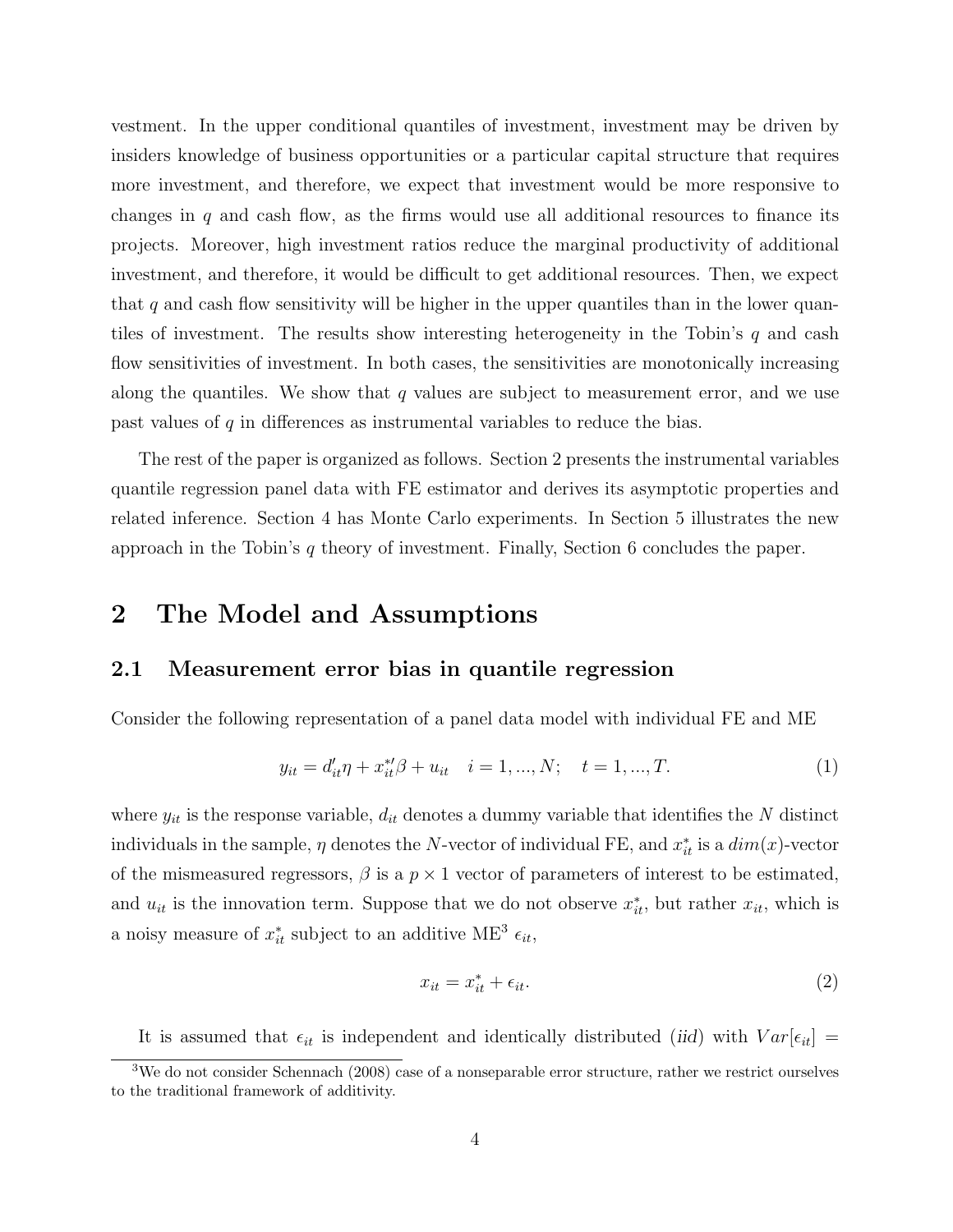$\sigma_{\epsilon}^2 < \infty$ . Using equation (2) we can express (1) in terms of the observed y's and x's as

$$
y_{it} = d'_{it}\eta + x'_{it}\beta + u_{it} - \epsilon'_{it}\beta \quad i = 1, ..., N; \quad t = 1, ..., T.
$$
 (3)

It follows that the observed regressor  $x_{it}$  in (3) will be correlated with the composite error,  $u_{it} - \epsilon_{it}\beta$ , inducing endogeneity in the model. This problem is of practical significance since the resulting bias may be large.

In the following paragraphs, we derive an approximation to the bias in the QR estimator in the presence of ME using Angrist, Chernozhukov, and Fernandez-Val (2006) (denoted ACFV hereafter) approximation to the omitted variable bias in QR. This approach shows that, as in LS, ME bias in QR can be derived analytically as an endogeneity bias, and provides a simpler representation than that in Chesher (2001). Since this is the first attempt in the QR literature to do so in this way, we do not tackle simultaneously the incidental parameter problem, but rather we consider a standard QR structure.<sup>4</sup>

The standard result for the LS estimator with ME can be seen as an omitted variables problem, where  $-\epsilon_{it}$  is the omitted variable. In the rest of this section we omit the indexes *i* and *t* to simplify the notation. Define  $v^* = [d', x^{*}]', \Lambda_{\epsilon} = [0', \epsilon'], v = [d', x']' = v^* + \Lambda_{\epsilon}$  and  $\varphi = [\eta', \beta']'.$  In addition, let

$$
\varphi^* = \underset{\varphi}{\text{argmin}} E[y - v^{*'} \varphi]^2,\tag{4}
$$

and

$$
\varphi^{\circ} = \underset{\varphi}{\operatorname{argmin}} E[y - v'\varphi]^2,\tag{5}
$$

where  $\varphi^*$  and  $\varphi^{\circ}$  are the parameters that solve the population minimization problem. Under known conditions, of course, these are the probability limit of the corresponding estimators. However, we follow ACFV exposition a close as possible in this sub-section.

In this case,

$$
\varphi^{\circ} = \varphi^* - \left( E \left[ vv' \right] \right)^{-1} E \left[ v \epsilon' \beta^* \right] = \varphi^* - \left( E \left[ v^* v^{*'} + \Lambda_{\epsilon} \Lambda'_{\epsilon} \right] \right)^{-1} E \left[ \Lambda_{\epsilon} \epsilon' \beta^* \right]. \tag{6}
$$

This shows the standard result that the bias depends on the noise to signal ratio. Therefore, after some algebra, the bias in the least squares FE estimator of  $\beta$  can be also written

<sup>&</sup>lt;sup>4</sup>Alternatively the results presented here can be seen as the special case where N is fixed and T goes to infinity.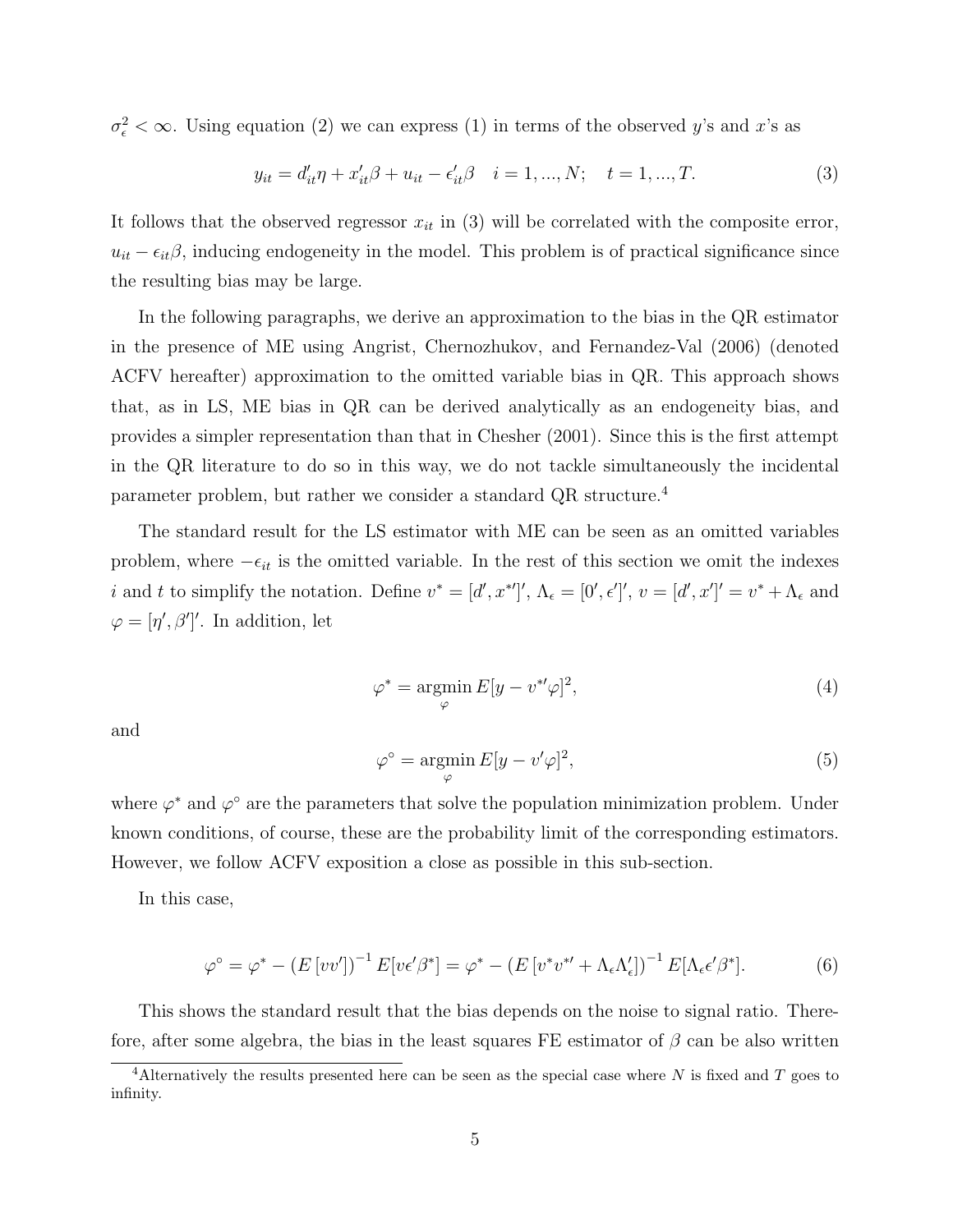as

$$
\beta^{\circ} = \beta^* \Big[ 1 - \frac{\sigma_{\epsilon}^2}{Var(x_{it}^* - \bar{x}_i^*)} \Big],
$$

where  $\bar{x}_i^*$  is the defined as  $\frac{1}{T} \sum_{t=1}^T x_{it}^*$ .

Consider now the  $\tau$ th conditional quantile function of the response y,

$$
Q_y(\tau|d, x^*) = d'\eta^*(\tau) + x^{*\prime}\beta^*(\tau). \tag{7}
$$

In this formulation  $\eta$ , and  $\beta$  are allowed to depend upon the quantile,  $\tau$ , of interest.<sup>5</sup> Using equation (2) one can rewrite (7) as

$$
Q_y(\tau|v^*) = d'\eta^*(\tau) + (x - \epsilon)'\beta^*(\tau) = d'\eta^*(\tau) + x'\beta^*(\tau) - \epsilon'\beta^*(\tau) = Q_y(\tau|v, \epsilon).
$$
 (8)

As in the standard LS case with measurement error, the QR counterpart can be seen as an omitted variable problem, where  $\epsilon$  is the omitted variable. We derive the approximate bias using the ACFV omitted variable bias formula.

Applying the standard estimation procedure in QR to equation (7) would solve

$$
\varphi^*(\tau) = \underset{\varphi}{\operatorname{argmin}} E[\rho_\tau(y - v^{*t}\varphi)],\tag{9}
$$

where  $\rho_{\tau}(u) := u(\tau - I(u < 0))$  as in Koenker and Bassett (1978), which is analogous to equation (4). However, the QR FE estimator, as in the LS case, is biased in the presence of the mismeasured variables. In this case, in the problem of solving (8) omitting  $-\epsilon$ , the standard QR solves

$$
\varphi^{\circ}(\tau) = \underset{\varphi}{\operatorname{argmin}} E[\rho_{\tau}(y - v'\varphi)]. \tag{10}
$$

Here  $\varphi^*(\tau)$  and  $\varphi^{\circ}(\tau)$  are the parameters that solve the population minimization problem, defined in an analog way to ACFV paper.

The following Lemma shows that the measurement error bias in QR can be approximated to an expression similar to that in (6).

**Lemma 1** Assume that: (i) the conditional density function  $f_y(y|v, \epsilon)$  exists and is bounded a.s.; (ii)  $E[y], E[Q_y(\tau | v, \epsilon)^2],$  and  $E[[v', \epsilon']']^2$  are finite; (iii)  $\varphi^*(\tau)$  and  $\varphi^{\circ}(\tau)$  uniquely solves equations (9) and (10) respectively; (iv)  $\epsilon$  is independent of  $(d, x^*, u)$ . Then,

$$
\varphi^{\circ}(\tau) = \varphi^*(\tau) - \left( E\left[\omega_{\tau}(v,\epsilon) \cdot (vv')\right]\right)^{-1} E[\omega_{\tau}(v,\epsilon) \cdot v\epsilon'\beta^*(\tau)]. \tag{11}
$$

<sup>5</sup>This approach is different from that in Koenker (2004) where the individual effects are constant across quantiles. A straightforward modification of our estimator returns the constant individual effects case. We discuss briefly the details in Appendix 0.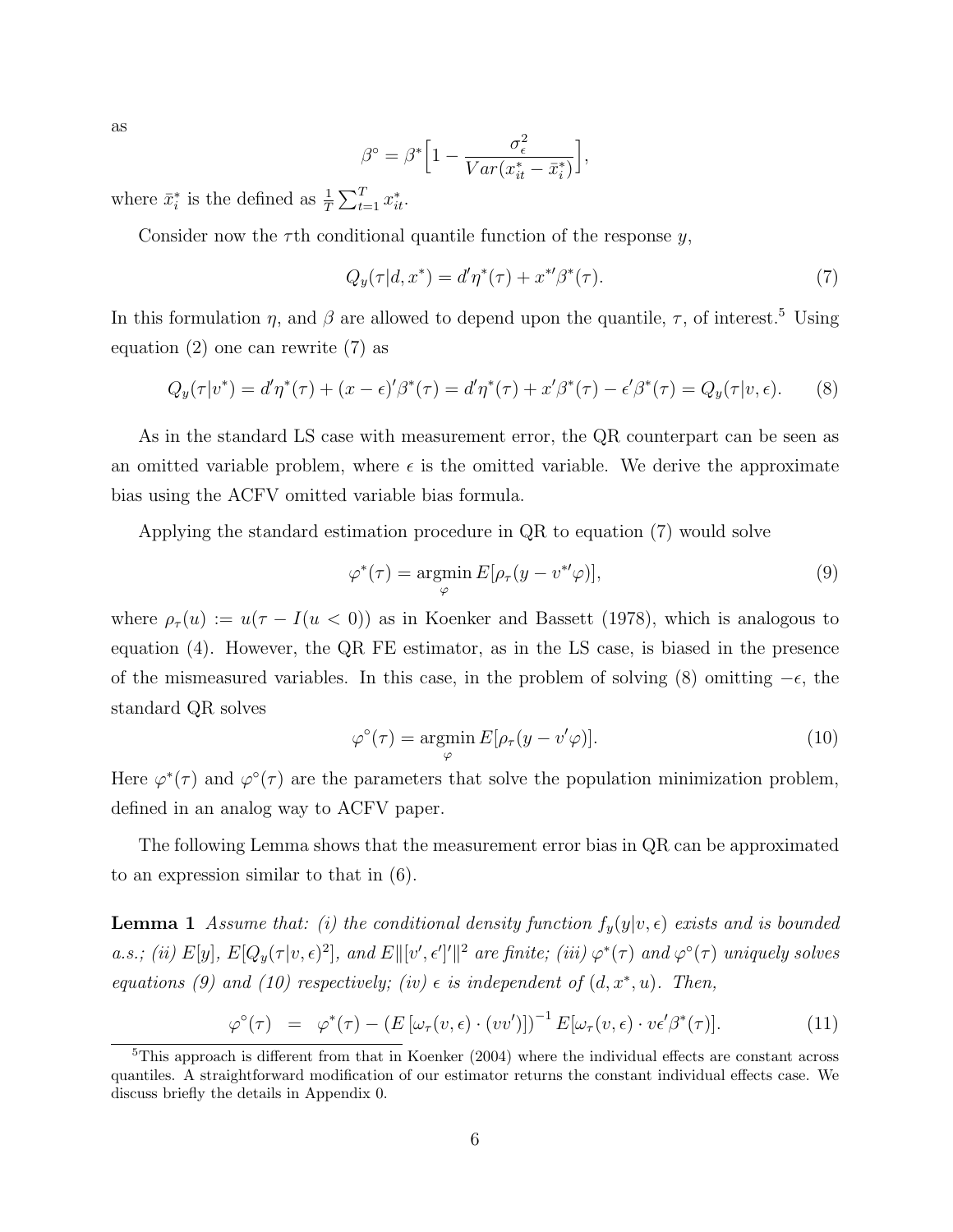where  $\omega_{\tau}(v,\epsilon) := \int_0^1 f_{u(\tau)}(u \cdot \Delta_{\tau}(v,\epsilon;\varphi^{\circ}(\tau))|v,\epsilon) du/2$  is a weighting function, and  $\Delta_{\tau}(v,\epsilon;\varphi^{\circ}(\tau)) =$  $v' \cdot (\varphi^{\circ}(\tau) - \varphi^*(\tau))' + \epsilon' \beta^{\circ}(\tau)$  is the QR specification error.

**Proof.** The proof follows ACFV results for partial QR and omitted variables bias (p.545– 548). Since the conditional quantile function is linear,  $Q_y(\tau | v, \epsilon) = v' \varphi^*(\tau) - \epsilon' \beta^*(\tau)$ , where  $\varphi^*(\tau)$  is defined as in (9). Then, the conditional QR model in equation (7) can be seen as one with  $[v', \epsilon']'$  as covariates. Moreover, the conditional QR with measurement error  $Q_y(\tau | v) = v\varphi^{\circ}(\tau)$ , obtaining the coefficient  $\varphi^{\circ}(\tau)$  from equation (10), can be seen as a model with omitted variable  $\epsilon$ .

Recall that  $\omega_{\tau}(v,\epsilon) := \int_0^1 f_{u(\tau)}(u \cdot \Delta_{\tau}(v,\epsilon;\varphi^{\circ}(\tau))|v,\epsilon) du/2$  where  $f_{u(\tau)}(.|.)$  is the conditional density function of  $u(\tau) := y - Q_y(\tau | v, \epsilon)$ , and  $\Delta_{\tau}(v, \epsilon; \varphi) := v' \varphi - Q_y(\tau | v, \epsilon)$  is the bias in the estimated quantile function for a given  $\varphi$ . Then,

$$
\Delta_{\tau}(v,\epsilon;\varphi^{\circ}(\tau)) = d' \cdot (\eta^{\circ}(\tau) - \eta^*(\tau)) + x^{*\prime} \cdot (\beta^{\circ}(\tau) - \beta^*(\tau)) + \epsilon' \beta^{\circ}(\tau).
$$

Under the stated assumptions, by Theorem 2 in ACFV,  $\varphi^{\circ}(\tau)$  uniquely solves the equation

$$
\varphi^{\circ}(\tau) := \operatorname{argmin}_{\varphi} E[\omega_{\tau}(v, \epsilon) \Delta_{\tau}^{2}(v, \epsilon; \varphi)].
$$

Solving for  $\varphi^{\circ}(\tau)$  we have

$$
\varphi^{\circ}(\tau) = \varphi^*(\tau) - (E[\omega_{\tau}(v,\epsilon) \cdot (vv')] )^{-1} E[\omega_{\tau}(v,\epsilon) \cdot v \epsilon' \beta^*(\tau)].
$$

٠

Note that the weighting function  $\omega(.)$  depends on both v and  $\epsilon$  and it is a distinctinve feature of QR when compared with LS case. However, it can be shown that the leading term in the QR bias has the same form as that in LS. In order to show this, assume that  $f_y(y|v, \epsilon)$ has a first derivative in y that is bounded in absolute value by  $\bar{f}'(v, \epsilon)$  and consider a Taylor expansion of the weights as in ACFV, p.546,

$$
\omega_{\tau}(v,\epsilon) = 1/2 \cdot f_y(Q_{\tau}(y|v,\epsilon)|v,\epsilon) + \varsigma(v,\epsilon),
$$

where

$$
|\varsigma(v,\epsilon)| \leq 1/4 \cdot |\Delta_\tau(v,\epsilon;\varphi^\circ(\tau))| \cdot \bar{f}'(v,\epsilon).
$$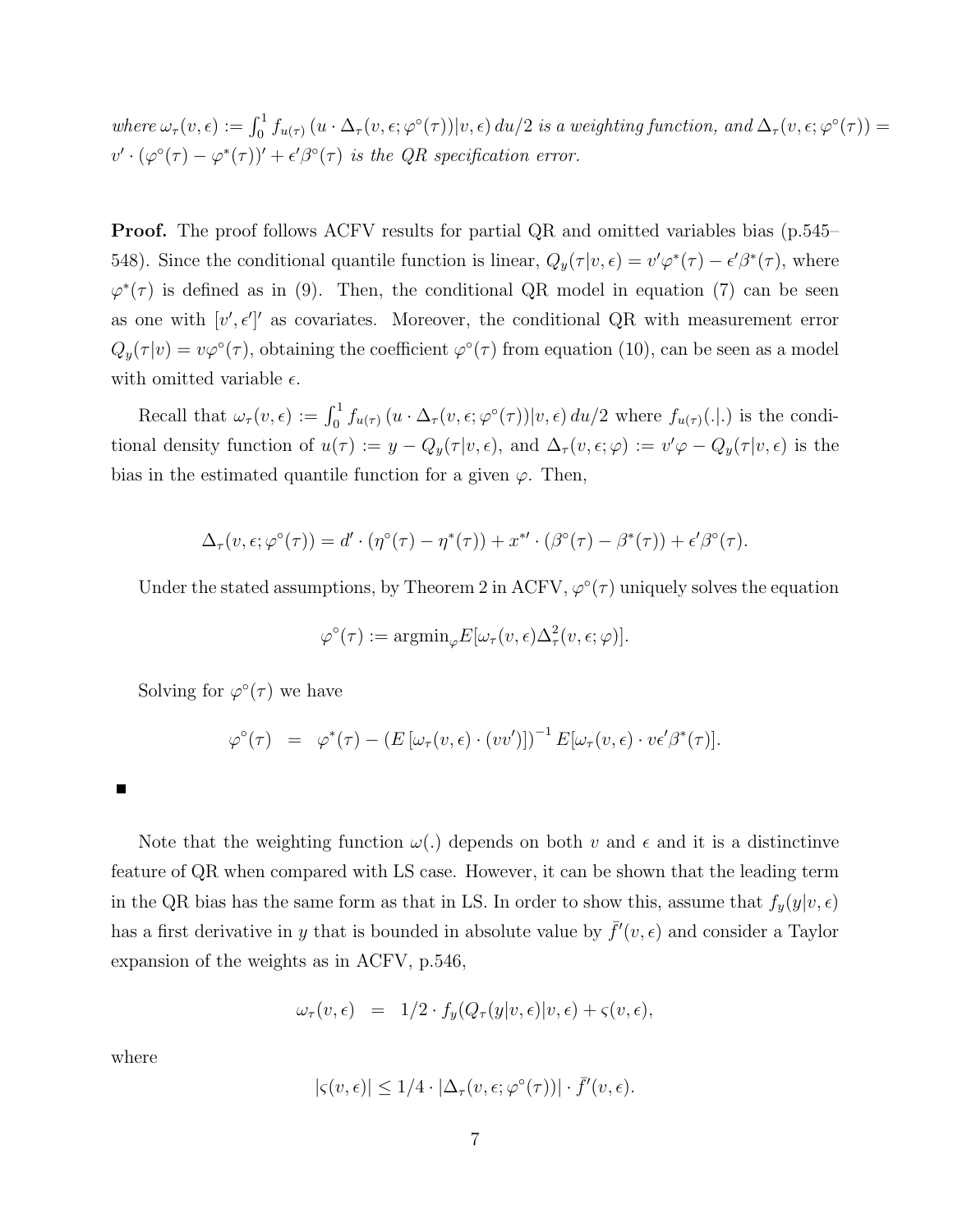Note that by independence of y and  $\epsilon$ ,  $f_y(Q_\tau(y|v,\epsilon)|v,\epsilon) = f_y(Q_\tau(y|v^*)|v^*)$  (with first derivative bounded by  $\bar{f}'(v^*)$ ). Then, when either  $\Delta_{\tau}(v,\epsilon;\varphi^{\circ}(\tau))$  or  $\bar{f}'(v^*)$  is small,

$$
\omega_{\tau}(v,\epsilon) \;\; \approx \;\; 1/2 \cdot f_{y}(Q_{\tau}(y|v^{*})|v^{*}).
$$

Then, the ACFV weighted LS approximation to QR implies that

$$
\varphi^{\circ}(\tau) \approx \varphi^*(\tau) - \left( E \left[ f_y(Q_{\tau}(y|v^*)|v^*) \left( v^* v^{*\prime} + \Lambda_{\epsilon} \Lambda_{\epsilon}' \right) \right] \right)^{-1} E \left[ f_y(Q_{\tau}(y|v^*)|v^*) \Lambda_{\epsilon} \epsilon' \beta^*(\tau) \right]. \tag{12}
$$

It is important to note that a key factor in the coefficient bias approximation given by (12) is the conditional density function  $f_y(y|v^*)$ . In addition, we can compare equations (6) and (12), and as in the OLS case, the bias in the variable with measurement error parameter in the QR framework depends on the noise to signal ratio, but in the QR case, weighted by the conditional density function  $f_y(y|v^*)$ .

### 2.2 Estimation

We consider the panel data model with ME exposed in eqs. (1) and (2), and we add a covariate z without ME to the model. We repeat the equations for convenience

$$
y_{it} = d'_{it}\eta + x^{*t}_{it}\beta + z'_{it}\alpha + u_{it} \quad i = 1, ..., N; \quad t = 1, ..., T,
$$
\n(13)

with

$$
x_{it} = x_{it}^* + \epsilon_{it}.\tag{14}
$$

As in the LS case, the bias in QR can be ameliorated through the use of IV,  $w$ , that affect the determination of  $x^*$  but are independent of both  $\epsilon$  and u. If the latent regressor is autocorrelated, provided that some structure is imposed on the disturbances and ME, instruments are available within the model. Examples of these are lagged values of the mismeasured variable (in levels or in differences) or other covariates. Following Biorn (2000) we use lags of the first differences of the mismeasured variable as IV. In this particular case, the bias can be solved without relying on additional exogenous variables that do not belong to the model. If this is not the case, the method is still valid but it relies on the availability of valid exogenous instruments.<sup>6</sup> Other types of ME can be accommodated by

<sup>6</sup> In a related work, Schennach (2008) discusses identification and estimation for general quantile functions in the presence of ME in the regressors, establishing the availability of IV that enables the identification and the consistent estimation of nonparametric QR models. Our estimator has the advantage over Schennach (2008) estimator that it can be implemented using standard QR and IV techniques.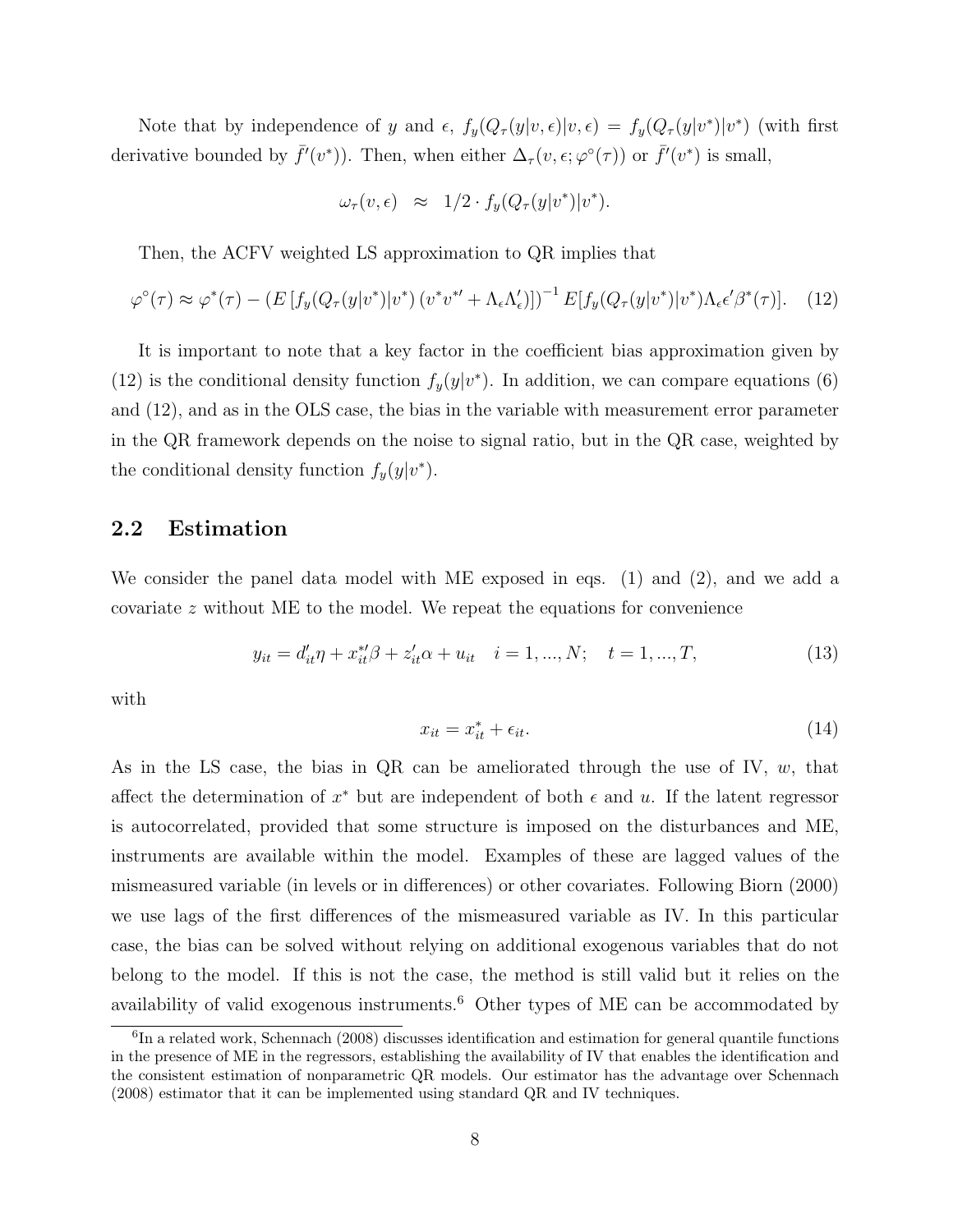the use of appropriate IV, although we consider this simple ME structure to concentrate on the asymptotic properties of the IV estimator.

Consider now the  $\tau$ th conditional quantile function of the response y,

$$
Q_y(\tau|d, x, z) = d'\eta(\tau) + x'\beta(\tau) + z'\alpha(\tau). \tag{15}
$$

As shown in the previous section, the variable x is endogenous in this model and the associated coefficient of interest will be biased. Thus, we propose an IV procedure to reduce the bias.

Following Chernozhukov and Hansen (2006, 2008), from the availability of IV,  $w_{it}$ , we consider estimators defined as:

$$
\hat{\beta}(\tau) = \underset{\beta}{\text{argmin}} \|\hat{\gamma}(\beta, \tau)\|_{A},\tag{16}
$$

where

$$
(\hat{\eta}(\beta,\tau),\hat{\alpha}(\beta,\tau),\hat{\gamma}(\beta,\tau)) = \underset{\eta,\alpha,\gamma}{\text{argmin}} \sum_{i=1}^{N} \sum_{t=1}^{T} \rho_{\tau}(y_{it} - d'_{it}\eta - x'_{it}\beta - z'_{it}\alpha - w'_{it}\gamma), \tag{17}
$$

with  $||x||_A =$ √  $\overline{x'Ax}$  and A is a positive definite matrix.<sup>7</sup> As suggested by Chernozhukov and Hansen (2008), with abuse of notation, in practice, a simple procedure is to let the instruments  $w_{it}$  either be  $w_{it}$  itself or the predicted value from a least squares projection of  $x_{it}$  on  $w_{it}$  and  $z_{it}$ . Our final parameter estimators are thus

$$
\hat{\varphi}(\tau) := (\hat{\eta}(\hat{\beta}(\tau), \tau), \hat{\beta}(\tau), \hat{\alpha}(\hat{\beta}(\tau), \tau)). \tag{18}
$$

The intuition underlying the estimator is that, since  $w$  is a valid instrument, it is independent of  $\epsilon$  and  $u$ , and therefore, it should have a zero coefficient in (17). Thus, for given β, the QR of  $(y_{it} - x'_{it} \beta)$  on the variables  $(d_{it}, z_{it}, w_{it})$  should generate a zero coefficient for the variable  $w_{it}$ . Hence, by minimizing the coefficient of the variable  $w_{it}$  one can recover a consistent estimator of  $\eta$ ,  $\beta$  and  $\alpha$ . Values of lagged x and lags of the exogenous variable z affect the determination of  $x^*$  but are independent of  $\epsilon$ , so they can be used as instruments.<sup>8</sup>

<sup>&</sup>lt;sup>7</sup>As discussed in Chernozhukov and Hansen (2006), the exact form of A is irrelevant when the model is exactly identified, but it is desirable to set A equal to the asymptotic variance-covariance matrix of  $\hat{\gamma}(\alpha(\tau), \tau)$ otherwise.

<sup>8</sup> It is known that if the distribution of the latent regressor vector is not time invariant, then consistent IV estimators of the coefficient of the latent regressor vector exist (see e.g. Griliches and Hausman, 1986; Biorn, 2000). The consistency of these estimators is robust to potential correlation between the individual heterogeneity and the latent regressor. An interesting point is that serial correlation or non-stationarity of the latent regressor is favorable from the point of view of identification and estimability.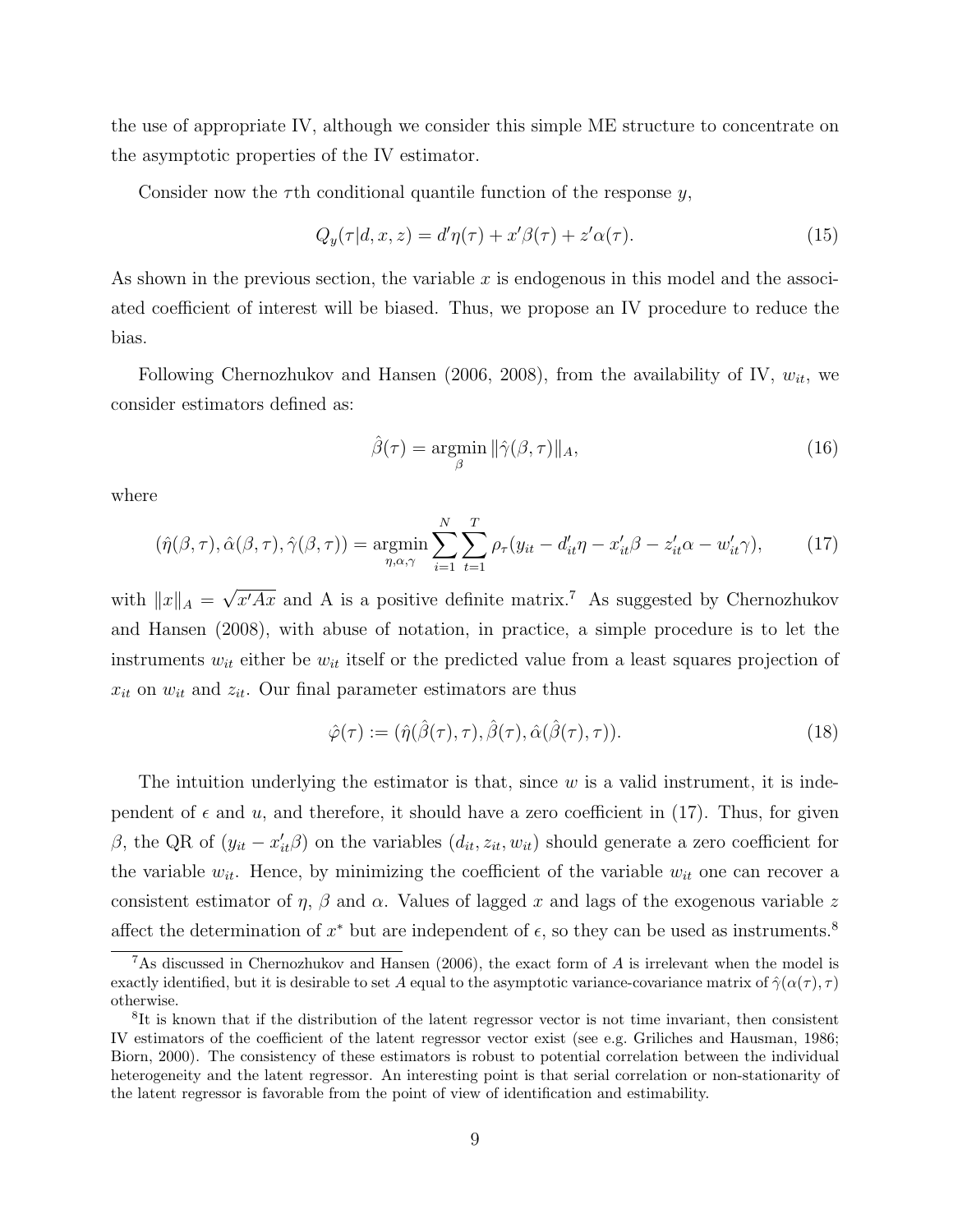The instrumental variables quantile regression (IVQR) estimator method may be viewed as an appropriate QR analog of the two stage least squares (2SLS). The 2SLS estimates can be obtained by using the same two steps procedure as described above for the IVQR. In Appendix 1 we show the details of the derivation.

The instrumental variables quantile regression with fixed effects (IVQRFE) estimator can be implemented as follows:

1) For a given quantile of interest  $\tau$ , define a grid of values  $\{\beta_j, j = 1, ..., J\}$ , and run the ordinary  $\tau$ -QR of  $(y_{it} - x'_{it}\beta_j)$  on  $(d_{it}, z_{it}, w_{it})$  to obtain coefficients  $\hat{\eta}(\beta_j, \tau)$ ,  $\hat{\alpha}(\beta_j, \tau)$  and  $\hat{\gamma}(\beta_j, \tau)$ , that is, by solving equation (17) for each value  $\beta_j$ .

2) Find  $\hat{\beta}(\tau)$  as the value among  $\{\beta_j, j = 1, ..., J\}$  that makes  $\|\hat{\gamma}(\beta_j, \tau)\|_A$  the closest to zero. This gives us the parameters in (18). We shall show that this estimator is consistent and asymptotically normal under some regularity conditions.

Given the parameter estimates, for an individual i, the  $\tau$ -th conditional quantile function of  $y_{it}$ , can be estimated by,

$$
\hat{Q}_{y_{it}}(\tau | d_{it}, x_{it}, z_{it}) = d'_{it}\hat{\eta}(\tau) + x'_{it}\hat{\beta}(\tau) + z'_{it}\hat{\alpha}(\tau).
$$

In addition, given a family of estimated conditional quantile functions for an individual  $i$ , the conditional density of  $y_{it}$  at several values of the conditioning covariate can be estimated by the difference quotients,

$$
\hat{f}_{y_{it}}(\tau|d_{it}, x_{it}, z_{it}) = \frac{\tau_k - \tau_{k-1}}{\hat{Q}_{y_{it}}(\tau_k|d_{it}, x_{it}, z_{it}) - \hat{Q}_{y_{it}}(\tau_{k-1}|d_{it}, x_{it}, z_{it})},
$$

for some appropriately chosen sequence of  $\tau s$ .

Now we discuss the asymptotic properties of the IVQRFE estimator. The parameter  $\eta$ , whose dimension  $N$  is tending to infinity, raises some new issues for the asymptotic analysis of the proposed estimator. Following the recent literature on panel data, we derive consistency and asymptotic normality assuming that both  $N$  and  $T$  tend to infinity. We impose the following regularity conditions:

A1 The  $y_{it}$  are independent with conditional distribution functions  $F_{it}$ , and differentiable conditional densities,  $0 < f_{it} < \infty$ , with bounded derivatives  $f'_{it}$  for  $i=1,...,N$  and  $t=1,...,T$ ;

**A2** Let  $D = I_N \otimes \iota_T$ , and  $\iota_T$  a T-vector of ones,  $X = (x_{it})$  be a  $NT \times dim(\beta)$  matrix,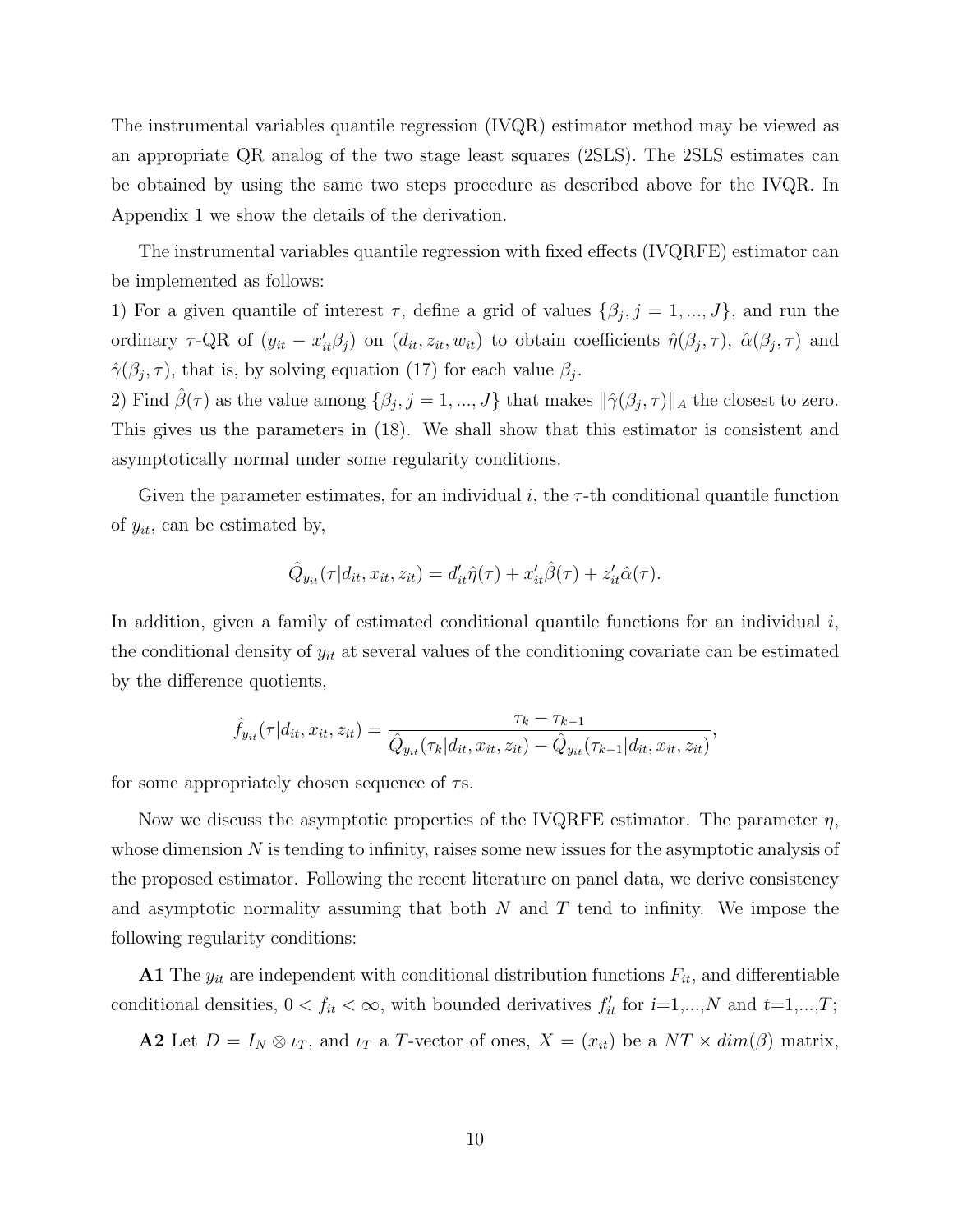$Z = (z_{it})$  be a  $NT \times dim(\alpha)$  matrix, and  $W = (w_{it})$  be a  $NT \times dim(\gamma)$  matrix. For

$$
\Pi(\eta, \beta, \alpha, \tau) := E[(\tau - 1(D'\eta + X'\beta + Z'\alpha))\check{X}]
$$

$$
\Pi(\eta, \beta, \alpha, \gamma, \tau) := E[(\tau - 1(D'\eta + X'\beta + Z'\alpha + W'\gamma))\check{X}]
$$

$$
\check{X} := [D', W', Z']',
$$

Jacobian matrices  $\frac{\partial}{\partial(\eta,\beta,\alpha)}\Pi(\eta,\beta,\alpha,\tau)$  and  $\frac{\partial}{\partial(\eta,\alpha,\gamma)}\Pi(\eta,\beta,\alpha,\gamma,\tau)$  are continuous and have full rank, uniformly over  $\mathscr{E} \times \mathscr{B} \times \mathscr{A} \times \mathscr{G} \times \mathscr{T}$ . The parameter space,  $\mathscr{E} \times \mathscr{A} \times \mathscr{B}$ , is a connected set. Moreover the image of  $\mathscr{E} \times \mathscr{A} \times \mathscr{B}$  under the map  $(\eta, \alpha, \beta) \to \Pi(\eta, \alpha, \beta, \tau)$  is simply connected;

**A3** Denote  $\Phi(\tau) = diag(f_{it}(\xi_{it}(\tau)))$ , where  $\xi_{it}(\tau) = d'_{it}\eta(\tau) + x'_{it}\beta(\tau) + z'_{it}\alpha(\tau) + w_{it}\gamma(\tau)$ ,  $M_D = I - P_D$  and  $P_D = D(D'\Phi(\tau)D)^{-1}D'\Phi(\tau)$ . Let  $\tilde{X} = [Z, W]'$ . Then, the following matrix is invertible:

$$
J_{\alpha\gamma} = E(\tilde{X}'M_D\Phi(\tau)M_D\tilde{X});
$$

Now define  $[\bar{J}'_{\alpha}, \bar{J}'_{\gamma}]'$  as a partition of  $J_{\alpha\gamma}^{-1}$ ,  $J_{\beta} = E(\tilde{X}'M_D\Phi(\tau)M_DX)$  and  $H = \bar{J}'_{\gamma}A[\beta(\tau)]\bar{J}_{\gamma}$ . Then,  $J'_{\beta}HJ_{\beta}$  is also invertible;

**A4** For all  $\tau \in \mathcal{T} = [c, 1-c]$  with  $c \in (0, 1/2)$ ,  $(\beta(\tau), \alpha(\tau)) \in \text{int } \mathcal{B} \times \mathcal{A}$ , and  $\mathcal{B} \times \mathcal{A}$  is compact and convex;

**A5** 
$$
\max_{it} ||x_{it}|| = O(\sqrt{NT}); \max_{it} ||z_{it}|| = O(\sqrt{NT}); \max_{it} ||w_{it}|| = O(\sqrt{NT});
$$
  
\n**A6**  $\frac{N^a}{T} \to 0$ , for some  $a > 0$ .

Condition A1 is a standard assumption in the QR literature and imposes a restriction on the density function of  $y_{it}$ . Condition A2 is important for the parameter's identification. This is shown through the use of a version of Hadamard's theorem, as discussed in Chernozhukov and Hansen  $(2006)$ . It requires that the instrument w impacts the conditional distribution of y at many relevant points. In addition, the condition that the image of the parameter space be simply connected requires that the image can be continuously shrunk to a point, and this condition can be interpreted as ruling out "holes" in the image of the set.<sup>9</sup> Assumption A3 states invertibility conditions for matrices in order to guarantee asymptotic normality. A4 imposes compactness on the parameter space of  $\beta(\tau)$ . Such assumption is needed since the objective function is not convex in  $\beta$ . Assumption A5 imposes a bound on the variables.

<sup>&</sup>lt;sup>9</sup>We assume that the image of  $\mathscr{E} \times \mathscr{A} \times \mathscr{B}$  under the map  $(\eta, \alpha, \beta) \to \Pi(\eta, \alpha, \beta, \tau)$  is connected for ease of exposition. However, it is straightforward to show that the image of a connected set by an continuous function is a connected set.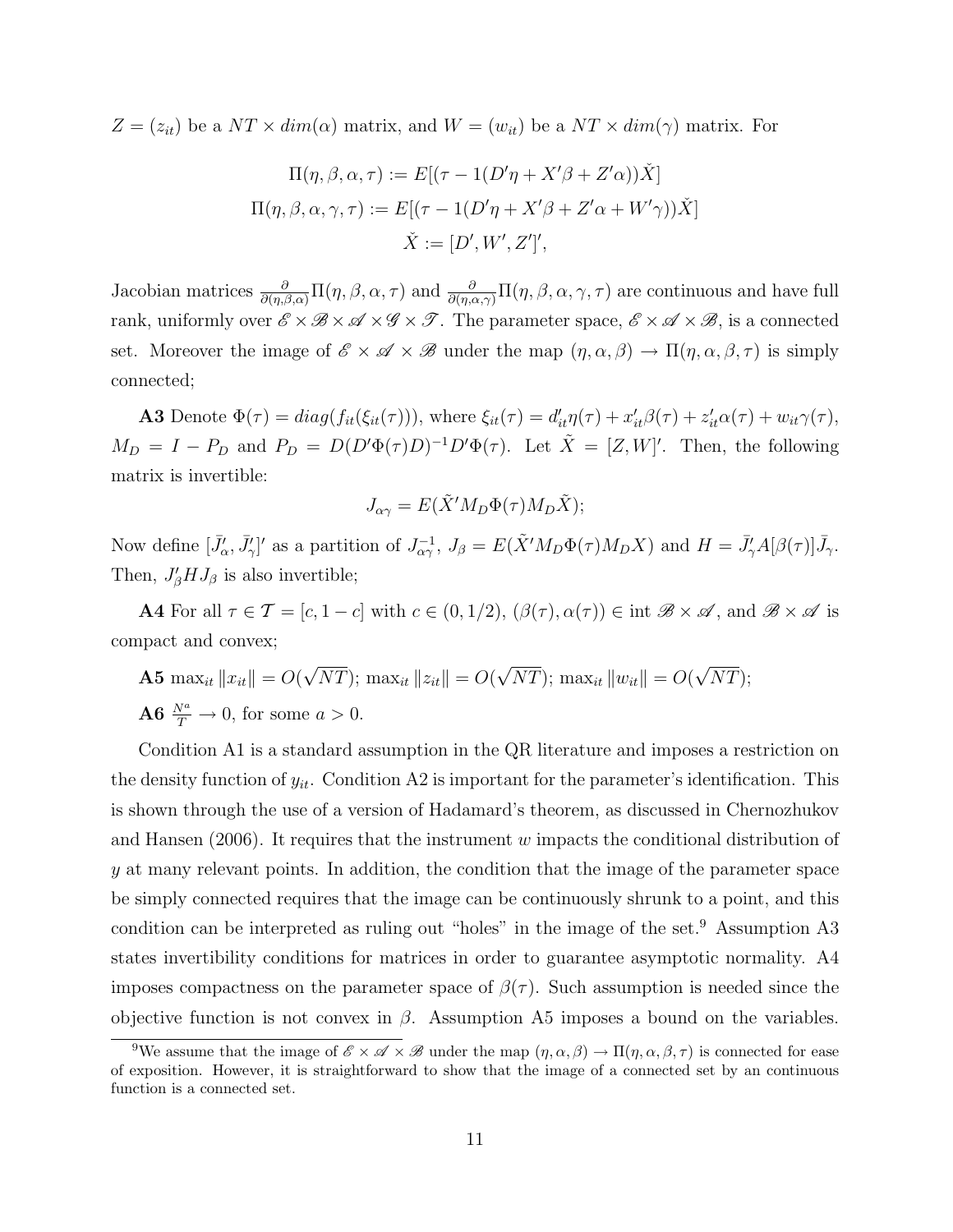Finally, condition A6 is the same assumption as in Koenker  $(2004)$  and allows T to grow very slowly relative to N.

To further comment on the nature of correlation between  $X$  and  $W$  required by A2, note that by A1 we have that

$$
\partial E[(\tau - 1(D'\eta + X'\beta + Z'\alpha))\check{X}]/\partial(\eta, \beta, \alpha) = E[(D', Z', W')'\Phi(\tau)(D, X, Z)]
$$

Hence, the Jacobian in A2 takes a form of density-weighted covariance matrix for  $D, X$  and W, and A2 requires that this matrix has full rank. In addition, A2 imposes that global identifiability must hold; hence, the impact of W should be rich enough to guarantee that the equations are solved uniquely.

We can now establish consistency and asymptotic normality. Proofs appear in Appendix 2. The following theorem states identification and consistency of  $\hat{\varphi}(\tau)$ .

**Theorem 1** Define  $\psi_{\tau}(u) := (\tau - I(u < 0))$ . Given assumptions A1-A6,  $(\eta(\tau), \beta(\tau), \alpha(\tau))$ uniquely solves the equations  $E[\psi_\tau(Y - D'\eta - X'\beta - Z'\alpha)\check{X}] = 0$  over  $\mathscr{E} \times \mathscr{B} \times \mathscr{A}$ , and  $\varphi(\tau) = (\eta(\tau), \beta(\tau), \alpha(\tau))$  is consistently estimable.

It is important to notice that even if the dimension of the parameter space increases with the number of cross-section, we only need to impose that parameter space,  $\mathscr{E} \times \mathscr{B} \times$  $\mathscr A$ , is simple connected rather than compact. Therefore, by applying a Hadamards global univalence theorem for general metric spaces it is possible to show that there is a one-to-one correspondence between the parameter space and  $\Pi(\mathscr{E}, \mathscr{B}, \mathscr{A}, \tau)$ , the image of  $\mathscr{E} \times \mathscr{B} \times \mathscr{A}$ under  $\Pi(\cdot, \cdot, \cdot, \tau)$ . In addition, the identification follows from the global convexity of the quantile function and the instrumental variables exclusion restriction.

Under conditions A1-A6 we show that the asymptotic properties of the IVQRFE estimator as  $N^a/T \to 0$  for some  $a > 0$ . Theorem 1 provides a lower bound for the rate at which T grows relative to N for ensuring consistency. The intuition behind this condition is that T must go to infinity fast enough to guarantee consistent estimates for the FE.

The intuition behind the proof of consistency relies on the uniform convergence of the objective function over the parameter space. The basic technique used to show this uniform convergence is similar to Wei and He (2006) where we divide the growing parameter space into small cubes. Then the total number of cubes grows at a polynomial rate so that the exponential bound obtained at each cube holds globally and the uniform convergence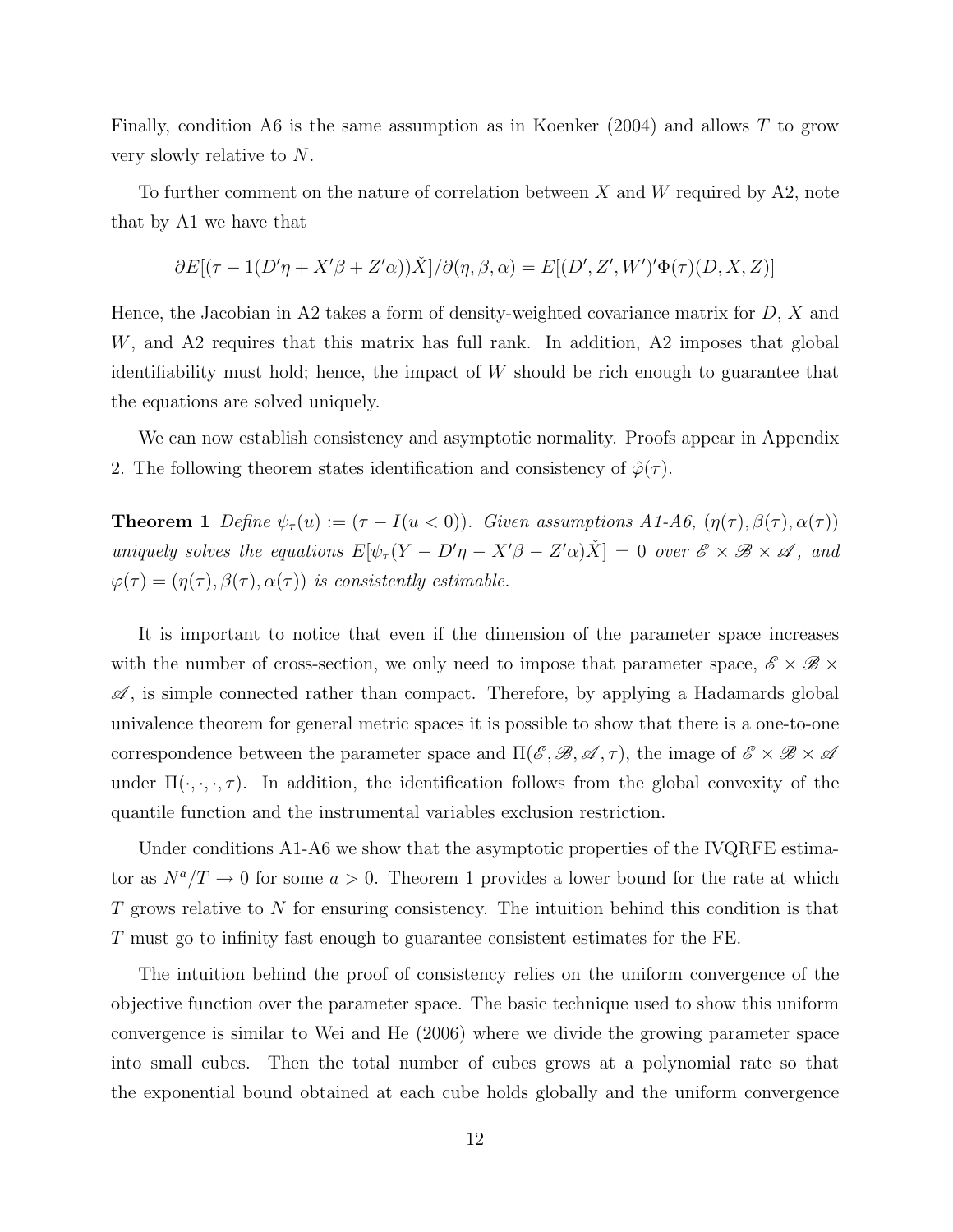follows. Using this technique we establish stochastic equicontinuity, and consistency follows from application of an argmax theorem as in van der Vaart and Wellner (1996).<sup>10</sup>

In general,  $\eta$  is only a nuisance parameter with no particular interest. Define  $\theta := (\beta, \alpha)$ as the vector of parameters of interest in this context. The limiting distribution of these parameters' IVQRFE estimators is given by Theorem 2.

#### Theorem 2 (Asymptotic Normality)

Under conditions A1-A6, for a given  $\tau \in (0,1)$ ,  $\hat{\theta}(\tau)$  converges to a Gaussian distribution as √

$$
\sqrt{NT}(\hat{\theta}(\tau) - \theta(\tau)) \stackrel{d}{\rightarrow} N(0, \Omega(\tau)), \quad \Omega(\tau) = (K', L')' S(K', L')
$$

where  $S = \tau (1-\tau) E[VV'], V = \tilde{X}'M_D, K = (J'_{\beta}HJ_{\beta})^{-1}J_{\beta}H, H = \bar{J}'_{\gamma}A[\beta(\tau)]\bar{J}_{\gamma}, L = \bar{J}_{\alpha}M,$  $M = I - J_{\beta}K$ ,  $J_{\beta} = E(\tilde{X}'M_{D}\Phi(\tau)M_{D}X)$ ,  $[\bar{J}'_{\alpha}, \bar{J}'_{\gamma}]'$  is a partition of  $J_{\alpha\gamma}^{-1} = (E(\tilde{X}'M_{D}\Phi M_{D}\tilde{X}))^{-1}$ ,  $\Phi(\tau) = diag(f_{it}(\xi_{it}(\tau)))$ , and  $\tilde{X} = [W, Z]'$ .

The proof of asymptotic normality has some elements of the nonlinear panel data literature where we concentrate out the FE. Here we write a asymptotic representation for the FE, then we plug them into the representation for all the coefficients. Therefore, there will be a reminder term coming from this two step procedure. It happens that the large N and T asymptotics with the restriction that  $N^a/T \to 0$  is a sufficient condition to ensure that the reminder term is negligible and the estimator is asymptotically normal centered at zero.

Remark 1. For a finite collection of quantile indexes we have

$$
\sqrt{NT}(\hat{\theta}(\tau_j) - \theta(\tau_j))_{j \in \mathcal{J}} \xrightarrow{d} N(0, \Omega(\tau_k, \tau_l))_{k,l \in \mathcal{J}}
$$

where  $\Omega(\tau_k, \tau_l) = (K(\tau_k)', L(\tau_k)')' S(\tau_k, \tau_l) (K(\tau_l)', L(\tau_l)').$ 

**Remark 2.** When  $dim(\gamma) = dim(\beta)$ , the choice of  $A(\beta)$  does not affect asymptotic variance, and the joint asymptotic variance of  $\beta(\tau)$  and  $\alpha(\tau)$  will generally have the simple form  $\Omega(\tau) = (K', L')' S(K', L')$ , for S, K and L as defined above. As in Chernozhukov and Hansen (2008), when  $dim(\gamma) > dim(\beta)$ , the choice of the weighting matrix  $A(\beta)$  generally matters, and it is important for efficiency. A natural choice for  $A(\beta)$  is given by the inverse

 $10$ It is important to note that we can use this technique of proof since the parameter space is growing at a known rate, N. There is a large literature showing the asymptotic properties of QR estimator for infinite dimension parameter space as He and Shao (2000) and Portnoy (1985) when the rate of the parameter increasing is not known. However, it is possible to achieve a better rate of  $N$  relative to  $T$  in the first case.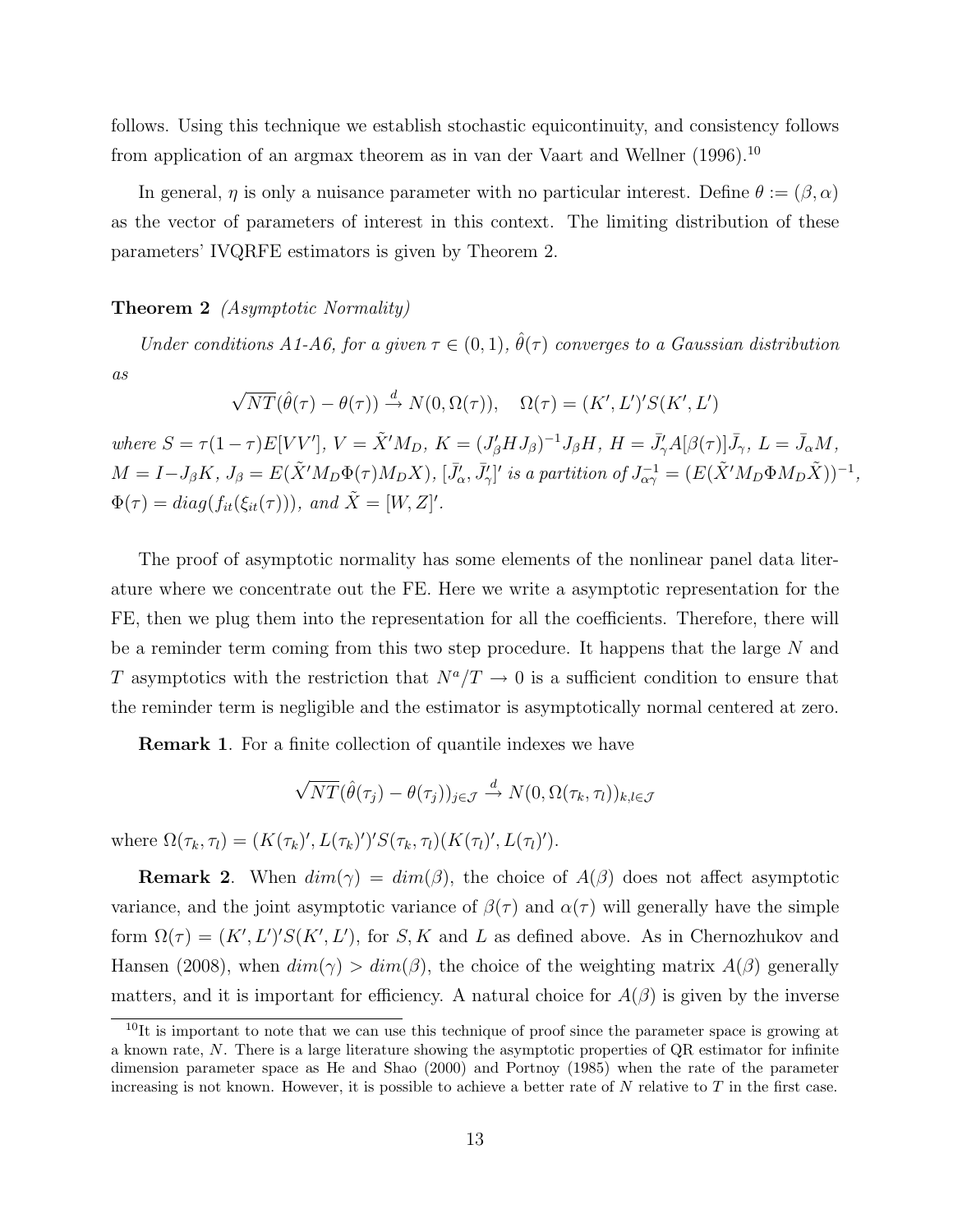of the covariance matrix of  $\hat{\gamma}(\beta(\tau), \tau)$ . Noticing that  $A(\beta)$  is equal to  $(\bar{J}_{\gamma}S\bar{J}_{\gamma})^{-1}$  at  $\beta(\tau)$ , it follows that the asymptotic variance of  $\sqrt{NT}(\hat{\beta}(\tau) - \beta(\tau))$  is given by

$$
\Omega_{\beta} = (J'_{\beta}\bar{J}'_{\gamma}(\bar{J}_{\gamma}S\bar{J}'_{\gamma})^{-1}\bar{J}_{\gamma}\bar{J}_{\beta})^{-1}.
$$

The components of the asymptotic variance matrix that need to be estimated include  $J_{\alpha\gamma}$ ,  $J_{\beta}$  and S. The matrix S can be estimated by its sample counterpart

$$
\hat{S}(\tau, \tau') = (\min(\tau, \tau') - \tau \tau') \frac{1}{NT} \sum_{i=1}^{N} \sum_{t=1}^{T} V_{it} V'_{it}.
$$
\n(19)

Following Powell (1986),  $J_{\alpha\gamma}$  and  $J_{\beta}$  can be estimated as stated in Theorem 2 above, such as  $J_{\alpha\gamma} = E(\tilde{X}^{\prime}M_D\Phi(\tau)M_D\tilde{X})$  and  $J_{\beta} = E(\tilde{X}^{\prime}M_D\Phi(\tau)M_DX)$ . The estimator of  $J_{\alpha\gamma}$  is given by the following form

$$
\hat{J}_{\alpha\gamma} = \frac{1}{2NTh_n} \sum_{i=1}^{N} \sum_{t=1}^{T} I(|\hat{u}(\tau)| \le h_n) \tilde{X} M_D M'_D \tilde{X}' \tag{20}
$$

where  $\hat{u}(\tau) := Y - D\hat{\eta}(\tau) - X\hat{\beta}(\tau) - Z\hat{\alpha}(\tau)$  and  $h_n$  is an appropriately chosen bandwidth, with  $h_n \to 0$  and  $NTh_n^2 \to \infty$ . The estimator of  $J_\beta$  is analogous to  $\hat{J}_{\alpha\gamma}$ . By using the same procedure we can estimate the element  $D\Phi(\tau)D$  in  $P_D$ . The consistency of these asymptotic covariance matrix estimators are standard and will not be discussed further in this paper.

### 2.3 Inference

In this section, we turn our attention to inference in the IVQRFE model, and suggest a Wald type test for general linear hypotheses, and a Kolmogorov-Smirnov test for linear hypothesis over a range of quantiles  $\tau \in \mathcal{T}$ .

In the independent and identically distributed setup the conditional quantile functions of the response variable, given the covariates, are all parallel, implying that covariates effects shift the location of the response distribution but do not change the scale or shape. However, slopes estimates often vary across quantiles implying that it is important to test for equality of slopes across quantiles. Wald tests designed for this purpose were suggested by Koenker and Bassett (1982a), Koenker and Bassett (1982b), and Koenker and Machado (1999). It is possible to formulate a wide variety of tests using variants of the proposed Wald test, from simple tests on a single QR coefficient to joint tests involving many covariates and distinct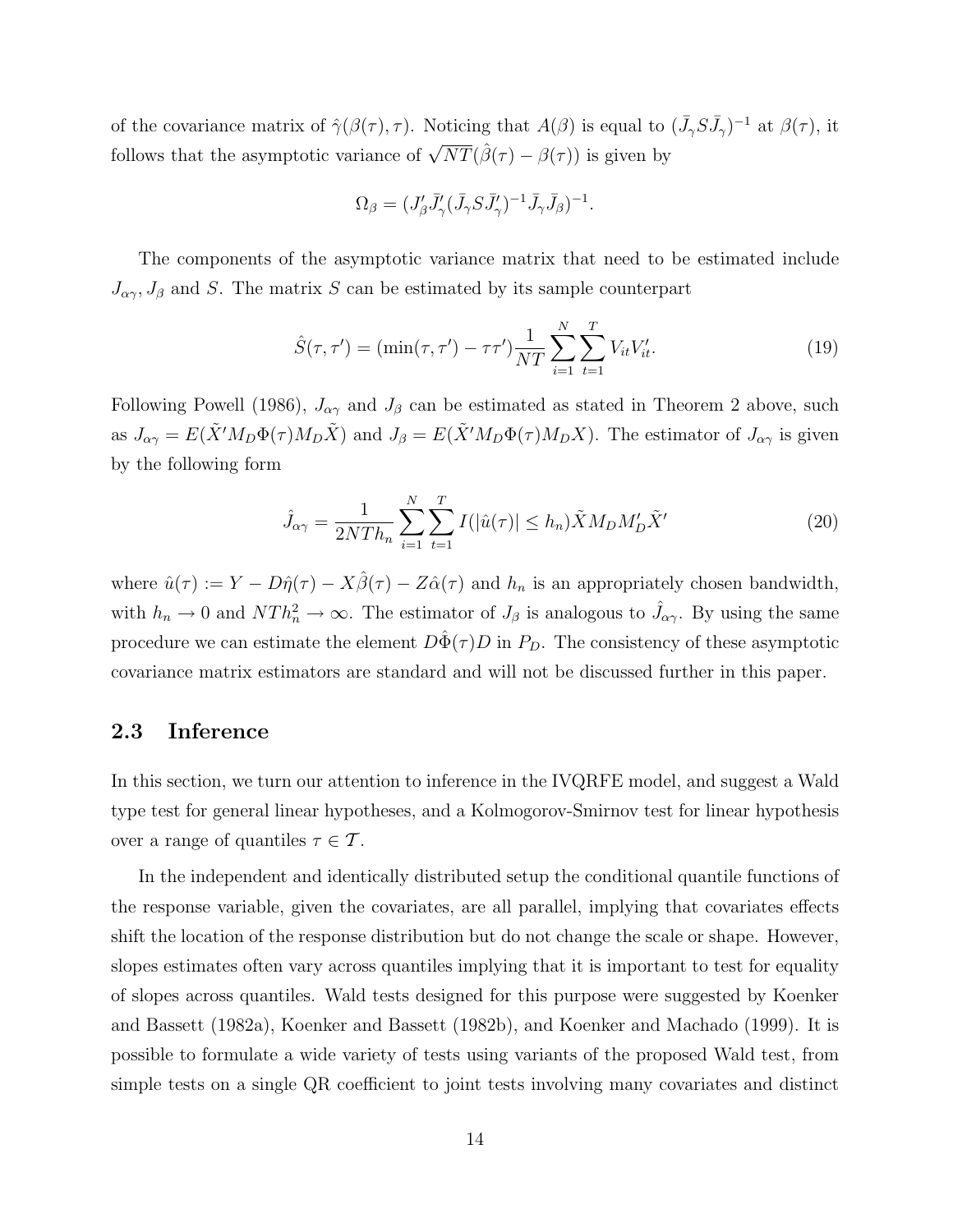quantiles at the same time. General hypotheses on the vector  $\theta(\tau)$  can be accommodated by Wald type tests. The Wald process and associated limiting theory provide a natural foundation for the hypothesis  $R\theta(\tau) = r$ , when r is known.

Following the arguments of Portnoy (1984) and Gutenbrunner and Jureckova (1992), the QR process is tight and thus the limiting variate viewed as a function of  $\tau$  is a Brownian Bridge over  $\tau \in \mathcal{T}$ .<sup>11</sup> Therefore, under the linear hypothesis  $H_0: R\theta(\tau) = r$ , conditions A1-A6, and letting  $\Sigma = (K', L')' E V V' (K', L')$ , we have

$$
\mathcal{V}_{NT} = \sqrt{NT} [R\Sigma(\tau) R']^{-1/2} (R\hat{\theta}(\tau) - r) \Rightarrow B_q(\tau), \tag{21}
$$

where  $B_q(\tau)$  represents a q-dimensional standard Brownian Bridge. For any fixed  $\tau$ ,  $B_q(\tau)$ is  $N(0, \tau(1-\tau)I_q)$ . The normalized Euclidean norm of  $B_q(\tau)$ 

$$
Q_q(\tau) = ||B_q(\tau)|| / \sqrt{\tau(1-\tau)}
$$

is generally referred to as a Kiefer process of order q. Thus, for given  $\tau$ , the regression Wald process can be constructed as

$$
\mathcal{W}_{NT}(\tau) = NT(R\hat{\theta}(\tau) - r)'[R\hat{\Omega}(\tau)R']^{-1}(R\hat{\theta}(\tau) - r)
$$
\n(22)

where  $\hat{\Omega}$  is a consistent estimator of  $\Omega$ , and  $\Omega$  is given by

$$
\Omega(\tau) = (K'(\tau), L'(\tau))' S(\tau, \tau) (K'(\tau), L'(\tau)).
$$

Under  $H_0$ , the statistic  $W_{NT}$  is asymptotically  $\chi_q^2$  with q-degrees of freedom, where q is the rank of the matrix  $R$ . The limiting distributions of the test is summarized in the following theorem:

**Theorem 3** (Wald Test Inference). Under  $H_0$ :  $R\theta(\tau) = r$ , for fixed  $\tau$  and conditions  $A1-A6$ 

$$
\mathcal{W}_{NT}(\tau) \stackrel{a}{\sim} \chi_q^2.
$$

**Proof.** The proof of Theorem 3 is very simple and it follows from observing that for any fixed  $\tau$ , by Theorem 2

$$
\sqrt{NT}(\hat{\theta}(\tau) - \theta(\tau)) \Rightarrow N(0, \Omega(\tau))
$$

 $11$ In a related result, Wei and He (2006) establish tightness of the QR process in the longitudinal data context with increasing parameter dimension, see for instance Lemma 8.4.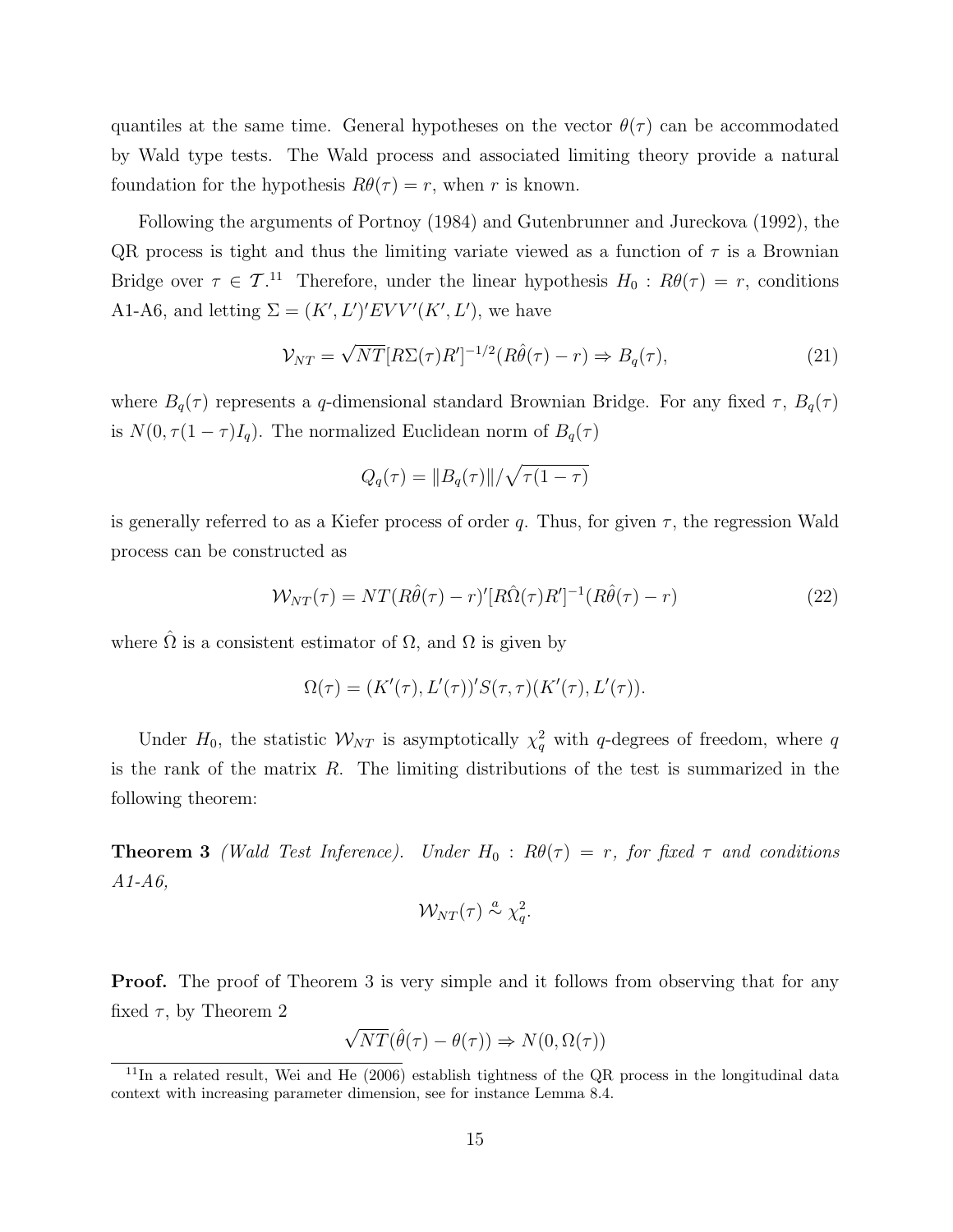under the null hypothesis,

$$
\sqrt{NT}(R\hat{\theta}(\tau) - r) \Rightarrow N(0, R\Omega(\tau)R')
$$

since  $\hat{\Omega}(\tau)$  is a consistent estimator of  $\Omega(\tau)$ , by Slutsky theorem

$$
\mathcal{W}_{NT}(\tau) = NT(R\hat{\theta}(\tau) - r)'[R\hat{\Omega}(\tau)R']^{-1}(R\hat{\theta}(\tau) - r) \stackrel{a}{\sim} \chi_q^2.
$$

In order to implement the test it is necessary to estimate  $\Omega(\tau)$  consistently. It is possible to obtain such estimator as suggested in Theorem 2 in the previous section, and the main components of  $\Omega(\tau)$  can be obtained as in equations (19) and (20).

More general hypotheses are also easily accommodated by the Wald approach. Let  $v =$  $(\theta(\tau_1), ..., \theta(\tau_m))$  and define the null hypothesis as  $H_0 : Rv = r$ . The test statistic is the same Wald test as equation (22). However,  $\Omega$  is now the matrix with klth bock

$$
\Omega(\tau_k, \tau_l) = (K'(\tau_k), L'(\tau_k))' S(\tau_k, \tau_l) (K'(\tau_l), L'(\tau_l)),
$$

and  $S(\tau_k, \tau_l) = (\tau_k \wedge \tau_l - \tau_k \tau_l) E[VV']$ ,  $\Phi(\tau_j) = diag(f_{it}(\xi_{it}(\tau_j)))$ , and the other variables are as defined above. The statistic  $\mathcal{W}_{NT}$  is still asymptotically  $\chi_q^2$  under  $H_0$  where q is the rank of the new matrix  $R$ . This formulation accommodates a wide variety of testing situations, from a simple test on single quantiles regression coefficients to joint tests involving several covariates and several distinct quantiles. Thus, for instance, we might test for the equality of several slope coefficients across several quantiles.

Another important class of tests in the QR literature involves the Kolmogorov-Smirnov (KS) type tests, where the interest is to examine the property of the estimator over a range of quantiles  $\tau \in \mathcal{T}$ , instead of focusing only on a selected quantile. Thus, if one has interest in testing  $R\theta(\tau) = r$  over  $\tau \in \mathcal{T}$ , one may consider the KS type sup-Wald test. Following Koenker and Xiao (2006), we may construct a KS type test on the panel data regression quantile process in the following way:

$$
KSW_{NT} = \sup_{\tau \in \mathcal{T}} \mathcal{W}_{NT}(\tau). \tag{23}
$$

The limiting distribution of the Kolmogorov-Smirnov test is given in the following theorem: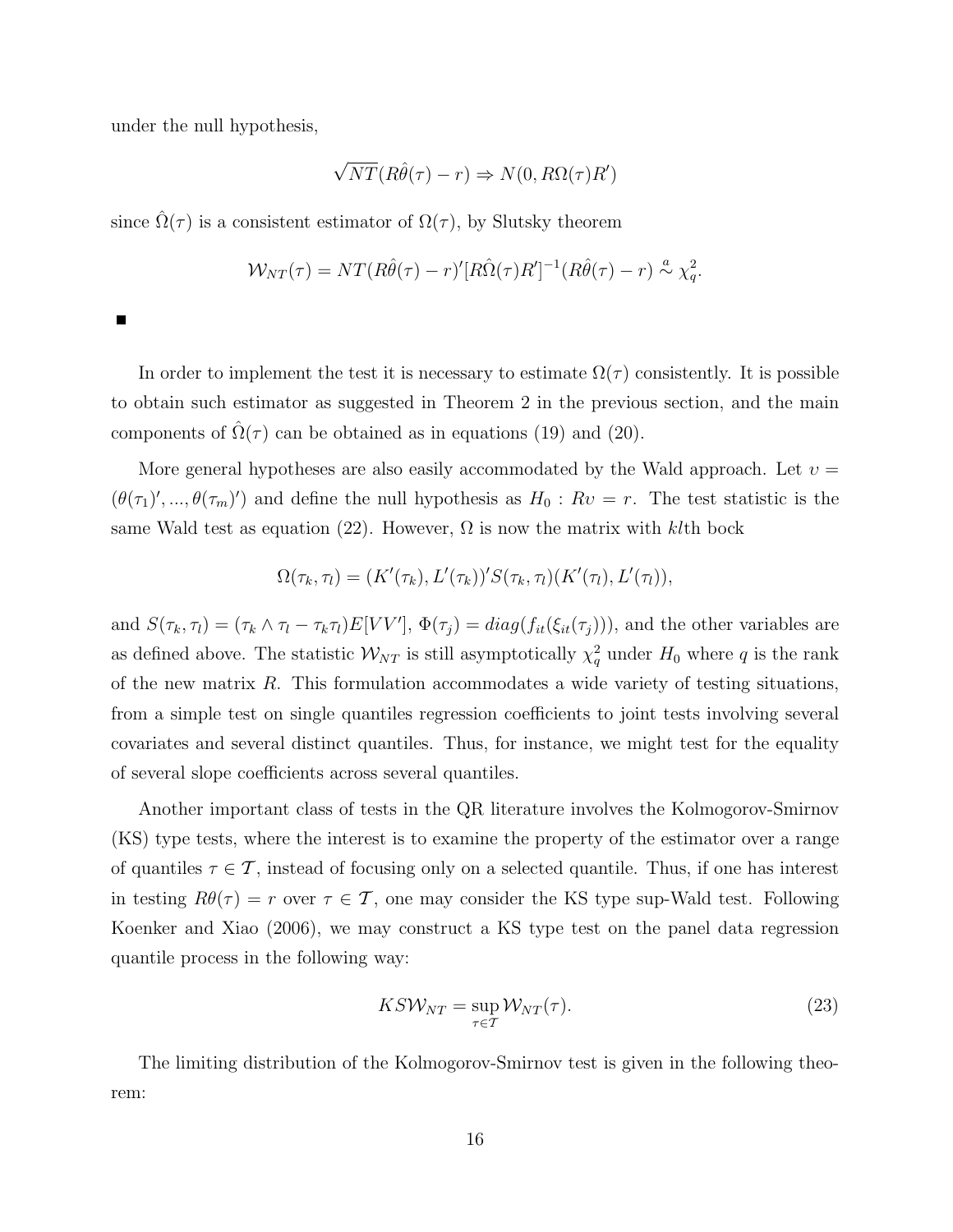**Theorem 4** (Kolmogorov-Smirnov Test). Under  $H_0$  and conditions A1-A6,

$$
KSW_{NT} = \sup_{\tau \in T} \mathcal{W}_{NT}(\tau) \Rightarrow \sup_{\tau \in T} Q_q^2(\tau).
$$

The proof of Theorem 4 follows directly from the continuous mapping theorem and equation (23). Critical values for  $\sup Q_q^2(\tau)$  have been tabled by DeLong (1981) and, more extensively, by Andrews (1993) using simulation methods.

### 3 Monte Carlo Simulation

### 3.1 Monte Carlo design for the performance of IVQRFE

In this section, we describe the design of some simulation experiments that have been conducted to assess the finite sample performance of the IVQRFE estimator discussed in the previous sections.<sup>12</sup> Two simple versions of the basic model  $(1)$  are considered in the simulation experiment. In the first, reported in Tables 1 and 2, the scalar covariate,  $z_{it}$ , exerts a pure location shift effect. In the second, reported in Tables 3 and 4,  $z_{it}$  exerts both location and scale effects. In the former case the response  $y_{it}$  is generated by the model

$$
y_{it} = \eta_i + x_{it}^{*} \beta + z_{it}^{\prime} \alpha + u_{it},
$$

while in the latter

$$
y_{it} = \eta_i + x_{it}^{*} \beta + z_{it}^{\prime} \alpha + (\gamma z_{it}) u_{it}.
$$

In both cases we have an additive measurement error of the form

$$
x_{it} = x_{it}^* + \epsilon_{it},
$$

where  $x_{it}^*$  follows an ARMA $(1,1)$  process

$$
(1 - \phi L)x_{it}^* = \mu_i + \varepsilon_{it} + \theta \varepsilon_{it-1}
$$
\n(24)

and  $\varepsilon_{it}$  follows the same distribution as  $u_{it}$ , that is, normal distribution and  $t_3$  for Schemes 1 and 2 respectively. In all cases we set  $x_{i,-50}^* = 0$  and generate  $x_{it}^*$  for  $t = -49, -48, ..., T$ according to

$$
x_{it}^* = \mu_i + \phi x_{it-1}^* + \varepsilon_{it} + \theta \varepsilon_{it-1}.
$$
\n(25)

 $12$ The experiment shown in this section is based in Hsiao, Pesaran, and Tahmiscioglu (2002).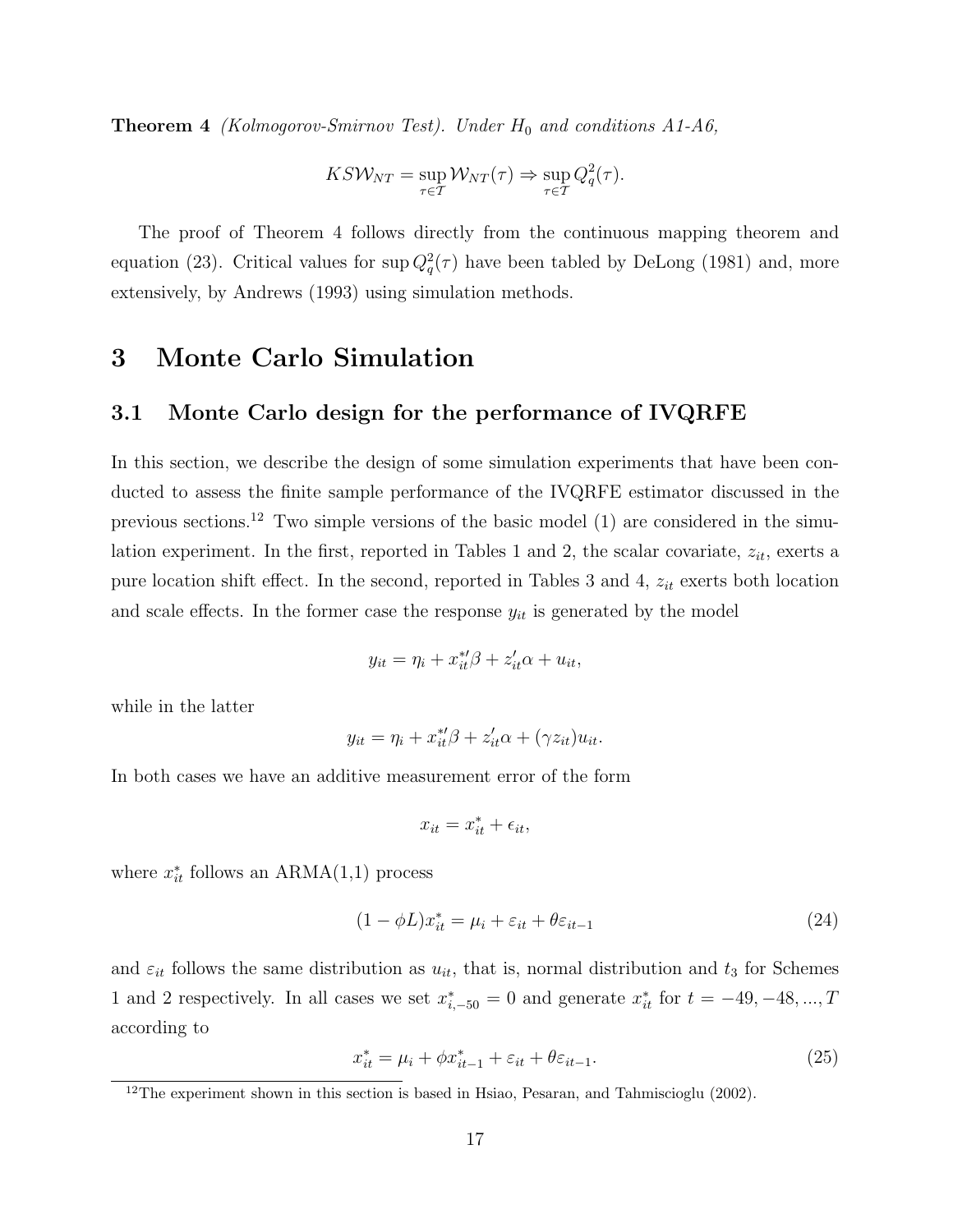This ensures that the results are not unduly influenced by the initial values of the  $x_{it}^*$  process. Given the structure of the measurement error we use  $x_{it-1}$  as instrumental variable.

We employ two different schemes to generate the disturbances  $(u_{it}, \varepsilon_{it})$ . Under Scheme 1, we generate them as  $N(0, 1)$ . Under Scheme 2 we generate them as t-distribution with 3 degrees of freedom. The exogenous regressor  $z_{it}$  is generated according to the same distribution as the innovations. In order to estimate the model we discarded the first 50 time series observations, using the observations  $t = 0$  through T for estimation. The FE,  $\mu_i$  and  $\eta_i$ , are generated as

$$
\mu_i = e_{1i} + T^{-1} \sum_{t=1}^T \varepsilon_{it}, \quad e_{2i} \sim N(0, \sigma_{e_2}^2).
$$

$$
\eta_i = e_{2i} + T^{-1} \sum_{t=1}^T z_{it}, \quad e_{2i} \sim N(0, \sigma_{e_2}^2).
$$

The above method of generating  $\mu_i$  and  $\eta_i$  ensures that the random effects estimator is inconsistent because of the correlation that exists among the individual effects and the explanatory variables.

In the simulations, we experiment with  $T = 10$  and  $N = 100$ . We set the number of replications to 1000, and consider the following values for the remaining parameters:

$$
(\beta, \alpha) = (1, 1);
$$
  

$$
\phi = 0.6, \quad \theta = 0.7, \quad \gamma = 1, \quad \sigma_u^2 = \sigma_{e_1}^2 = \sigma_{e_2}^2 = 1.
$$

In the Monte Carlo study, we compare the LS and QR based estimators in terms of bias and root mean squared error (RMSE). More specifically, we study four estimators: the usual least squares within group estimator (FE); the least squares instrumental variables estimator (IVFE); the quantile regression fixed effects estimator proposed by Koenker (2004) (QRFE); and finally, the instrumental variables quantile regression fixed effects estimator proposed in this paper (IVQRFE). The QR estimators are studied only for the median case, although similar results are obtained for other quantiles.

### 3.2 Monte Carlo Results

Tables 1 and 2 present bias and RMSE simulations for estimates of the mismeasured coefficient,  $\beta$ , and the perfectly measured variable coefficient,  $\alpha$ , for the location-shift model and the normal and  $t_3$  distributions of the innovations respectively. The results show that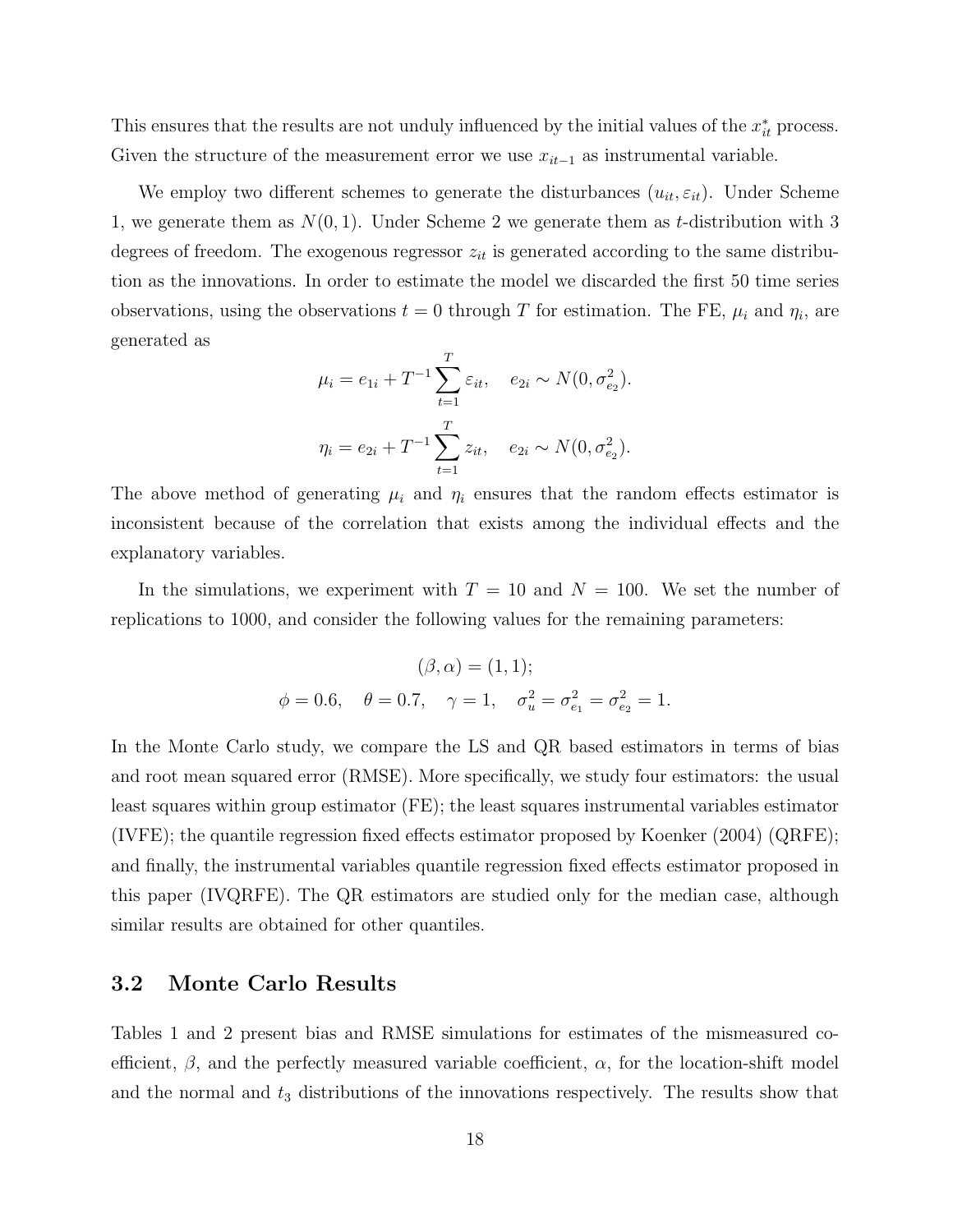|              |                  | FE                        |                 |                            | IVFE QRFE IVQRFE |
|--------------|------------------|---------------------------|-----------------|----------------------------|------------------|
|              | $\beta = 1$ Bias |                           |                 | $-0.196$ 0.006 $-0.197$    | 0.010            |
|              |                  | RMSE 0.1967 0.0572 0.1978 |                 |                            | 0.0736           |
| $\alpha = 1$ | Bias             |                           | $0.002$ $0.001$ | 0.003                      | 0.001            |
|              | RMSE             |                           |                 | $0.0362$ $0.0462$ $0.0447$ | 0.0475           |

Table 1: Location Shift Model: Bias and RMSE of estimators for normal distribution ( $T = 10$ ) and  $N = 100$ 

Table 2: Location Shift Model: Bias and RMSE of estimators for  $t_3$  distribution (T = 10) and  $N = 100$ 

|  |                                                                       | FE IVFE QRFE IVQRFE |
|--|-----------------------------------------------------------------------|---------------------|
|  | $\beta = 1$ Bias $\vert -0.201 \vert -0.004 \vert -0.159 \vert 0.009$ |                     |
|  | RMSE 0.2075 0.0619 0.1531 0.0542                                      |                     |
|  | $\alpha = 1$ Bias   0.001 0.001 -0.001 -0.001                         |                     |
|  | RMSE   0.0396  0.0471  0.0342  0.0363                                 |                     |

the bias in the mismeasured variable coefficient of the FE and QRFE estimators are severe. However the coefficients for the IVFE and IVQRFE are approximately unbiased. Moreover, since we do not consider any correlation among the regressors, as expected, the coefficient of the perfectly measured variable is approximately unbiased in all cases.

Table 1 shows that when the disturbances are sampled from a normal distribution, as expected, the mismeasured regressor coefficient is downward biased for the FE case, but the IVFE is approximately unbiased. Similarly, in the presence of errors in variables, the QRFE estimator proposed by Koenker (2004) is downward biased and IVQRFE is able to reduce the bias. In summary, estimates are biased in both the FE and the QRFE cases, and the IV strategy is able to considerably diminish the bias for both LS and QR cases. Regarding the RMSE, in the Gaussian condition, the LS based estimators perform better than the respective QR estimators. Thus, under Gaussian conditions, the IVQRFE is capable to reduce the bias but it has a larger RMSE when compared with the IVFE.

Table 2 presents simulations for the  $t_3$ -distribution case. The  $\beta$  estimates of FE and QRFE are biased, and the FE has a larger bias when compared with the same estimator in the Gaussian case. The IVQRFE is approximately an unbiased estimator for both coefficients. Interestingly, in the non-Gaussian heavy-tailed condition, the RMSE of IVQRFE is smaller than the RMSE of IVFE, evidencing that there are gains in efficiency by using a robust estimator.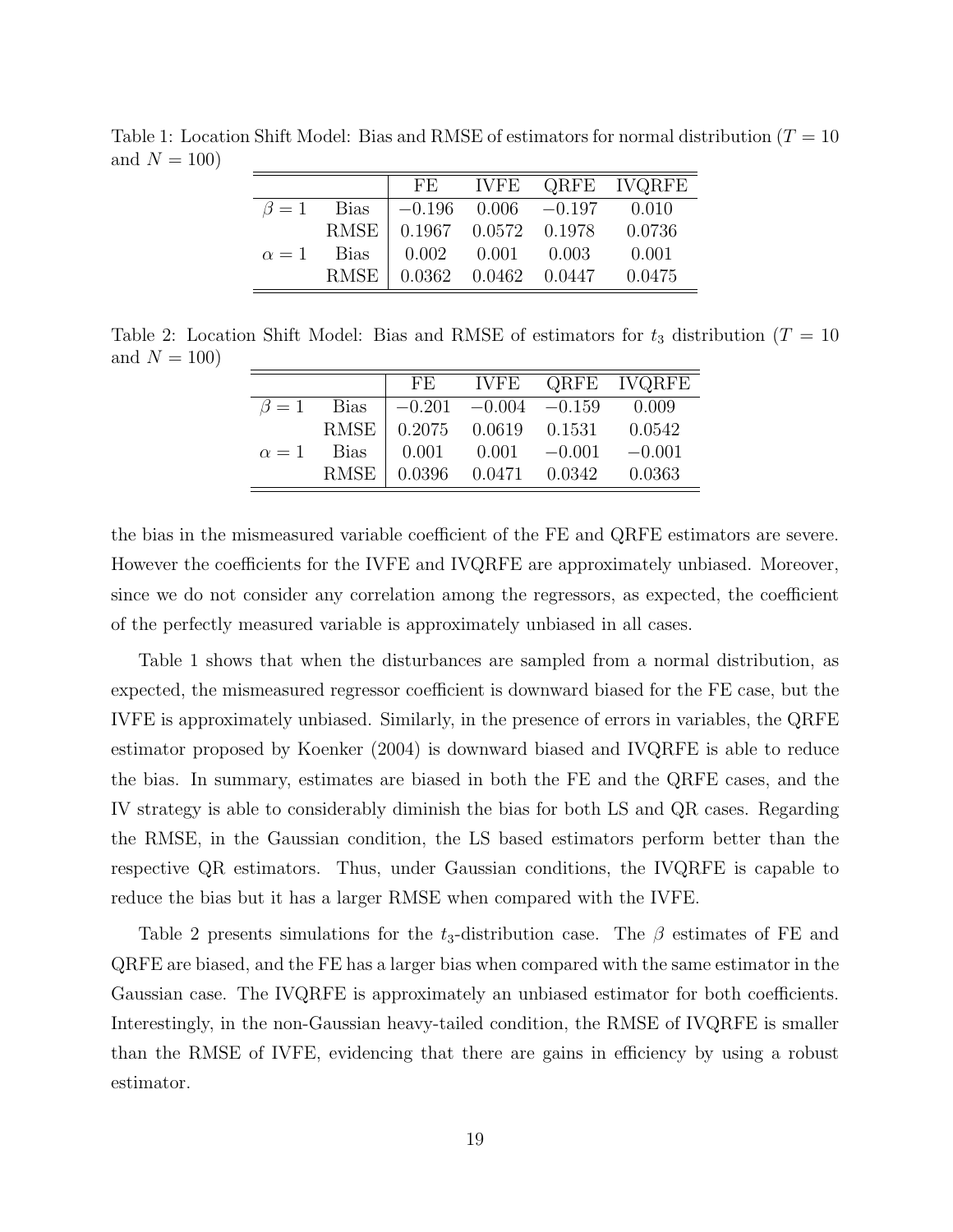|              |        | $\rm FE$                    | <b>IVFE</b> |                           | QRFE IVQRFE |
|--------------|--------|-----------------------------|-------------|---------------------------|-------------|
| $\beta=1$    | Bias   |                             |             | $-0.199$ $0.005$ $-0.195$ | 0.009       |
|              |        | RMSE   0.1970 0.0569 0.1962 |             |                           | 0.0685      |
| $\alpha = 1$ | - Bias | 0.001                       | 0.001       | - 0.000                   | 0.001       |
|              |        | RMSE   0.0533 0.0579 0.0566 |             |                           | 0.0622      |

Table 3: Location-Scale Shift Model: Bias and RMSE of estimators for normal distribution  $(T = 10 \text{ and } N = 100)$ 

Table 4: Location-Scale Shift Model: Bias and RMSE of estimators for  $t_3$  distribution  $(T = 10 \text{ and } N = 100)$ 

|            |                  | FE    |                            |       | IVFE QRFE IVQRFE |
|------------|------------------|-------|----------------------------|-------|------------------|
|            | $\beta = 1$ Bias |       | $-0.208$ $0.004$ $-0.146$  |       | 0.007            |
|            | <b>RMSE</b>      |       | 0.2086 0.0779 0.1475       |       | 0.0480           |
| $\alpha=1$ | - Bias           | 0.002 | 0.003                      | 0.004 | 0.001            |
|            | <b>RMSE</b>      |       | $0.2797$ $0.2801$ $0.0791$ |       | 0.0789           |

Tables 3 and 4 present bias and RMSE results for the location-scale-shift model for the normal and  $t_3$  distributions respectively. In both cases the FE and QRFE estimators are downward biased and the IVFE and IVQRFE are approximately unbiased. Note that the IVQRFE estimator presents a considerable smaller bias than QRFE and much more precision when compared with IVFE in the  $t_3$  case.

# 4 Empirical application: Investment, Tobin's  $q$  and cash flow

As pointed out in Wansbeek (2001), the most frequent application of measurement error techniques is in the estimation of investment models using Tobin's q. This variable is the ratio of the market valuation of a firm and the replacement value of its assets. Firms with a high value of  $q$  are considered attractive as to the investment opportunities, whereas a low value of  $q$  indicates the opposite. Since the operationalization of  $q$  is not clear-cut and unambiguous, estimation poses a measurement error problem. Many empirical investment studies found a very disappointing performance of the  $q$  theory of investment, although this theory has a good performance when measurement error is purged as in Erickson and Whited (2000). In parallel, investment theory is also interested in the effect of cash flow, as the theory predicts that financially constrained firms are more likely to rely on internal funds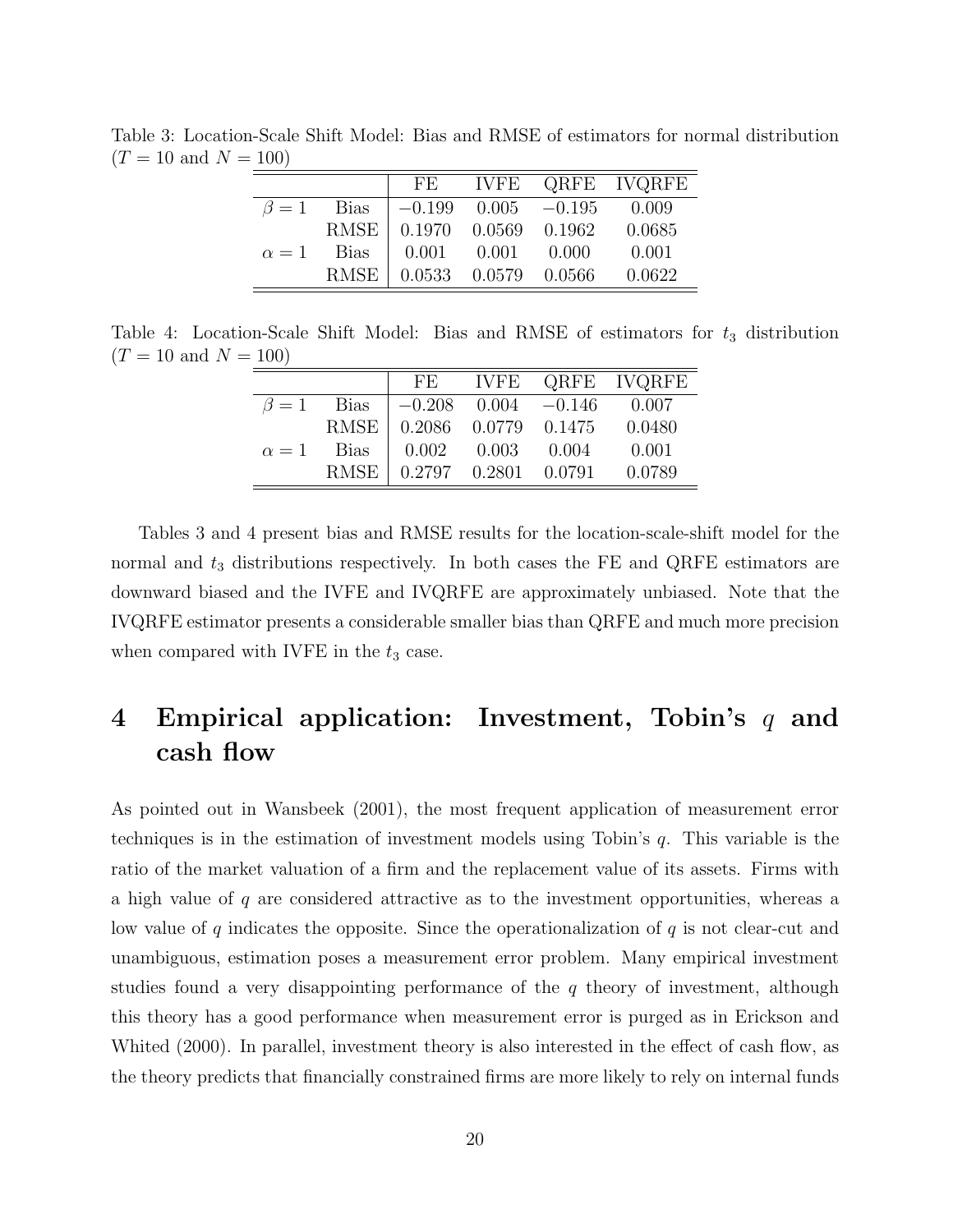to finance investment (see for instance Alti, 2003; Almeida, Campello and Weisbach, 2004). However, Erickson and Whited (2000) argue that cash flow has no effect on investment once measurement error in Tobin's  $q$  is taken into account.

There are distinct advantages in exploiting panel data on individual firms (see for instance Blundell, Bond, Devereux and Schiantarelli, 1992). In the first place it allows testing the theory, developed in the context of a 'representative' firm, in the context of many firms, so reducing econometric problems introduced by aggregation across firms. Aggregation problems may be important here since the standard  $q$  model is specified in ratios and there are clear nonlinearities. Secondly, the estimates are obtained by using both the time-series and cross-sectional variation in the data. This contributes to their precision and also allows consistent estimation in the presence of firm specific effects correlated both with investment and q values. Although not reported, pooled and FE estimates differ in our estimation, which determines that firm individual FE need to be controlled for in our model.

We argue that QR is useful to describe differences in investment ratios across firms in the presence of unobserved heterogeneity. Unobserved characteristics (for the econometrician) across firms may be due to several reasons. The ability of managers (insiders) or the characteristics of investors (outsiders) can be named as the main unobservable component. For instance, Bertrand and Schoar (2003) find that a significant extent of the heterogeneity in investment, financial, and organizational practices of firms can be explained by managers 'style'. Walentin and Lorenzoni (2007) develop a model of financially constrained firms financed partly by insiders, who control its assets, and partly by outside investors. When their wealth is scarce, insiders earn a rate of return higher than the market rate of return, that is, they receive a quasi-rent on invested capital. Therefore, differences in insiders and outsiders characteristics across firms may contribute to differences in investment behavior. Additional heterogeneity may be due to differences in firms' capital structure. Chirinko (1993) shows that when the q theory is expanded for the possibility that the value of the firm depends on two or more capital inputs with differing adjustment cost technologies, the econometric equation following from optimizing behavior includes  $q$  as well as additional variables (e.g. inventory, research and development). In the upper conditional quantiles of investment, investment may be driven by insiders knowledge of business opportunities or a particular capital structure that requires more investment, and therefore, we expect that investment would be more responsive to changes in  $q$  and cash flow, as the firms would use all available resources to finance its projects. Moreover, high investment ratios reduce the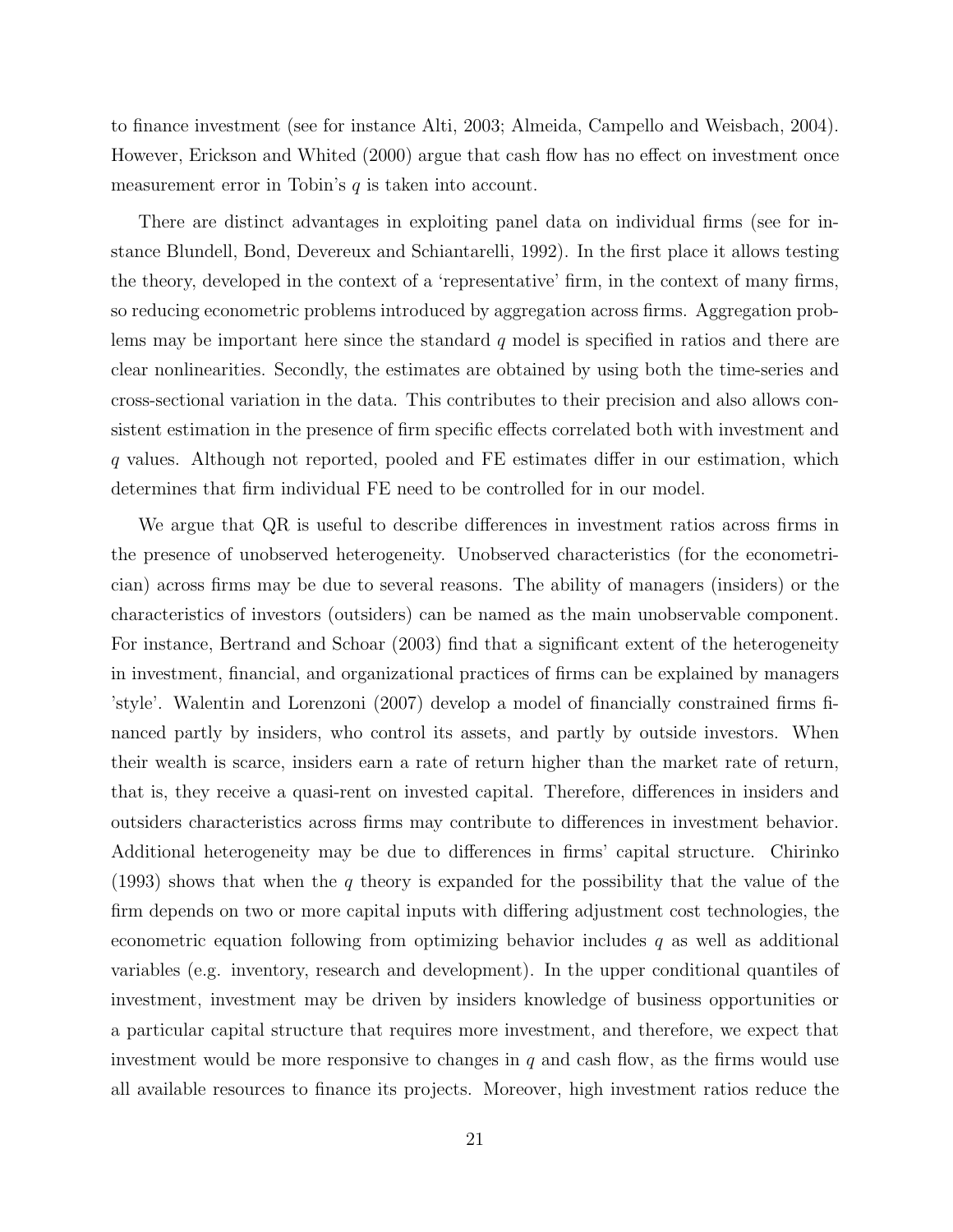marginal productivity of additional investment, and therefore, it would be difficult to get additional resources. In other words,  $q$  and cash flow sensitivities will be higher in the upper quantiles of investment than in the lower quantiles.

In contrast with the interpretation of QR in cross-section, by controlling for the firmspecific characteristics, the quantiles should be interpreted in terms of the pairs firm-year. In this case, low (high) quantiles refer to firms in periods with unusually low (high) investment ratios when conditioning on other time-variant observable information. This determines that the same firm can be at different quantiles in different periods, which is in line with the idea that firm's behavior will change depending on their investment needs.

The baseline model in the literature is

$$
I_{it}/K_{it} = \eta_i + \beta q_{it}^* + \alpha C F_{it}/K_{it} + u_{it},\tag{26}
$$

where I denotes investment, K capital stock,  $CF$  cash flow,  $q^*$  well-measured Tobin's q,  $\eta$  is the firm-specific effects and u is the innovation term. Our objective is estimating the following conditional quantile function:

$$
Q_{I/K}(\tau|\eta, CF/K, q) = \eta_i(\tau) + \beta(\tau)q_{it}^* + \alpha(\tau)CF_{it}/K_{it}.
$$
\n(27)

As mentioned earlier, if q is subject to measurement error, estimates of  $\beta(\tau)$  will be biased down (assuming  $\beta(\cdot) > 0$ ), but this problem can be ameliorated by using instrumental variables.

We follow Almeida, Campello, and Weisbach (2004) approach by considering a sample of manufacturing firms (SICs 2000 to 3999) over the 1980 to 2005 period with data available from COMPUSTAT's P/S/T, Full Coverage. Only firms with observations in every year are used, in order to construct a balanced panel of firms for the 26 year period.<sup>13</sup> Moreover, following those authors we eliminate firms for which cash-holdings exceeded the value of total assets and those displaying asset or sales growth exceeding 100%. Our final sample consists of 4550 firm-years and 175 firms. Summary statistics of the variables employed in our econometric specifications appear in Table 5. Because we only consider firms that report information in each of the 26 years, the sample consists mainly of relatively large firms. Although this reduces the sample heterogeneity in terms of credit constraints (e.g.

<sup>&</sup>lt;sup>13</sup>The choice of a balanced panel is made to reduce the computational burden.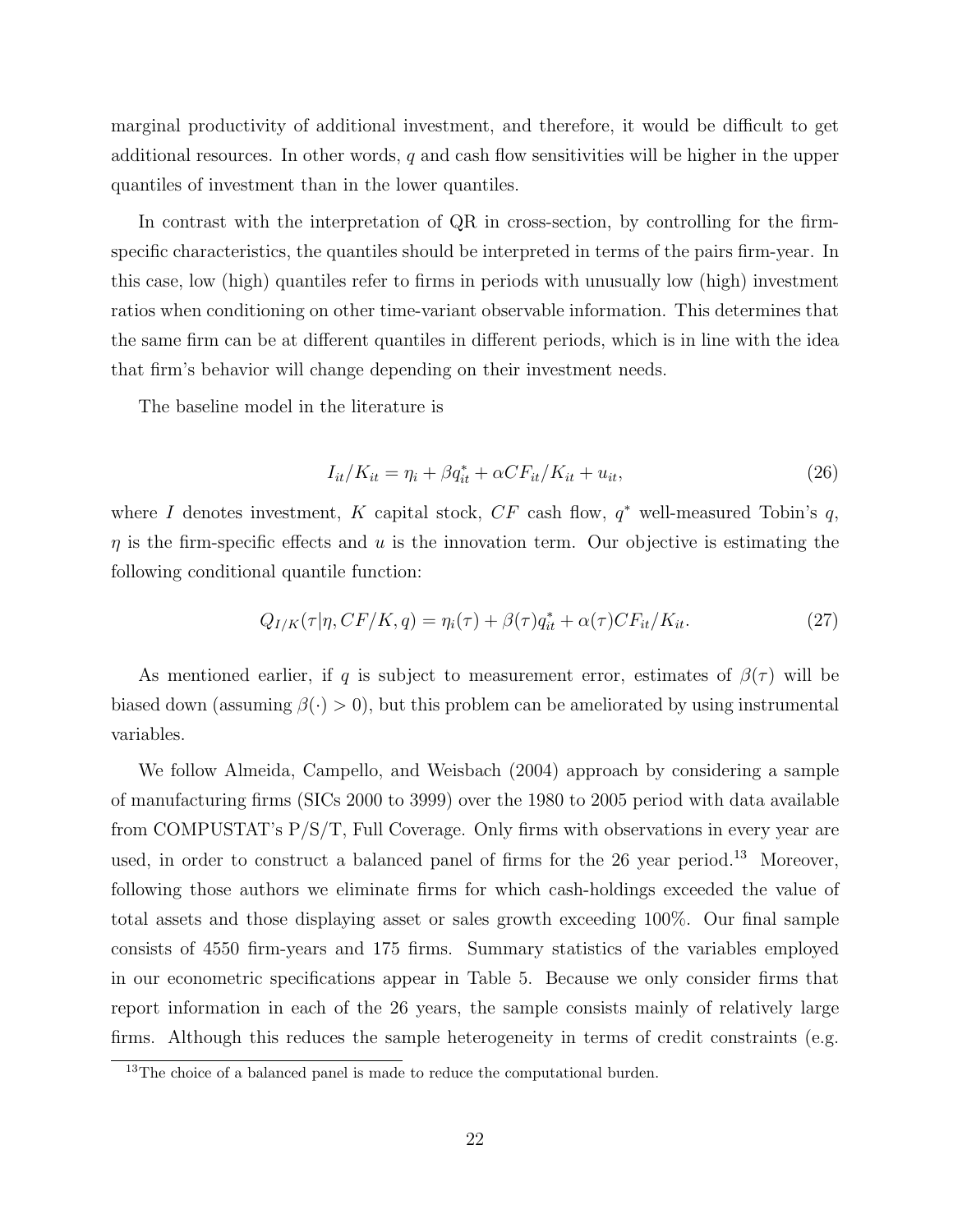presumably firms with market information for continuous 26 years are credit unconstrained), it serves for our purposes of studying firm heterogeneity along different quantiles.

| Variable      | Mean     | Std.Dev. | $0.25$ quantile | Median   | $0.75$ quantile |
|---------------|----------|----------|-----------------|----------|-----------------|
| I/K           | 0.203    | 0.145    | 0.119           | 0.174    | 0.249           |
| q             | 0.778    | 0.265    | 0.617           | 0.738    | 0.873           |
| CF/K          | 0.414    | 0.444    | 0.211           | 0.345    | 0.534           |
| $\Delta I/K$  | $-0.003$ | 0.168    | $-0.050$        | $-0.000$ | 0.045           |
| $\Delta q$    | $-0.004$ | 0.136    | $-0.057$        | $-0.004$ | 0.049           |
| $\Delta C F/$ | $-0.000$ | 0.302    | $-0.066$        | 0.006    | 0.074           |

Table 5: Summary statistics

Table 6 report the regression estimates. The first column reports least squares within group (FE) estimators without (first set of rows) and with instruments (last set of rows, IVFE). The second column reports least squares in first differences for the same set of rows (FD and IVFD respectively). Following Biorn (2000) we use lags of the first differences of the mismeasured variable as instruments for fixed effects, and lags in levels for the first differences estimator. The last five columns report QR estimates with fixed effects (QRFE). Our proposed estimator, IVQRFE, appears in the last rows where the same instruments used in FE are employed. IV estimates are reported with one instrument  $(\Delta q_{t-1}$  for the model in levels,  $q_{t-2}$  for FD) and with two instruments  $(\Delta q_{t-1}, \Delta q_{t-2})$  for the model in levels,  $q_{t-2}, q_{t-3}$ for FD) to assess the sensitivity of the estimates to the instrument selection.<sup>14</sup>

|          |             |             | $\tau = 0.10$ | $\tau = 0.25$ | $\tau = 0.50$ |         | $\tau = 0.75$ $\tau = 0.90$ |
|----------|-------------|-------------|---------------|---------------|---------------|---------|-----------------------------|
| Variable | FE          | FD          |               |               | QRFE          |         |                             |
| q        | 0.087       | 0.100       | 0.043         | 0.050         | 0.078         | 0.089   | 0.099                       |
|          | (0.010)     | (0.018)     | (0.009)       | (0.009)       | (0.009)       | (0.013) | (0.017)                     |
| CF/K     | 0.095       | 0.053       | 0.049         | 0.060         | 0.088         | 0.112   | 0.142                       |
|          | (0.006)     | (0.008)     | (0.007)       | (0.009)       | (0.009)       | (0.013) | (0.014)                     |
|          | <b>IVFE</b> | <b>IVFD</b> |               |               | <b>IVQRFE</b> |         |                             |
| q        | 0.282       | 0.224       | 0.092         | 0.144         | 0.275         | 0.211   | 0.426                       |
|          | (0.074)     | (0.081)     | (0.033)       | (0.045)       | (0.089)       | (0.104) | (0.219)                     |
| CF/K     | 0.074       | 0.053       | 0.043         | 0.052         | 0.066         | 0.111   | 0.123                       |
|          | (0.010)     | (0.008)     | (0.008)       | (0.008)       | (0.012)       | (0.025) | (0.032)                     |

Table 6: Econometric results

<sup>&</sup>lt;sup>14</sup>Although not reported, we also use least squares projections as a different set of instruments in the  $QR$ estimations. We consider the projection of  $q_{it}$  on each respective instrument and the exogenous variables, i.e. the fixed effects and cash flow. In every case, we obtain similar results.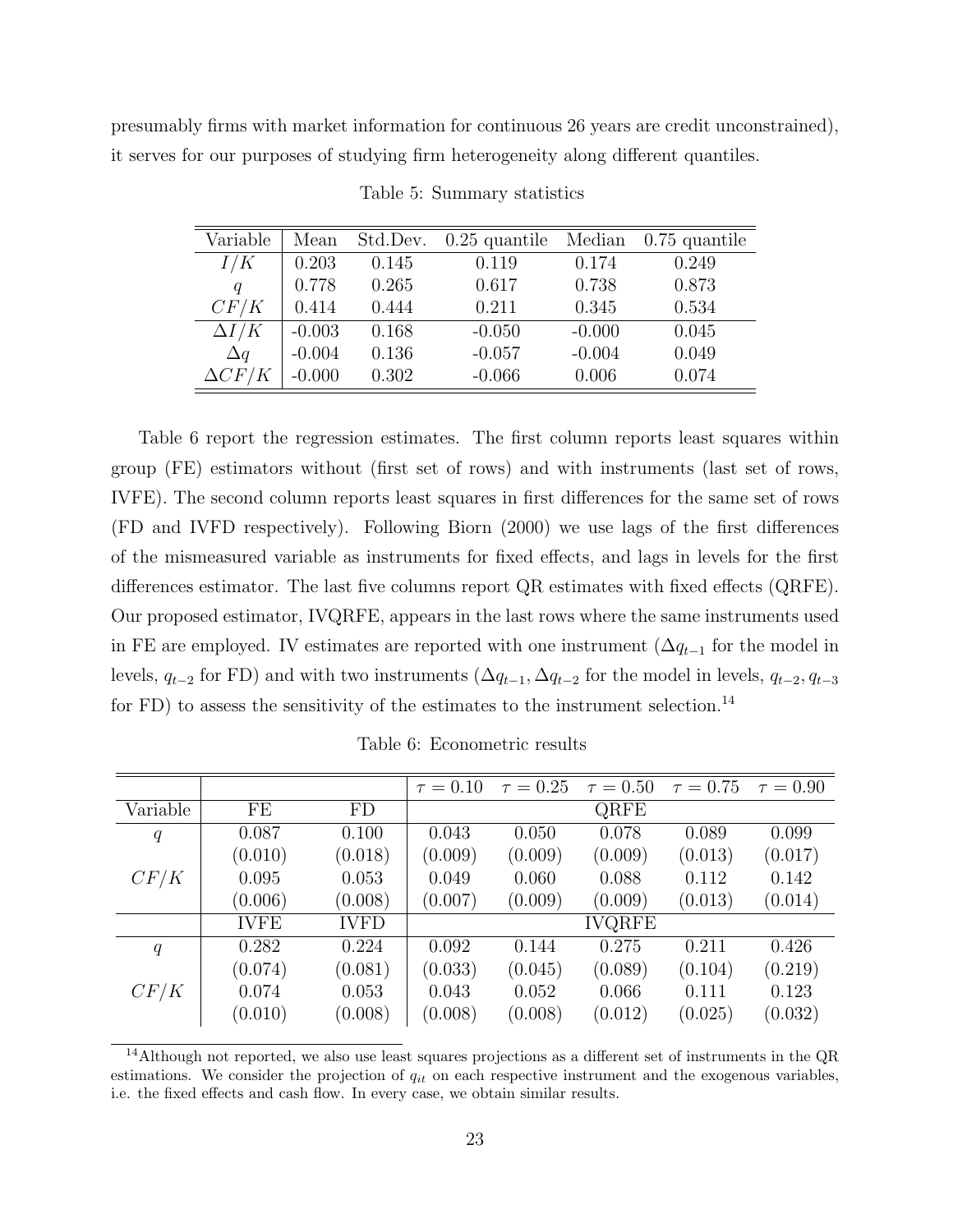| Inst. | $\Delta q_{t-1}$                 | $q_{t-2}$          |         |         | $\Delta q_{t-1}$                 |         |         |
|-------|----------------------------------|--------------------|---------|---------|----------------------------------|---------|---------|
| q     | 0.203                            | 0.181              | 0.086   | 0.116   | 0.245                            | 0.223   | 0.322   |
|       | (0.051)                          | (0.080)            | (0.022) | (0.033) | (0.057)                          | (0.082) | (0.167) |
| CF/K  | 0.083                            | 0.053              | 0.044   | 0.056   | 0.067                            | 0.109   | 0.132   |
|       | (0.008)                          | (0.008)            | (0.029) | (0.029) | (0.046)                          | (0.061) | (0.078) |
| Inst. | $\Delta q_{t-1}, \Delta q_{t-2}$ | $q_{t-2}, q_{t-3}$ |         |         | $\Delta q_{t-1}, \Delta q_{t-2}$ |         |         |

Notes: Standard errors in parenthesis. Sample of 4550 firm-years and 175 firms. FE: fixed effects least squares; FD: first differences least squares; QRFE: quantile regression with fixed effects; IVFE: instrumental variables fixed effects least squares; IVFD: instrumental variables fixed differences least squares; IVQRFE: instrumental variables quantile regression fixed effects.

Both FE and FD estimators give similar results for the effect of Tobin's  $q$  on investment, implying that firms with higher q values would invest more. In particular, the q-sensitivity of investment is close to 0.10. Cash flow appear as positive and statistically significant. However, the FD estimate of cash flow is half of that in FE. When instrumental variables are used, the effect of Tobin's q raises considerably, which is in line with the presence of measurement error in this variable. By contrasting the effect of the instrumental variables across different estimates, it can be concluded that measurement error in Tobin's q reduces its effect by a half. Moreover, the point estimates of cash flow do not change, which can be interpreted as the fact that measurement error in Tobin's  $q$  has no spillover measurement error to cash flow. In turn, this contradicts Erickson and Whited (2000) statement that cash flow "does not matter" as it has a highly significant (mean) effect.

FE, FD and QRFE point estimates differ both in terms of Tobin's  $q$  and cash flow effects. QRFE estimates are monotonically increasing in  $\tau$ , ranging from 0.045 for  $\tau = 0.05$  to 0.11 at  $\tau = 0.95$  (see figure 1). In terms of the Tobin's q point estimates, QRFE is below FE for  $\tau$  < 0.75 and below FD almost everywhere. As a result, firms-years with unusually high investment ratios will be very responsive to changes in their market valuation. In a similar token, the effect of cash flow on investment is monotonically increasing in  $\tau$ . This determines that firms with conditionally high investment ratios have a higher propensity to use additional internal resources to finance investment than those with low investment ratios.

The use of IVQRFE differ from QRFE point estimates in a similar way as IVFE and IVFD differ from FE and FD respectively (see figures 2 and 3). However, in this case, the monotonicity is weakened in the q-sensitivity of investment. For low quantiles, QRFE and IVQRFE provide similar point estimates. However, both estimators differ greatly as  $\tau$  increases. This suggests an interesting asymmetry in terms of the measurement error problem,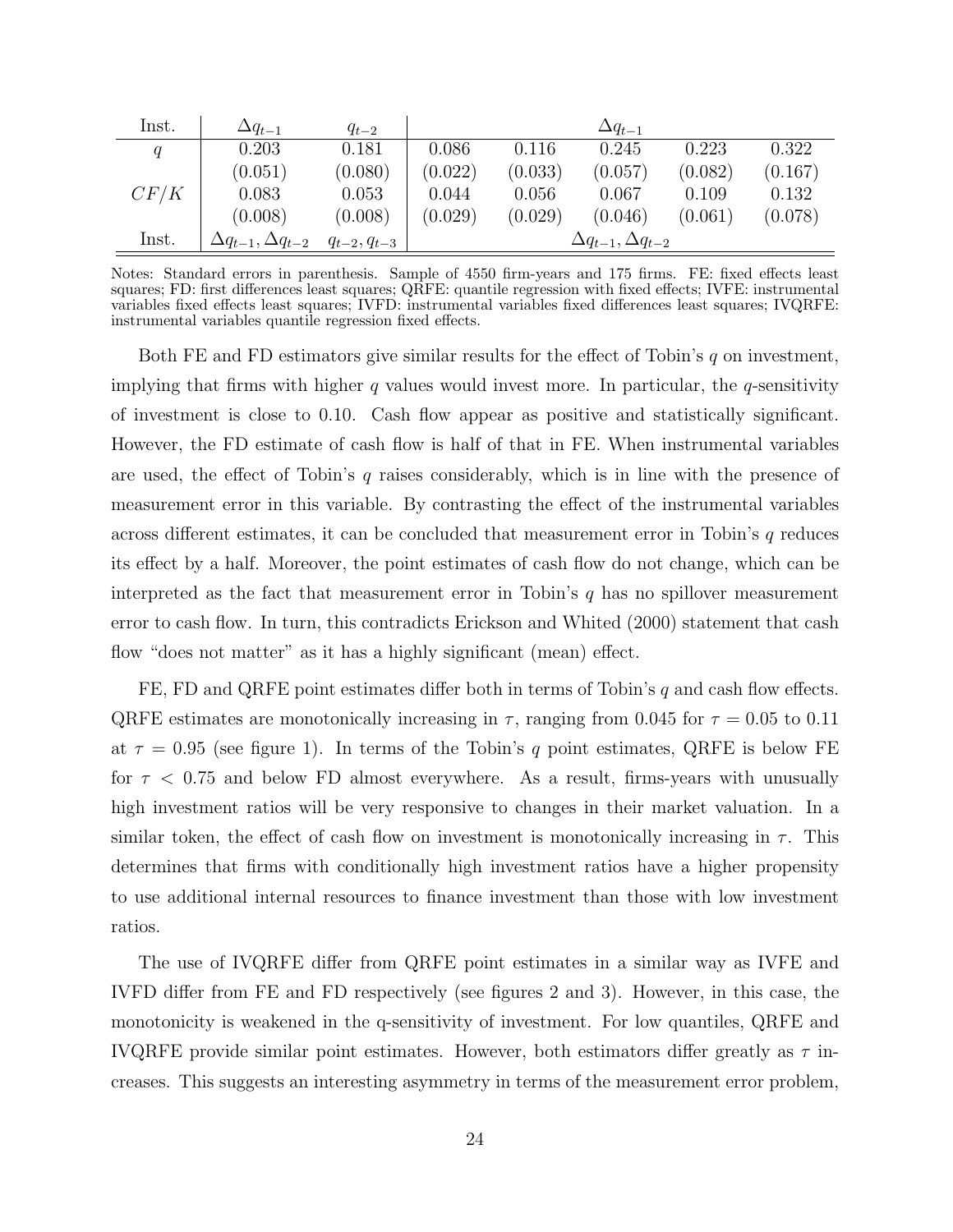as it may manifest itself mostly for firms-years in the upper quantiles of the investment distribution. Point estimates for IVQRFE are particularly high for  $\tau \geq 0.90$ , reaching a q-sensitivity of 0.4. Nevertheless, IVQRFE has bigger standard errors than both IVFE and QRFE. In fact for  $\tau > 0.25$  the IVFE confidence interval is contained in the IVQRFE interval, while QRFE interval is always contained. In addition, QRFE and IVQRFE give similar estimates in terms of the cash flow sensitivity of investment, which reassures the fact that the effect of this variable on investment is not due to measurement error in Tobin's  $q$  and that its effect is increasing in  $\tau$ . Finally, it can be observed that the effect of expanding the instruments' set on the IVQRFE point estimates is in line with that in least squares model. That is, using only  $\Delta q_{t-1}$  produces a higher estimate for the q-sensitivity of investment than when  $\Delta q_{t-1}$  and  $\Delta q_{t-2}$  are used.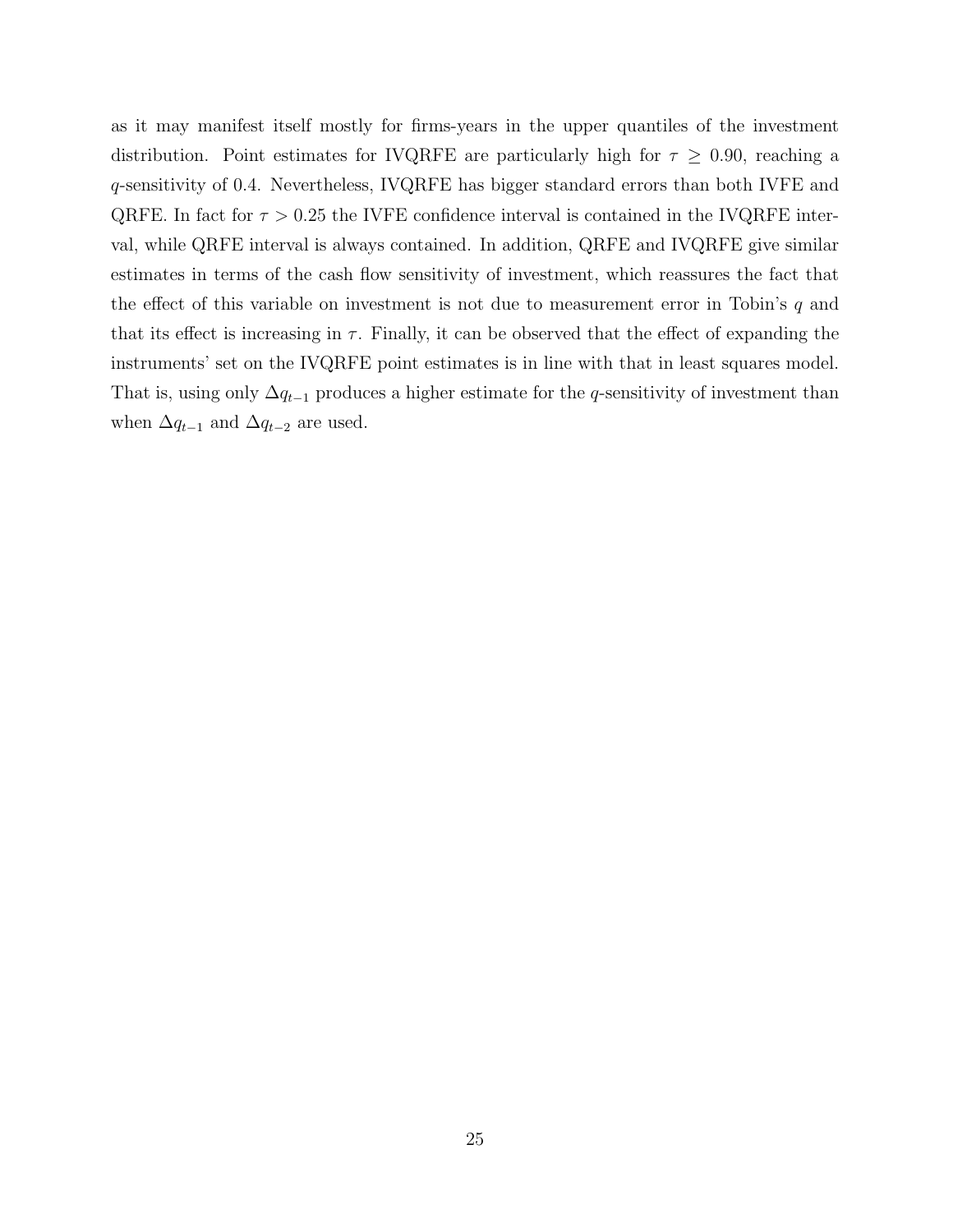



**QRFE Cash Flow**

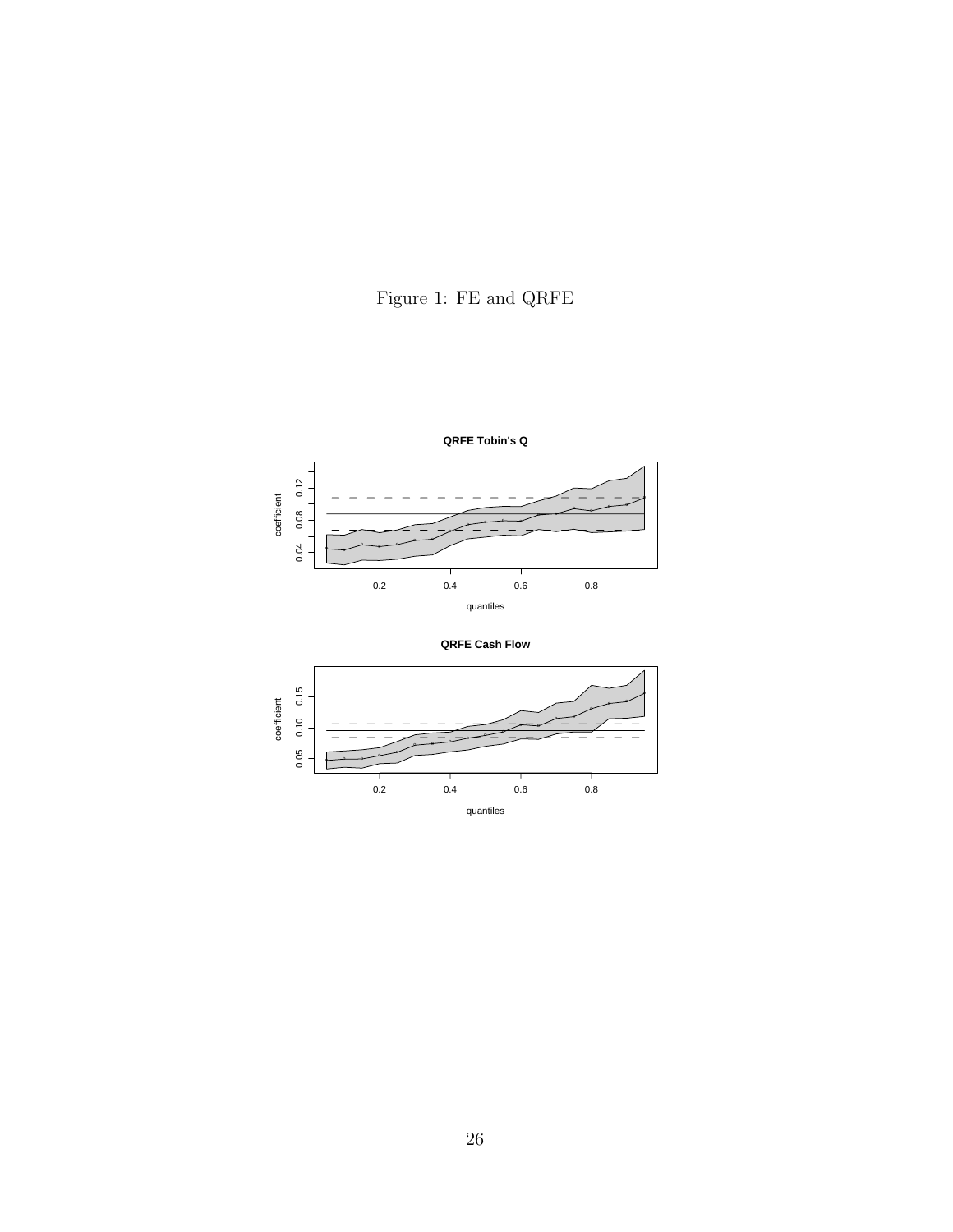



**IVQRFE Cash Flow**

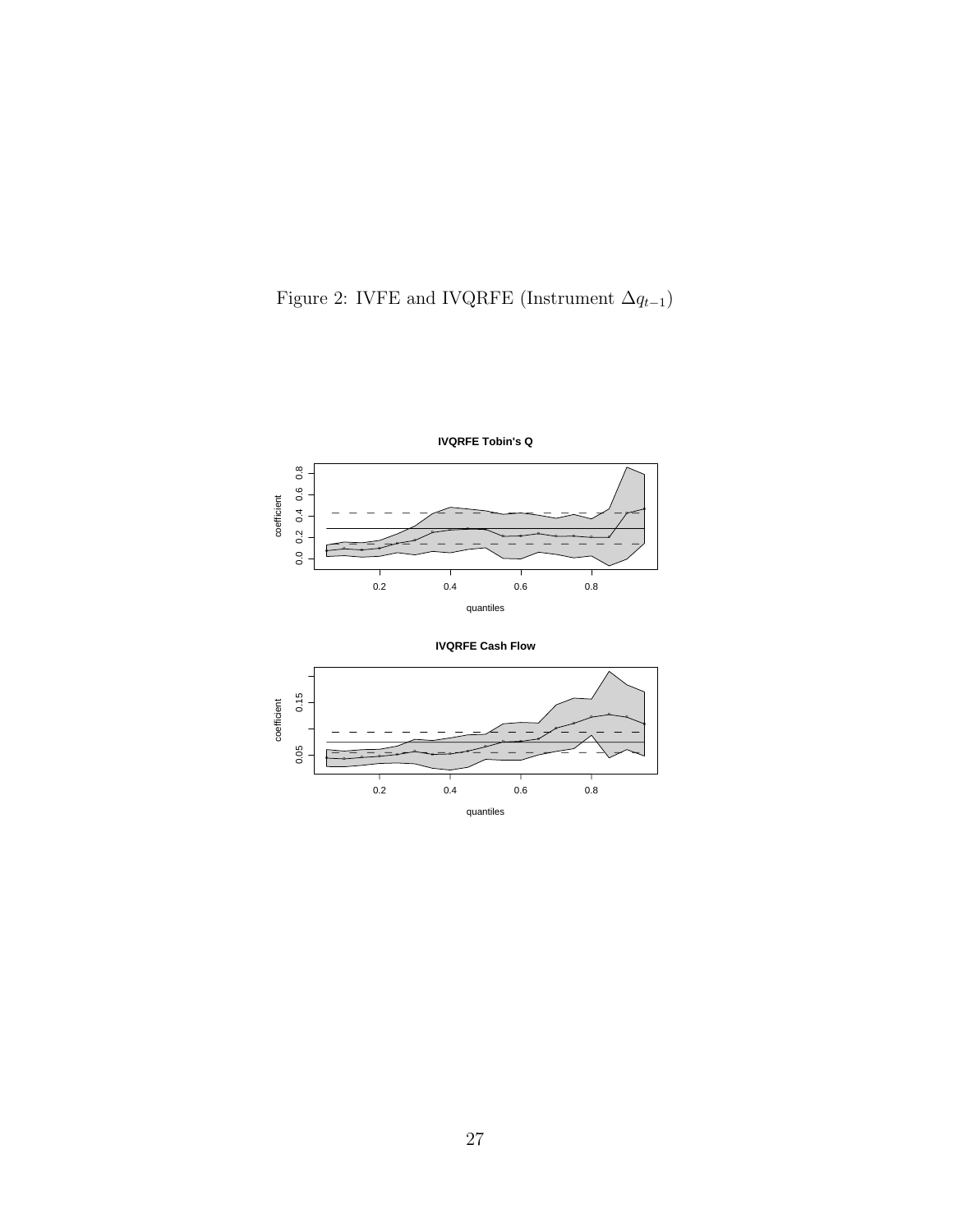





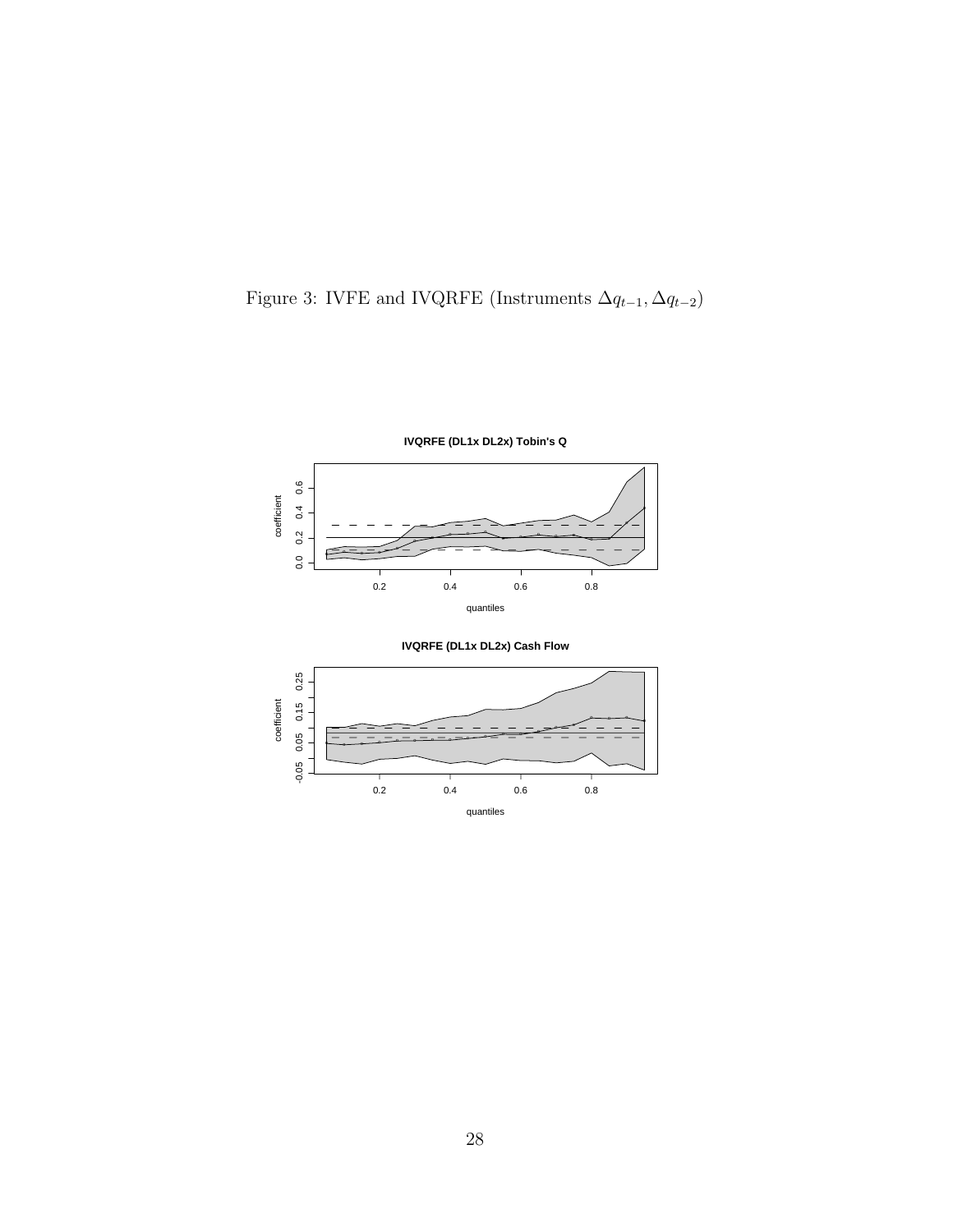## 5 Conclusion

We propose the use of an instrumental variables strategy for estimation and inference in quantile regression FE panel data models with measurement errors. Quantile regression methods allow one to explore a range of conditional quantiles exposing a variety of forms of conditional heterogeneity under less compelling distributional assumptions and provide a framework for robust estimation and inference. Most instrumental variables estimators are at least partly based on the intuition that first differencing yields a model free of FE. Despite its appeal as a procedure that avoids the estimation of the individual effects, differencing transformation to eliminate the FE is not available in the quantile regression framework, and we are required to deal directly with the full problem. We derive an approximation to the bias in the QRFE estimator in the presence of a mismeasured variable. We suggest the use of an instrumental variables strategy for estimation based on Chernozhukov and Hansen (2006, 2008) that reduces the bias in the resulting point estimates. We show that the IV FE panel estimator is consistent and asymptotically normal, provided that both N and T grow to infinity and  $N^a/T \to 0$ , for some  $a > 0$ . In addition, we suggest Wald and Kolmogorov-Smirnov type of tests for general linear hypotheses, and derive the respective limiting distributions.

Monte Carlo studies are conducted to evaluate the finite sample properties of the quantile regression instrumental variables estimator for different types of distributions. It is shown that the estimator proposed by Koenker (2004) is severely biased in the presence of mismeasured variables, while the IVQRFE sharply reduces the bias in this environment. In addition, IVQRFE has a better performance *vis-a-vis* the IV least squares based approach in terms of the bias and root mean square error of the estimators for non-Gaussian heavy-tailed distributions.

Finally, we apply the instrumental variables estimator to the most frequent application of measurement error techniques, the Tobin's  $q$  theory of investment in corporate finance. We show that the IVQRFE estimator purges for measurement error in a similar way to standard IV techniques in the least squares framework, but it shows interesting asymmetries in terms of the measurement error correction across quantiles.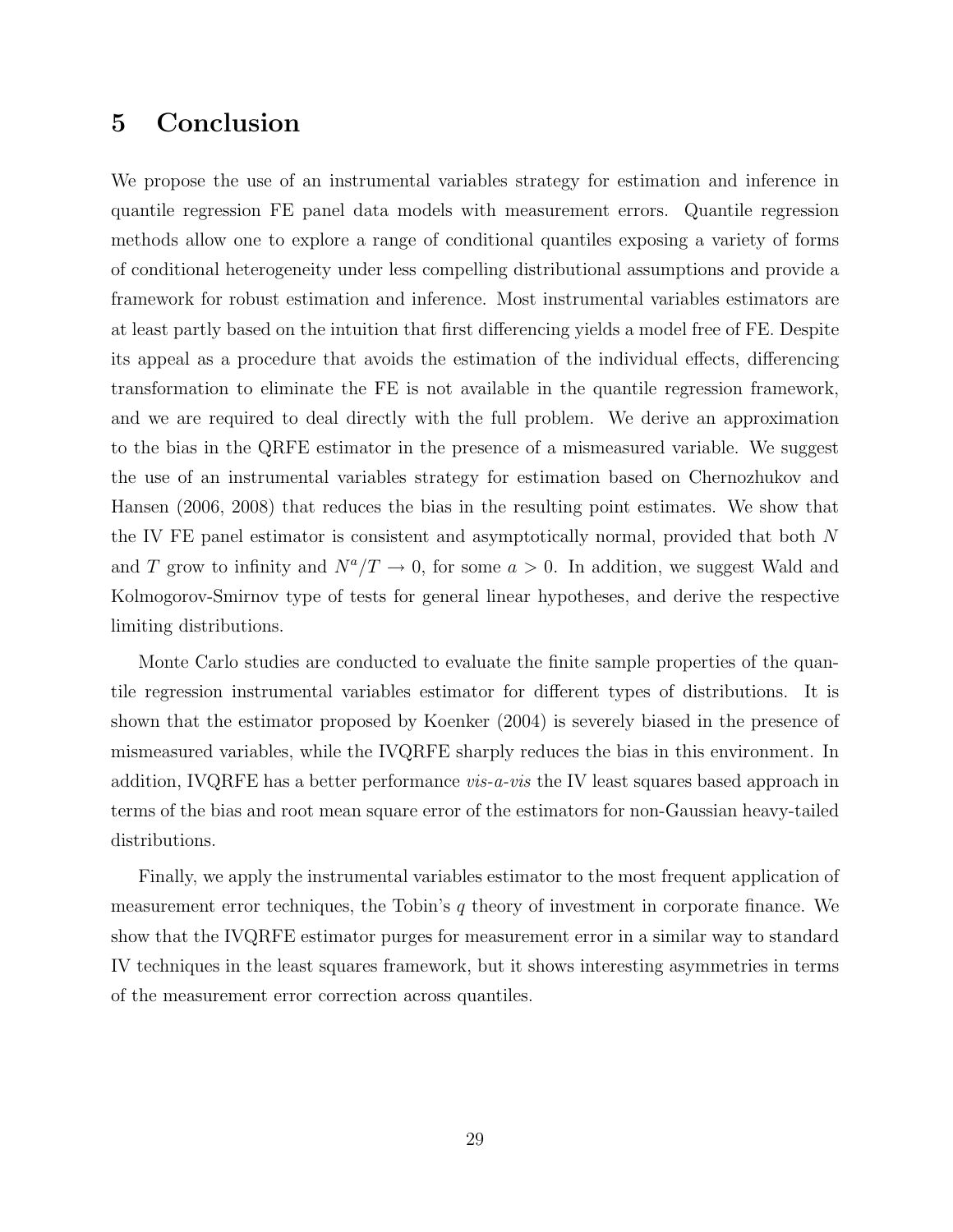### Appendix 0:  $\eta$ 's with Pure Location Shift

The  $\eta$ 's are intend to capture some individual specific source of variability, or "unobserved" heterogeneity," that was not adequately controlled for by other covariates. In most applications the time series dimension  $T$  is relatively small compared to the number of individuals N. Therefore, it might be difficult to estimate a  $\tau$ -dependent distributional individual effect. In this case, we still can estimate an individual specific location-shift effect.

Consider the following model for conditional quantile functions

$$
Q_{y_{it}}(\tau | x_{it}^*, z_{it}) = \eta_i + x_{it}^{*} \beta(\tau) + z_{it}^{\prime} \alpha(\tau), \qquad (28)
$$

where  $x_{it} = x_{it}^* + \epsilon_{it}$ .

In this formulation the  $\eta$ 's have a pure location shift effect on the conditional quantiles of the response variable. The effects of the covariates  $(x_{it}, z_{it})$  are allowed to depend upon the quantile,  $\tau$ , of interest but the  $\eta$ 's do not. From the availability of a valid instrument, w, following Koenker (2004) and Chernozhukov and Hansen (2006, 2008) to estimate model (28) for several quantiles simultaneously we propose the following estimator

$$
\hat{\beta}(\tau_k) = \underset{\beta}{\text{argmin}} \|\hat{\gamma}(\beta, \tau_k)\|,\tag{29}
$$

where

$$
(\hat{\eta}(\beta), \hat{\alpha}(\beta, \tau), \hat{\gamma}(\beta, \tau)) = \underset{\eta, \alpha, \gamma}{\text{argmin}} \sum_{k=1}^{K} \sum_{i=1}^{N} \sum_{t=1}^{T} v_k \rho_{\tau}(y_{it} - d'_{it}\eta - x'_{it}\beta(\tau_k) - z'_{it}\alpha(\tau_k) - w'_{it}\gamma(\tau_k)),
$$
\n(30)

and  $v_k$  are the weights that control the relative influence of the K quantiles  $\{\tau_1, ..., \tau_K\}$  on the estimation of the  $\eta_i$  parameter. The design matrix for the problem of estimating  $K > 1$ is as follows:

$$
[v \otimes (I_n \otimes 1_T) \dot{\mathbf{T}} \otimes X \dot{\mathbf{T}} \otimes Z \dot{\mathbf{T}} \otimes W],
$$

where  $I_n$  is a  $N \times N$  identity matrix,  $1_T$  is a  $T \times 1$  vector of ones,  $\Upsilon$  is a  $K \times K$  diagonal matrix with the weights  $v$  in the diagonal. Moreover, as Koenker (2004) observes, in typical applications the above design matrix of the full problem is very sparse, i.e. has mostly zero elements. Standard sparse matrix storage schemes only require space for the non-zero elements and their indexing locations, and this considerably reduces the computational effort and memory requirements in large problems.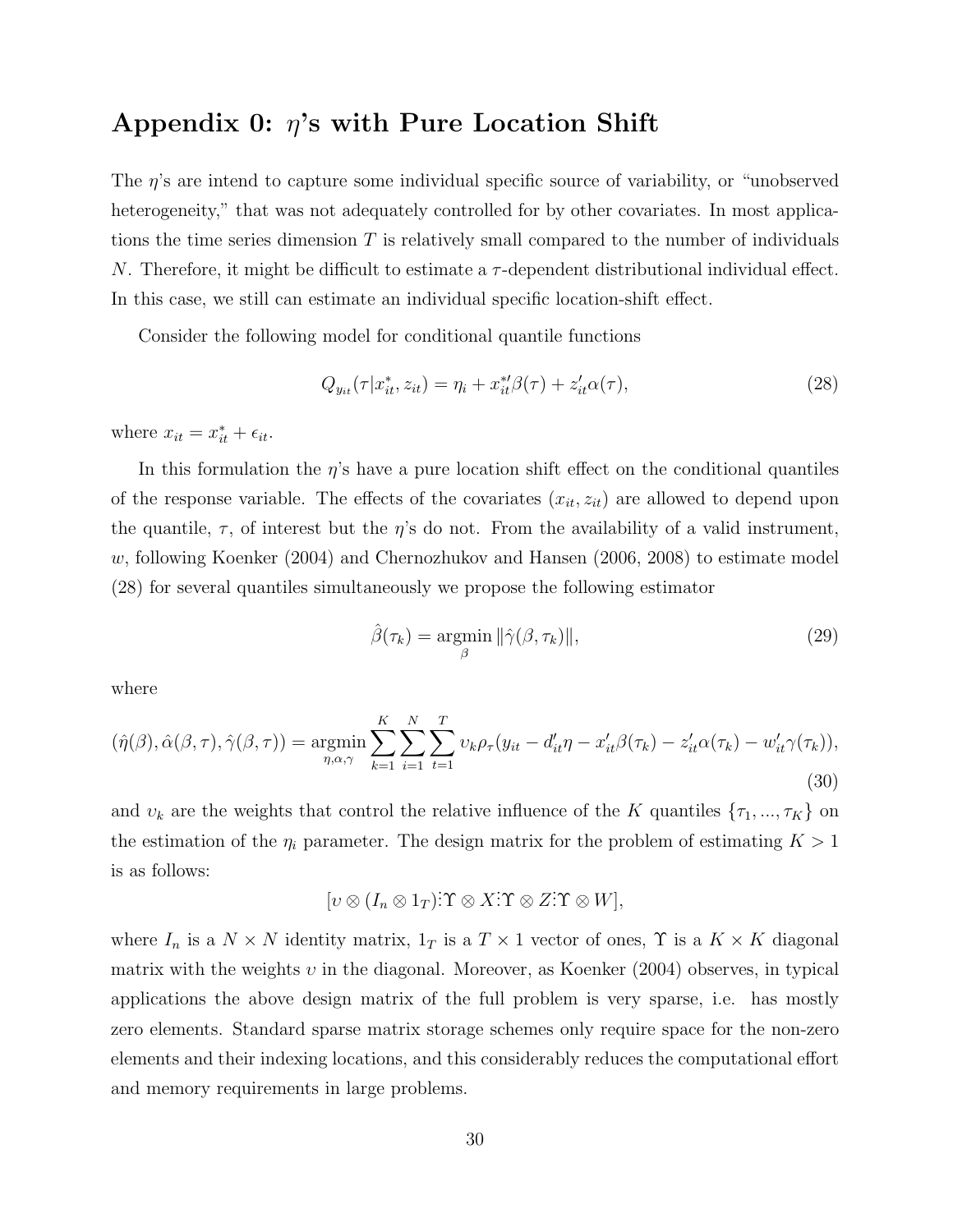The optimization may become very large depending on the number of estimated quantiles. Therefore, instead of using a grid search we use a numerical optimization function in R (optim). As starting values, we use the parameters of "naive" estimation (28) without any instruments. It is important to notice that all the results presented previously are still valid. In addition, inference is essentially the same to that presented in section 2. However, the elements of the variance-covariance matrix in Theorem 2 should now be as in the design matrix presented above.

# Appendix 1: Analogy between QRIV and 2SLS

### Regular OLS Case

Consider the following model

$$
y = X'\beta + Z'\alpha + u
$$

where X is the endogenous variable, Z is the exogenous covariate and  $u$  is the error term. Let  $W$  be a valid instrument for  $X$ . In the two stage least squares procedure

$$
\hat{\beta} = (X' P_{M_Z W} X)^{-1} X' P_{M_Z W} y,\tag{31}
$$

where  $P_{M_ZW} = M_ZW(W'M_ZW)^{-1}W'M_Z$ . Note that if the same number of columns in X is the same as in W, then  $W'M_ZX$  is an invertible matrix and we can simplify the above equation to

$$
\hat{\beta} = (W'M_ZX)^{-1}W'M_Zy.
$$
\n(32)

#### Grid Case

Now we consider the Grid case. Define a grid for  $\beta$ ,  $\{\beta_j, j = 1, ..., J\}$ , and for given  $\beta_j$ , consider the following regression

$$
y - X'\beta_j = Z'\alpha + \hat{W}'\gamma + v,
$$

where  $\hat{W}$  is an instrument for X, defined as the projection of X on Z and W,

$$
\hat{W} := \hat{X} = Z'\hat{\lambda} + W'\hat{\delta}.
$$

The estimator  $\hat{\gamma}(\beta_j)$  is

$$
\hat{\gamma}(\beta_j) = (\hat{W}' M_Z \hat{W})^{-1} \hat{W}' M_Z (y - X \beta_j).
$$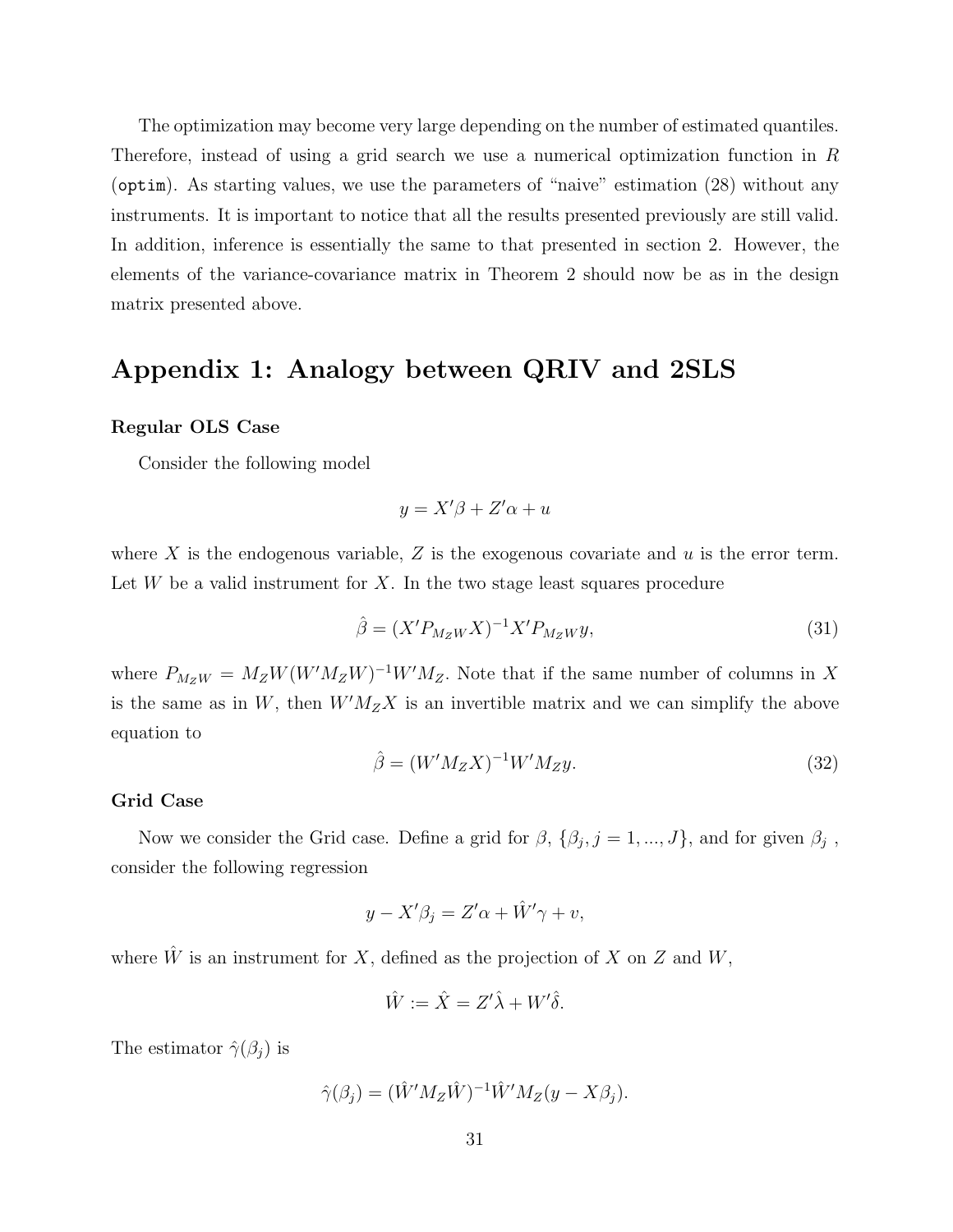Now define the estimator of  $\hat{\beta}$  as

$$
\hat{\beta} = \arg\min_{\beta} \|\hat{\gamma}(\beta)\|_{A},
$$

where  $\|\hat{\gamma}(\beta)\|_A = \hat{\gamma}(\beta)'A\hat{\gamma}(\beta)$ ,  $\hat{\gamma}(\beta)$  is the vector containing the estimates  $\hat{\gamma}(\beta_j)$ , and A is the identity matrix. Noticing that  $M_Z\hat{W} = M_ZW(W'M_ZW)^{-1}W'M_ZX$ , and from the first order condition

$$
\hat{\beta} = (X'M_ZW(W'M_ZW)^{-1}W'M_ZX)^{-1}X'M_ZW(W'M_ZW)^{-1}W'M_Zy.
$$

Using the definition of  $P_{M_ZW}$  we have

$$
\hat{\beta} = (X' P_{M_Z W} X)^{-1} X' P_{M_Z W} y,\tag{33}
$$

which is the same estimator as in equation (31). When the model is exactly identified

$$
\hat{\beta} = (W'M_ZX)^{-1}W'M_Zy,\tag{34}
$$

which is the same estimator as in equation (32).

### Appendix 2: Proof of the Theorems

The next three Lemmas help in the derivation of the results. The first Lemma shows the identification of the parameters. The second guarantees a law of large numbers. The third Lemma states an *Argmax Process* argument which is helpful in the derivation of consistency. Later we show consistency of  $\hat{\theta}(\tau)$ .

**Lemma 2** Given assumptions A1-A6,  $(\eta(\tau), \beta(\tau), \alpha(\tau))$  uniquely solves the equations  $E[\psi(Y - D\eta - X\beta - Z\alpha)\check{X}(\tau)] = 0$  over  $\mathscr{E} \times \mathscr{B} \times \mathscr{A}$ .

**Proof.** We want to show that  $(\eta(\tau), \beta(\tau), \alpha(\tau))$  uniquely solves the limit problem for each  $\tau$ , that is  $\eta(\beta^*(\tau), \tau) = \eta(\tau), \beta^*(\tau) = \beta(\tau)$ , and  $\alpha(\beta^*(\tau), \tau) = \alpha(\tau)$ . Let  $\psi(u) := (\tau - I(u < 0))$ . Define:

$$
\Pi(\eta, \beta, \alpha, \tau) := E[\psi(Y - D'\eta(\tau) - X'\beta(\tau) - Z'\alpha(\tau))\check{X}(\tau)]
$$

$$
H(\eta, \beta, \alpha, \tau) := \frac{\partial}{\partial(\eta, \beta, \alpha)} E[\psi(Y - D'\eta(\tau) - X'\beta(\tau) - Z'\alpha(\tau))\check{X}(\tau)]
$$

By assumption A2  $H(\eta, \beta, \alpha, \tau)$  is continuous in  $(\eta, \beta, \alpha)$  and full rank, uniformly over  $\mathscr{E} \times \mathscr{B} \times \mathscr{A}$ . Moreover, by A2, the image of the set  $\mathscr{E} \times \mathscr{B} \times \mathscr{A}$  under the mapping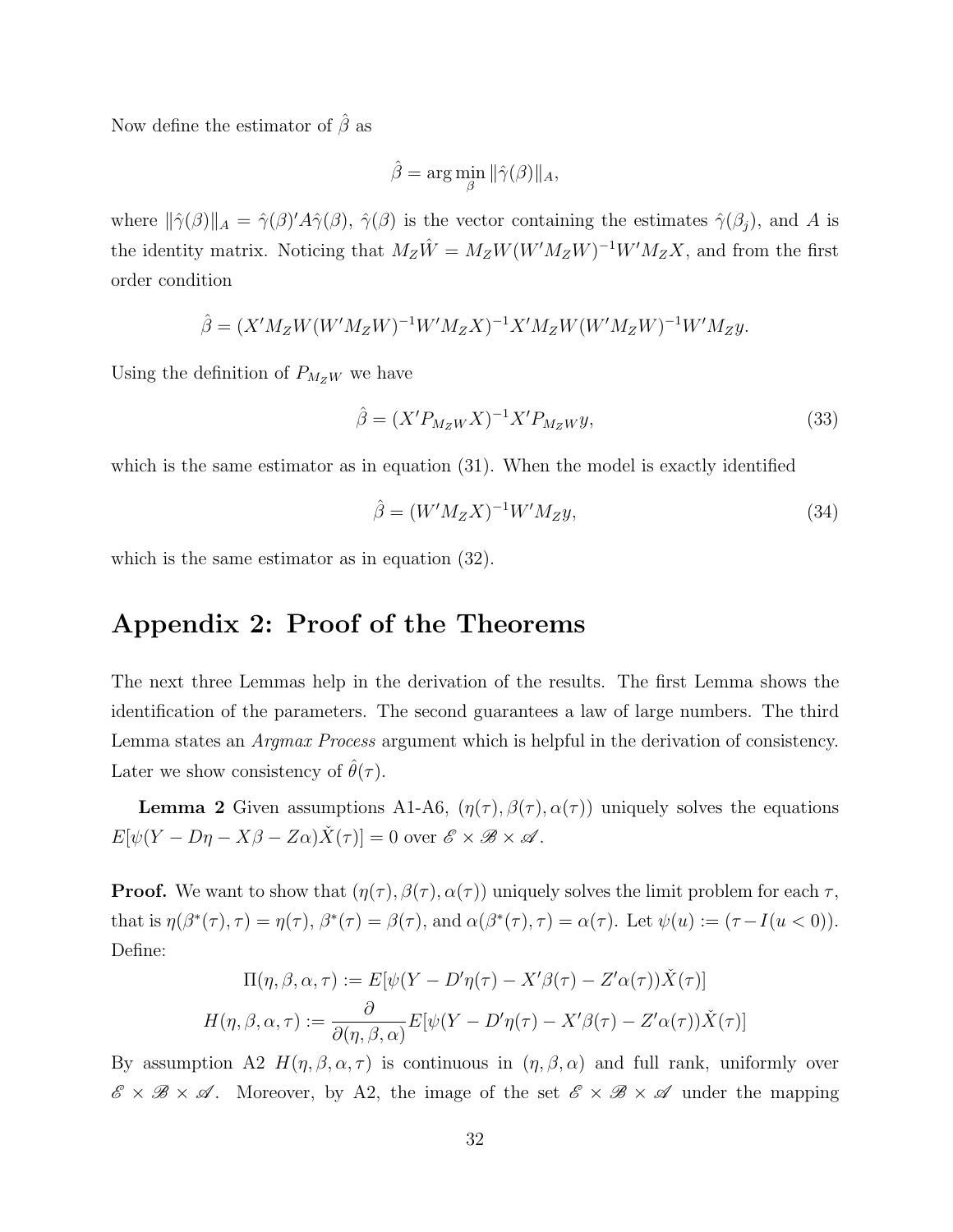$(\eta, \beta, \alpha) \to \Pi(\eta, \beta, \alpha, \tau)$  is assumed the be simply connected. As in Chernozhukov and Hansen (2005), the application of Hadamard's global univalence theorem for general metric spaces, e.g. Theorem 1.8 in Ambrosetti and Prodi (1995), yields that the mapping  $\Pi(\cdot,\cdot,\tau)$  is a homeomorphism (one-to-one) between  $(\mathscr{E} \times \mathscr{B} \times \mathscr{A})$  and  $\Pi(\mathscr{E}, \mathscr{B}, \mathscr{A}, \tau)$ , the image of  $\mathscr{E} \times \mathscr{B} \times \mathscr{A}$  under  $\Pi(\cdot, \cdot, \tau)$ . Since  $(\eta, \beta, \alpha) = (\eta(\tau), \beta(\tau), \alpha(\tau))$  solves the equation  $\Pi(\eta,\beta,\alpha,\tau) = 0$ ; and thus it is the only solution in  $(\mathscr{E} \times \mathscr{B} \times \mathscr{A})$ . This argument applies for every  $\tau \in \mathscr{T}$ . So, we have that the true parameters  $(\eta, \beta, \alpha) = (\eta(\tau), \beta(\tau), \alpha(\tau))$  uniquely solve the equation

$$
E[\psi(Y - D'\eta - X'\beta - Z'\alpha - W'0)\check{X}(\tau)] = 0.
$$
\n(35)

Define  $\phi := (\eta, \alpha, \gamma)$ . By assumption and in view of the global convexity of  $Q(\beta, \phi, \tau)$  in  $\phi$ for each  $\tau$  and  $\beta$ ,  $\phi(\beta, \tau)$  is defined by the subgradient condition

$$
E[\psi(Y - D'\eta(\beta, \tau) - X'\beta - Z'\alpha(\beta, \tau) - W'\gamma(\beta, \tau))\check{X}(\tau)]v \ge 0
$$
  
for all  $v : \phi(\beta, \tau) + v \in \mathscr{E} \times \mathscr{A} \times \mathscr{G}$ . (36)

In fact, if  $\phi(\beta, \tau)$  is in the interior of  $\mathscr{E} \times \mathscr{A} \times \mathscr{G}$ , it uniquely solves the first order condition version of (36)

$$
E[\psi(Y - D'\eta(\beta, \tau) - X'\beta - Z'\alpha(\beta, \tau) - W'\gamma(\beta, \tau))\check{X}(\tau)] = 0.
$$
\n(37)

We need to find  $\beta^*(\tau)$  by minimizing  $\|\gamma(\beta, \tau)\|$  over  $\beta$  subject to (36) holding. By (35)  $\beta^*(\tau) = \beta(\tau)$  makes  $\|\gamma(\beta^*, \tau)\| = 0$  and satisfies (37) and hence (36) at the same time. According to the preceding argument, it is the only such solution. Thus, also by (37)  $(\eta(\beta^*(\tau), \tau) = \eta(\tau), \alpha(\beta^*(\tau), \tau) = \alpha(\tau)).$ 

#### Lemma 3

Let  $\xi_{it}(\tau) = d'_{it}\eta(\tau) + x'_{it}\beta(\tau) + z'_{it}\alpha(\tau) + w'_{it}\gamma(\tau)$  and  $u_{it}(\tau) = y_{it} - \xi_{it}(\tau)$ . Let  $\vartheta := (\eta, \beta, \alpha, \gamma)$ be a parameter vector in  $\mathcal{V} := \mathcal{E} \times \mathcal{B} \times \mathcal{A} \times \mathcal{G}$ . Let

$$
\delta = \begin{pmatrix} \delta_{\eta} \\ \delta_{\beta} \\ \delta_{\alpha} \\ \delta_{\gamma} \end{pmatrix} = \begin{pmatrix} \sqrt{T}(\eta - \eta(\tau)) \\ \sqrt{NT}(\beta - \beta(\tau)) \\ \sqrt{NT}(\alpha - \alpha(\tau)) \\ \sqrt{NT}(\gamma - \gamma(\tau)), \end{pmatrix}.
$$

Under conditions A1-A6,

$$
\sup_{\vartheta \in \mathcal{V}} (NT)^{-1} \Big| \sum_{i} \sum_{t} \Big[ \rho_{\tau}(u_{it}(\tau) - \frac{d'_{it}\delta_{\eta}}{\sqrt{T}} - \frac{x'_{it}\delta_{\beta}}{\sqrt{NT}} - \frac{z'_{it}\delta_{\alpha}}{\sqrt{NT}} - \frac{w'_{it}\delta_{\gamma}}{\sqrt{NT}}) - \rho_{\tau}(u_{it}(\tau)) \tag{38}
$$

$$
-E[\rho_{\tau}(u_{it}(\tau) - \frac{d'_{it}\delta_{\eta}}{\sqrt{T}} - \frac{x'_{it}\delta_{\beta}}{\sqrt{NT}} - \frac{z'_{it}\delta_{\alpha}}{\sqrt{NT}} - \frac{w'_{it}\delta_{\gamma}}{\sqrt{NT}}) - \rho_{\tau}(u_{it}(\tau))]\Big] \Big| = o_{p}(1).
$$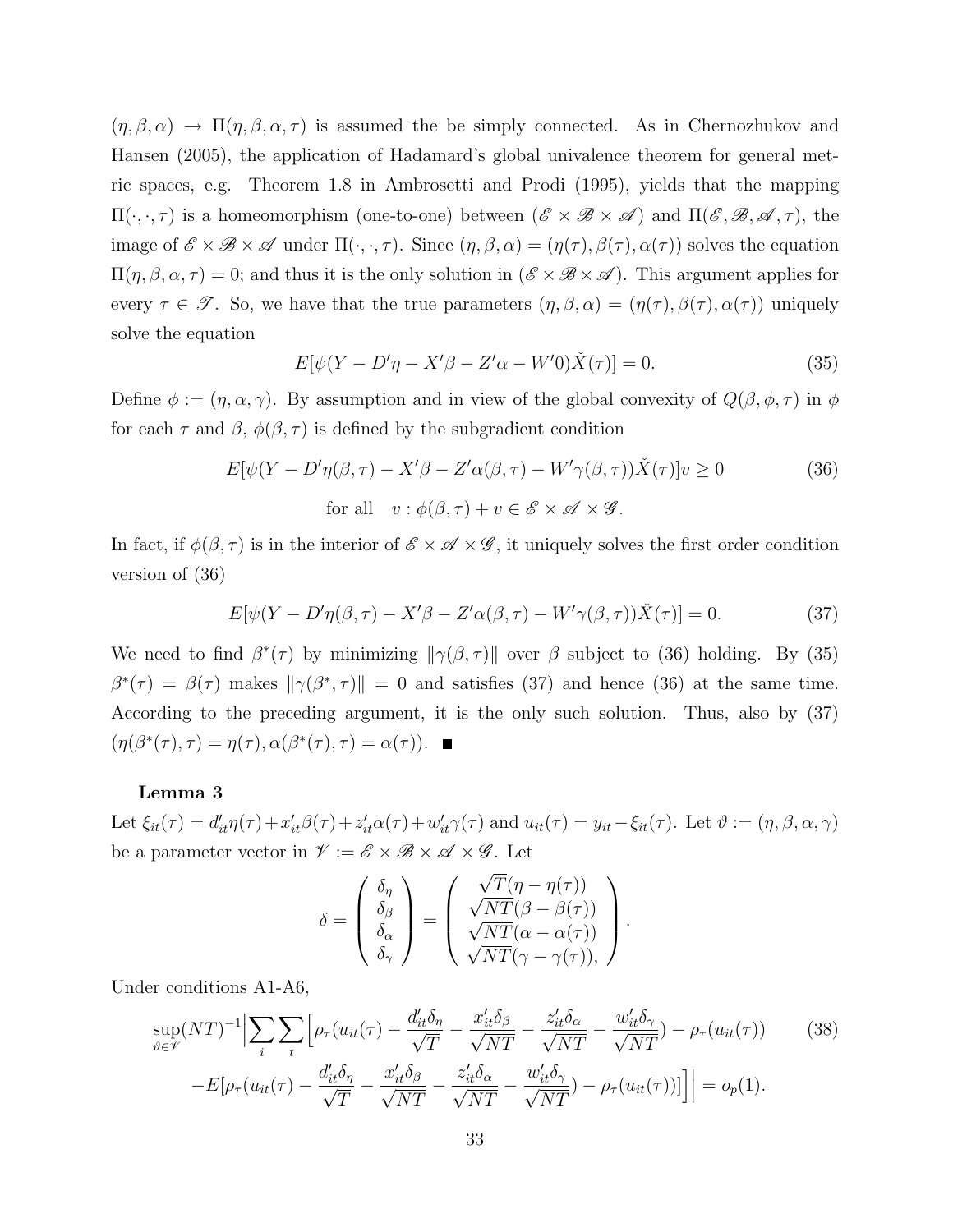**Proof.** With some abuse of notation let  $\tilde{x}_{it} = (x_{it}, z_{it}, w_{it}), \tilde{\beta} = (\beta, \alpha, \gamma)$ . Let  $\|\cdot\|$  denote the Euclidean norm.

It is sufficient to show that for any  $\epsilon > 0$ 

$$
P\Big(\sup_{\vartheta \in \mathcal{V}} (NT)^{-1} \Big| \sum_{i} \sum_{t} \Big[ \rho_{\tau}(u_{it}(\tau) - \tilde{x}_{it}' \frac{\delta_{\tilde{\beta}}}{\sqrt{NT}} - d_{it}' \frac{\delta_{\eta}}{\sqrt{T}}) - \rho_{\tau}(u_{it}(\tau)) - E[\rho(u_{it} - \tilde{x}_{it}' \frac{\delta_{\tilde{\beta}}}{\sqrt{NT}} - d_{it}' \frac{\delta_{\eta}}{\sqrt{T}}) - \rho(u_{it})] \Big] \Big| > \epsilon \Big) \to 0.
$$
\n(39)

Partition the parameter space  $\Gamma = \mathscr{V}$  into  $K_N$  disjoint parts  $\Gamma_1, \Gamma_2, \ldots, \Gamma_{K_N}$ , such that the diameter of each part is less than  $q_{NT} = \frac{\epsilon N^a}{12G}$  $\frac{\epsilon N^u}{12C_1T}$ . Let  $p_N$  be the dimension of  $\vartheta$ ,  $p_N = O(N)$ , and then  $K_N \leq (2\sqrt{p_N}/q_{NT} + 1)^{p_N}$  (c.f. Wei and He (2006)).

Let  $\zeta_i \in \Gamma_i, i = 1, \ldots, K_N$  be fixed points. Then the left-hand side of (39) can be bounded by  $P_1 + P_2$ , where

$$
P_1 = P\Big(\max_{1 \le q \le K_N} \sup_{\vartheta \in \Gamma_q} (NT)^{-1} \Big| \sum_i \sum_t \Big[ \rho_\tau (u_{it}(\tau) - \tilde{x}_{it}' \frac{\delta_{\tilde{\beta}}}{\sqrt{NT}} - d_{it}' \frac{\delta_{\eta}}{\sqrt{T}}) - \rho_\tau (u_{it}(\tau)) -\rho (u_{it} - \tilde{x}_{it} \frac{\zeta_{q\tilde{\beta}}}{\sqrt{NT}} - d_{it}' \frac{\zeta_{q\eta}}{\sqrt{T}}) + \rho_\tau (u_{it}(\tau)) -E[\rho_\tau (u_{it}(\tau) - \tilde{x}_{it}' \frac{\delta_{\tilde{\beta}}}{\sqrt{NT}} - d_{it}' \frac{\delta_{\eta}}{\sqrt{T}}) - \rho_\tau (u_{it}(\tau))]
$$

$$
+ E[\rho_\tau (u_{it}(\tau) - \tilde{x}_{it}' \frac{\zeta_{q\tilde{\beta}}}{\sqrt{NT}} - d_{it}' \frac{\zeta_{q\eta}}{\sqrt{T}}) - \rho_\tau (u_{it}(\tau))] \Big| > \epsilon/2 \Big)
$$

and

$$
P_2 = P\Big(\max_{1 \le q \le K_N} (NT)^{-1} \Big| \sum_i \sum_t \Big[ \rho_\tau (u_{it}(\tau) - \tilde{x}_{it}' \frac{\zeta_q \tilde{\beta}}{\sqrt{NT}} - d_{it}' \frac{\zeta_{q\eta}}{\sqrt{T}}) + \rho_\tau (u_{it}(\tau)) - E[\rho_\tau (u_{it}(\tau) - \tilde{x}_{it}' \frac{\zeta_q \tilde{\beta}}{\sqrt{NT}} - d_{it}' \frac{\zeta_{q\eta}}{\sqrt{T}}) - \rho_\tau (u_{it}(\tau))] \Big] \Big| > \epsilon/2 \Big).
$$

Therefore, it suffices to show that bot  $P_1$  and  $P_2$  are  $o_p(1)$ . Noting that  $|\rho_\tau(x+y) \rho_{\tau}(x)| \leq 2|y|$ , we have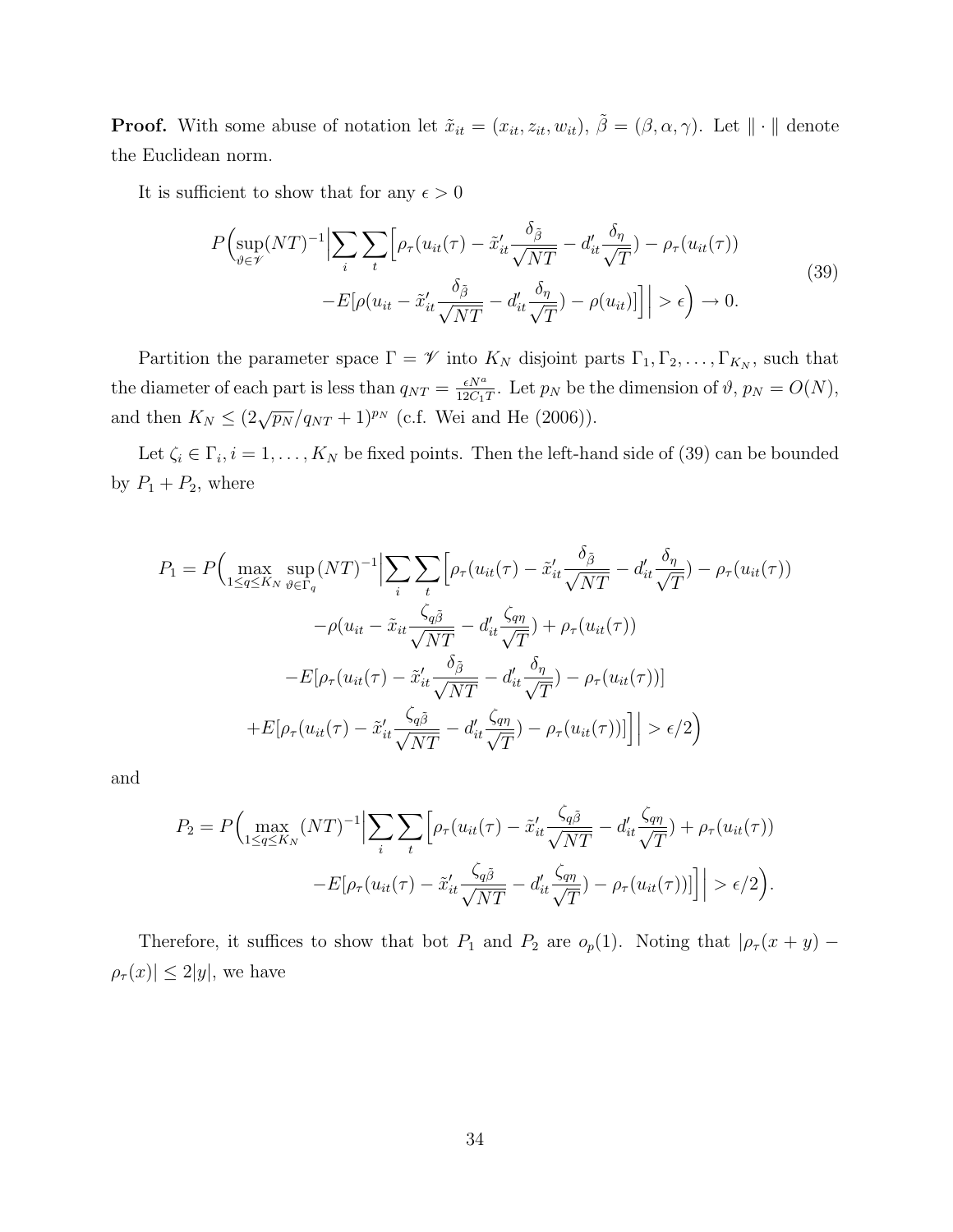$$
\max_{1 \le q \le K_N} \sup_{\vartheta \in \Gamma_q} (NT)^{-1} \Big| \sum_{i} \sum_{t} \Big[ \rho_{\tau} (u_{it}(\tau) - \tilde{x}_{it}' \frac{\delta_{\tilde{\beta}}}{\sqrt{NT}} - d_{it}' \frac{\delta_{\eta}}{\sqrt{T}}) - \rho_{\tau} (u_{it}(\tau)) - \rho_{\tau} (u_{it}(\tau) - \tilde{x}_{it}' \frac{\zeta_{q\tilde{\beta}}}{\sqrt{NT}} - d_{it}' \frac{q\zeta_{q\eta}}{\sqrt{T}}) + \rho_{\tau} (u_{it}(\tau)) - E[\rho_{\tau} (u_{it}(\tau) - \tilde{x}_{it}' \frac{\delta_{\tilde{\beta}}}{\sqrt{NT}} - d_{it}' \frac{q\zeta_{q\eta}}{\sqrt{T}}) - \rho_{\tau} (u_{it}(\tau))] + E[\rho (u_{it} - \tilde{x}_{it}' \frac{\zeta_{q\tilde{\beta}}}{\sqrt{NT}} - d_{it}' \frac{\zeta_{q\eta}}{\sqrt{T}}) - \rho_{\tau} (u_{it}(\tau))] \Big|
$$
  

$$
\le \max_{1 \le q \le K_N} \sup_{\vartheta \in \Gamma_q} (NT)^{-1} \Big[ 2 \Big| \sum_{i} \sum_{t} \Big[ \frac{\tilde{x}_{it}}{\sqrt{NT}} (\delta_{\tilde{\beta}} - \zeta_{q\tilde{\beta}}) - \frac{d_{it}'}{\sqrt{T}} (\delta_{\eta} - \zeta_{q\eta}) \Big] \Big|
$$
  

$$
+ 2 \Big| \sum_{i} \sum_{t} E\Big[ \frac{\tilde{x}_{it}}{\sqrt{NT}} (\delta_{\tilde{\beta}} - \zeta_{q\tilde{\beta}}) - \frac{d_{it}'}{\sqrt{T}} (\delta_{\eta} - \zeta_{q\eta}) \Big] \Big]
$$
  

$$
\le \max_{1 \le q \le K_N} \sup_{\vartheta \in \Gamma_q} (NT)^{-1} \Big[ 2 \sum_{i} \sum_{t} \Big[ \frac{1}{\sqrt{NT}} \Big| \tilde{x}_{it}' \Big| \Big| \Big| \Big( \delta_{\tilde{\beta}} - \zeta_{q\tilde{\beta}} \Big) \Big| - \frac{1}{\sqrt{T}} \Big| d_{it}' \Big| \Big| \Big| \Big( \delta_{\eta} - \zeta_{q\eta} \Big) \Big| \Big]
$$
  
<math display="</math>

where the last equality follows by assumptions A5-A6, and implies  $P_1 = o_p(1)$ . Thus, it remains to show that  $P_2 = o_p(1)$ .

If we write 
$$
m_{itq} = [\rho_{\tau}(u_{it}(\tau) - \tilde{x}_{it}' \frac{\zeta_{q\tilde{\beta}}}{\sqrt{NT}} - d'_{it} \frac{\zeta_{q\eta}}{\sqrt{T}}) - \rho_{\tau}(u_{it}(\tau))]
$$
 en  
\n
$$
P_2 = P\Big(\max_{1 \le q \le K_N} (NT)^{-1} \Big| \sum_i \sum_t [m_{itq} - Em_{itq}] \Big| > \epsilon/2\Big)
$$
\n
$$
\le \sum_{q=1}^{K_N} P\Big((NT)^{-1} \Big| \sum_i \Big[ \sum_t m_{itq} - E \sum_t m_{itq} \Big] \Big| > \epsilon/2\Big)
$$

For fixed  $i,$ 

$$
\sum_{t} m_{itq} \leq \sum_{t} \sup_{\zeta \in \Gamma_q} \left| \rho_{\tau}(u_{it}(\tau) - \tilde{x}_{it}' \frac{\zeta_{\tilde{\beta}}}{\sqrt{NT}} - d_{it}' \frac{\zeta_{\eta}}{\sqrt{T}}) - \rho_{\tau}(u_{it}(\tau)) \right|
$$
  

$$
\leq \sum_{t} \sup_{\zeta \in \Gamma_q} 2 \left| \tilde{x}_{it}' \frac{\zeta_{\tilde{\beta}}}{\sqrt{NT}} + d_{it}' \frac{\zeta_{\eta}}{\sqrt{T}} \right|
$$
  

$$
\leq \sum_{t} \sup_{\zeta \in \Gamma_q} 2 \left[ \frac{1}{\sqrt{NT}} \|\tilde{x}_{it}'\| \|\zeta_{\tilde{\beta}}\| + \frac{1}{\sqrt{T}} \|d_{it}\| \|\zeta_{\eta}\| \right] \leq TC_2,
$$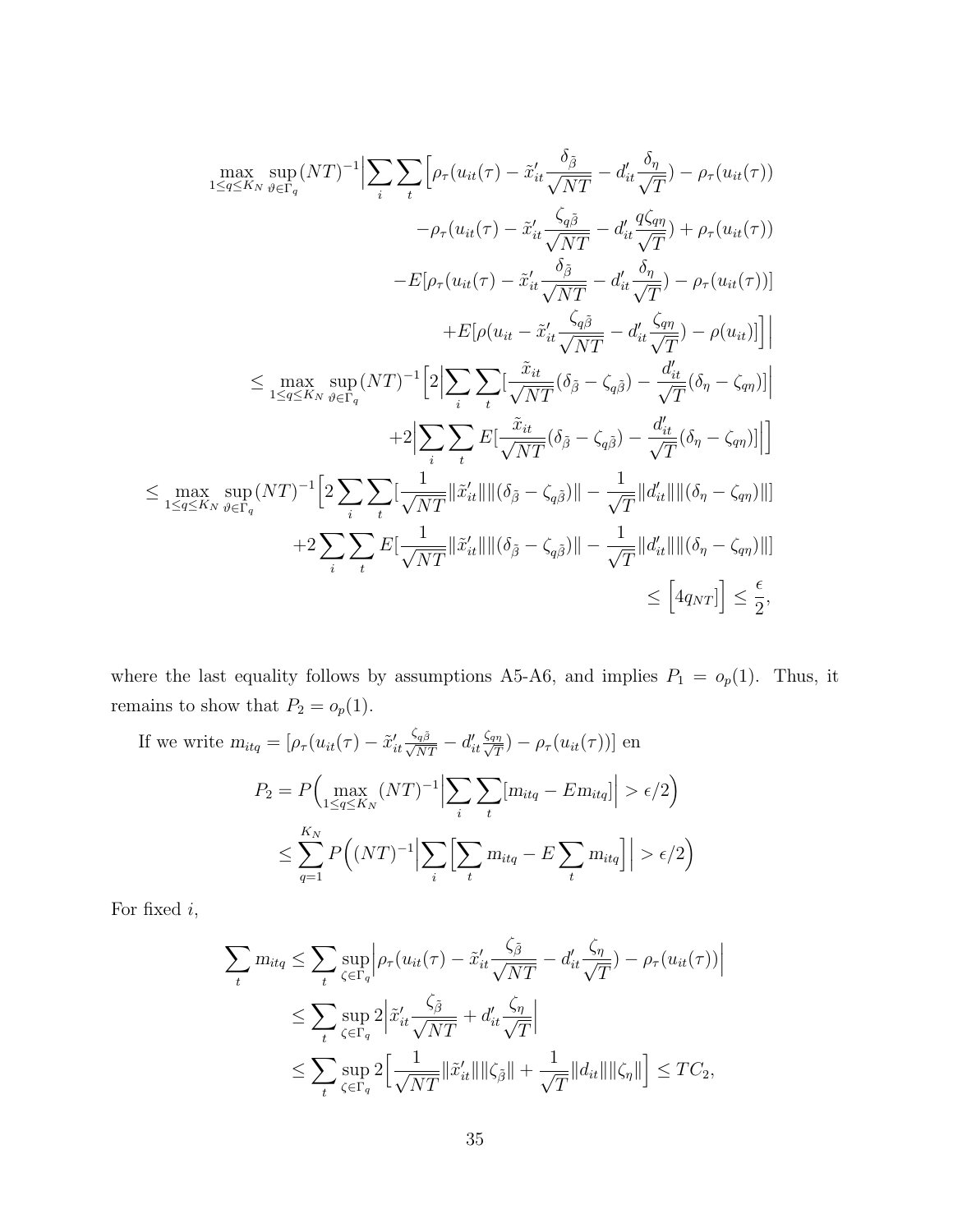and,

$$
Var(\sum_{t=1}^{T} m_{itq}) \le T \sum_{t=1}^{T} Var(m_{itq}).
$$

Note that,

$$
|\tilde{x}_{it}\frac{\zeta_{q\tilde{\beta}}}{\sqrt{NT}}+d'_{it}\frac{\zeta_{q\eta}}{\sqrt{T}}|^2\leq C_3\|\zeta_{q\tilde{\beta}}\|+C_4\|\zeta_{q\eta}\|
$$

Using the fact that  $\|\zeta_q\| < C$  for any q and the independence across individuals in A1, we have

$$
\sum_{i} Var \sum_{t} m_{itq} \le T \sum_{i} \sum_{t} Em_{itq}^{2} \le NT^{2}C_{5} + o(1)
$$

By the assumption of independence, we can bound  $P_2$  using Bernstein's inequality:

$$
P_2 \le 2K_N exp\left(-\frac{\left(\frac{\epsilon NT}{2}\right)^2}{\sum_i Var \sum_t m_{it} + \frac{TC_2}{3}\left(\frac{\epsilon NT}{2}\right)}\right)
$$
  

$$
\le 2(2\sqrt{p_N}/q_{NT} + 1)^{p_N} exp\left(-\frac{\left(\frac{\epsilon NT}{2}\right)^2}{NT^2C_5 + o(1) + \frac{TC_2}{3}\left(\frac{\epsilon NT}{2}\right)}\right)
$$
  

$$
= 2exp\left(p_N ln(2\sqrt{p_N}/q_{NT} + 1) - \frac{\left(\frac{\epsilon NT}{2}\right)^2}{NT^2C_5 + o(1) + \frac{TC_2}{3}\left(\frac{\epsilon NT}{2}\right)}\right)
$$
  

$$
= 2exp\left(O(N) ln(24O(N^{1/2-a}T)C_1/\epsilon + 1) - \frac{\left(\frac{\epsilon NT}{2}\right)^2}{NT^2C_5 + o(1) + \frac{TC_2}{3}\left(\frac{\epsilon NT}{2}\right)}\right)
$$

Hence,  $P_2 \to 0$  as  $N, T \to \infty$  and  $N^a/T \to 0$  and the lemma follows.

Lemma 4 (Corollary 3.2.3 - van der Vaart and Wellner (1996))

Let  $M_n$  be stochastic processes indexed by a metric space  $\Theta$ , and let  $M : \Theta \to \mathbb{R}$  be a deterministic function. Suppose that  $||M_n - M||_{\Theta} \stackrel{p}{\to} 0$  and that there exists a point  $\theta_0$  such that

$$
M(\theta_0) > \sup_{\theta \notin D} M(\theta)
$$

for every open set  $D$  that contains  $\theta_0$ . Then any sequence  $\hat{\theta}_n$ , such that  $Q_n(\hat{\theta}_n) > \sup_{\theta} Q_n(\theta)$  $o_p(1)$ , satisfies  $\hat{\theta}_n \stackrel{p}{\rightarrow} \theta_0$ .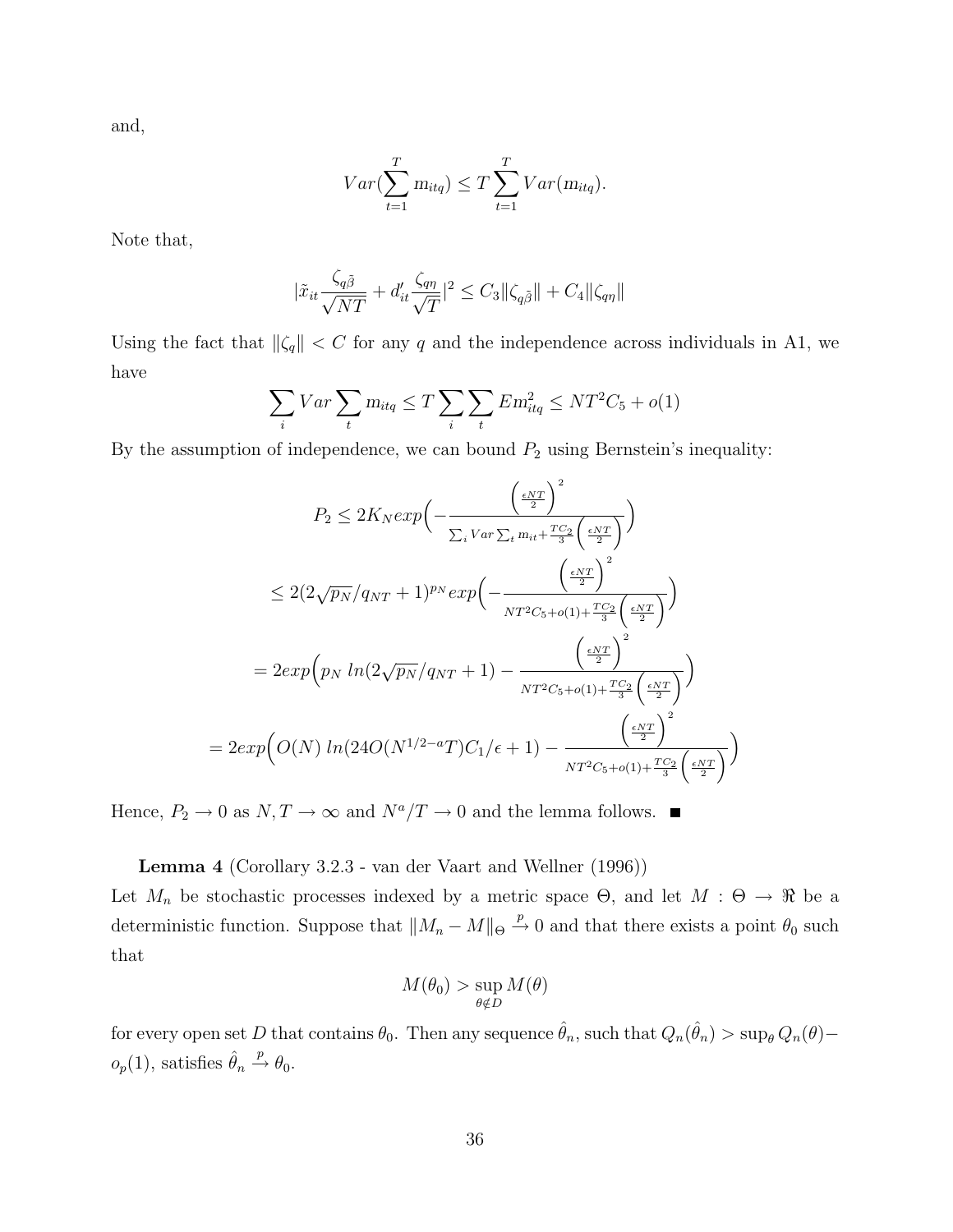Theorem 1 (Consistency):

Under conditions A1-A6

$$
\hat{\varphi}(\tau) = \varphi(\tau) + o_p(1).
$$

#### Proof.

Define

$$
\mathscr{P} = (\eta, \beta, \alpha, \gamma) \to \rho_{\tau}(Y - D'\eta - X'\beta - Z'\alpha - W'\gamma)
$$

and note that  $\mathscr P$  is continuous. Therefore, uniform convergence is given by Lemma 3, such that

$$
\sup_{\vartheta \in \mathscr{V}} |M_n(\vartheta) - M(\vartheta)| = o_p(1)
$$

where  $M_n \equiv \frac{1}{N'}$  $\frac{1}{NT}\sum_{i=1}^{N}\sum_{t=1}^{T} \rho_{\tau}(u_{it}(\tau)-\tilde{x}_{it}^{\prime}\frac{\delta_{\tilde{\beta}}}{\sqrt{NT}}-d_{it}^{\prime}\frac{\delta_{\eta}}{\sqrt{\eta}}$  $\frac{d}{T}$ ) –  $\rho_{\tau}(u_{it}(\tau))$ , and  $M = EM_n$ .

Therefore, denoting  $\phi := (\eta', \alpha', \gamma')'$ , by Lemma 4 we have that  $\|\hat{\phi}(\beta, \tau) - \phi(\beta, \tau)\| \overset{p}{\rightarrow} 0$ (\*) which implies that  $\|\hat{\gamma}(\beta, \tau)\| - \|\gamma(\beta, \tau)\| \stackrel{p}{\to} 0$ , which by a simple Argmax process over a compact set argument (assumption A4) implies that  $\|\hat{\beta}(\tau) - \beta(\tau)\| \stackrel{p}{\to} 0$ , which by (\*) implies that  $\|\hat{\alpha}(\tau) - \alpha(\tau)\| \stackrel{p}{\to} 0$  and  $\|\hat{\gamma}(\hat{\beta}, \tau) - 0\| \stackrel{p}{\to} 0$ . Therefore,  $\|\hat{\theta}(\tau) - \theta(\tau)\| \stackrel{p}{\to} 0$  and the theorem follows.

#### $\blacksquare$

Now we prove Theorem 2, i.e., under conditions A1-A6 the proposed estimator is asymptotically normal.

#### Proof.

Consider the following model

$$
y_{it} = d'_{it}\eta + x'_{it}\beta + z'_{it}\alpha + u_{it}.\tag{40}
$$

The objective function is

$$
\min_{\eta,\beta,\alpha,\gamma} \sum_{i=1}^{N} \sum_{t=1}^{T} \rho_{\tau}(y_{it} - d'_{it}\eta - x'_{it}\beta - z'_{it}\alpha - w'_{it}\gamma). \tag{41}
$$

Consider a collection of closed balls  $B_n(\beta(\tau))$ , centered at  $\beta(\tau)$ , with radius  $\pi_n$ , and  $\pi_n \to 0$  slowly enough. Note that, for any  $\beta_n(\tau) \to \beta(\tau)$  we can write the objective function as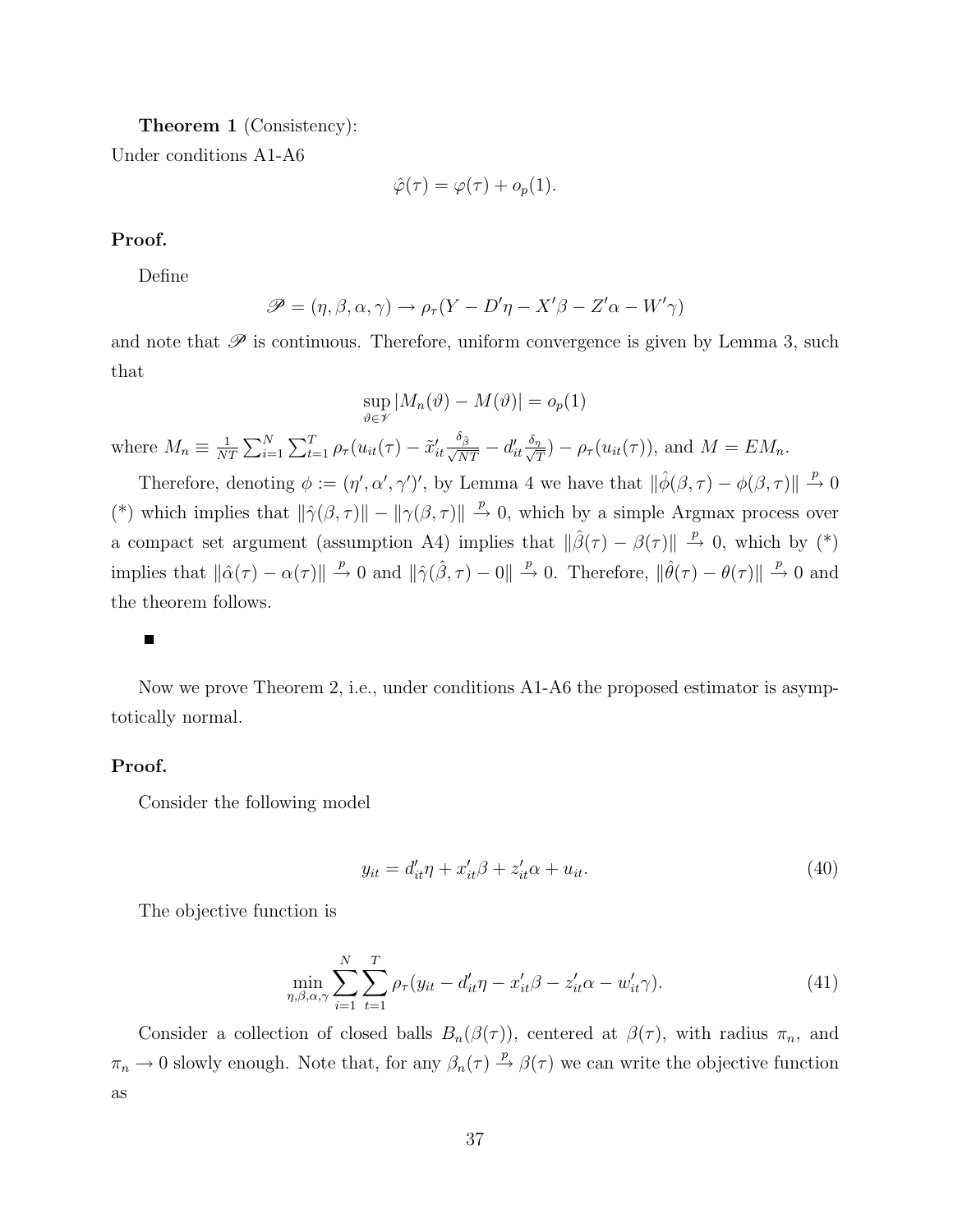$$
V_{NT}(\delta_N) = \sum_{i=1}^{N} \sum_{t=1}^{T} \rho_{\tau}(y_{it} - \xi_{it}(\tau) - d_{it}\delta_{\eta}/\sqrt{T} - x_{it}'\delta_{\beta}/\sqrt{NT} - z_{it}'\delta_{\alpha}/\sqrt{NT} - w_{it}'\delta_{\gamma}/\sqrt{NT}) -
$$
  
\n
$$
\rho_{\tau}(y_{it} - \xi_{it}(\tau))
$$
\n(42)

where  $\xi_{it}(\tau) = d'_{it}\eta(\tau) + x'_{it}\beta(\tau) + z'_{it}\alpha(\tau) + w'_{it}\gamma(\tau)$ , and in the minimum

$$
\hat{\delta}_n = \begin{pmatrix} \hat{\delta}_\eta(\beta_n(\tau)) \\ \hat{\delta}_\beta(\beta_n(\tau)) \\ \hat{\delta}_\alpha(\beta_n(\tau)) \\ \hat{\delta}_\gamma(\beta_n(\tau)) \end{pmatrix} = \begin{pmatrix} \sqrt{T}(\hat{\eta}(\beta_n(\tau), \tau) - \eta(\tau)) \\ \sqrt{NT}(\beta_n(\tau) - \beta(\tau)) \\ \sqrt{NT}(\hat{\alpha}(\beta_n(\tau), \tau) - \alpha(\tau)) \\ \sqrt{NT}(\hat{\gamma}(\beta_n(\tau), \tau) - 0) \end{pmatrix}.
$$

Note that, for fixed  $(\delta_{\beta}, \delta_{\alpha}, \delta_{\gamma})$ , we can consider the behavior of  $\delta_{\eta}$ . For each *i*,

$$
g_i(\delta_{\eta_i}, \delta_\beta, \delta_\alpha, \delta_\gamma) = -\frac{1}{\sqrt{T}} \sum_{t=1}^T \psi_\tau (y_{it} - \xi_{it}(\tau) - \frac{\delta_{\eta_i}}{\sqrt{T}} - x_{it}' \frac{\delta_\beta}{\sqrt{NT}} - z_{it}' \frac{\delta_\alpha}{\sqrt{NT}} - w_{it}' \frac{\delta_\gamma}{\sqrt{NT}}).
$$

For, fixed  $\delta_{\alpha}, \delta_{\gamma}$ ,  $\sup_{\tau \in \mathcal{F}} ||\beta_n(\tau) - \beta(\tau)|| \stackrel{p}{\to} 0$ , and  $K > 0$ 

$$
\sup_{|\delta_{\eta_i}| \le K} ||g_i(\delta_{\eta_i}, \delta_{\beta}, \delta_{\alpha}, \delta_{\gamma}) - g_i(0, 0, 0, 0) - E[g_i(\delta_{\eta_i}, \delta_{\beta}, \delta_{\alpha}, \delta_{\gamma}) - g_i(0, 0, 0, 0)]]|| = o_p(1).
$$

Expanding we have

 $E[g_i(\delta_{\eta_i}, \delta_{\beta}, \delta_{\alpha}, \delta_{\gamma}) - g_i(0, 0, 0, 0)]$ 

$$
= E\left(-\frac{1}{\sqrt{T}}\sum_{t=1}^{T}\psi_{\tau}(y_{it} - \xi_{it}(\tau) - \frac{\delta_{\eta_{i}}}{\sqrt{T}} - x_{it}'\frac{\delta_{\beta}}{\sqrt{NT}} - z_{it}'\frac{\delta_{\alpha}}{\sqrt{NT}} - w_{it}'\frac{\delta_{\gamma}}{\sqrt{NT}}\right) + \frac{1}{\sqrt{T}}\sum_{t=1}^{T}\psi_{\tau}(y_{it} - \xi_{it}(\tau))\right)
$$
  
\n
$$
= -\frac{1}{\sqrt{T}}\sum_{t=1}^{T}\left[\tau - F(\xi_{it}(\tau) + \frac{\delta_{\eta_{i}}}{\sqrt{T}} + x_{it}'\frac{\delta_{\beta}}{\sqrt{NT}} + z_{it}'\frac{\delta_{\alpha}}{\sqrt{NT}} + w_{it}'\frac{\delta_{\gamma}}{\sqrt{NT}}\right]
$$
  
\n
$$
= \frac{1}{\sqrt{T}}\sum_{t=1}^{T}\left[F(\xi_{it}(\tau) + \frac{\delta_{\eta_{i}}}{\sqrt{T}} + x_{it}'\frac{\delta_{\beta}}{\sqrt{NT}} + z_{it}'\frac{\delta_{\alpha}}{\sqrt{NT}} + w_{it}'\frac{\delta_{\gamma}}{\sqrt{NT}}\right) - \tau\right]
$$
  
\n
$$
= \frac{1}{\sqrt{T}}\left[\sum_{t=1}^{T} f_{it}(\xi_{it}(\tau))\left[\frac{\delta_{\eta_{i}}}{\sqrt{T}} + x_{it}'\frac{\delta_{\beta}}{\sqrt{NT}} + z_{it}\frac{\delta_{\alpha}}{\sqrt{NT}}w_{it}' + \frac{\delta_{\gamma}}{\sqrt{NT}}\right] + R_{it}\right]
$$
  
\n
$$
= \frac{1}{\sqrt{T}}\sum_{t=1}^{T} f_{it}(\xi_{it}(\tau))\left[\frac{\delta_{\eta_{i}}}{\sqrt{T}} + x_{it}'\frac{\delta_{\beta}}{\sqrt{NT}} + z_{it}'\frac{\delta_{\alpha}}{\sqrt{NT}} + w_{it}'\frac{\delta_{\gamma}}{\sqrt{NT}}\right] + R_{it}.
$$

Optimality of  $\hat{\delta}_{\eta_i}$  implies that  $g_i(\delta_{\eta_i}, \delta_{\beta}, \delta_{\alpha}, \delta_{\gamma}) = o(T^{-1})$ , and thus

$$
\hat{\delta}_{\eta_i} = -\overline{f}_i^{-1} \left[ \frac{1}{\sqrt{T}} \sum_{t=1}^T f_{it}(\xi_{it}(\tau)) \left[ x_{it}' \frac{\delta_{\beta}}{\sqrt{NT}} + z_{it} \frac{\delta_{\alpha}}{\sqrt{NT}} + w_{it} \frac{\delta_{\gamma}}{\sqrt{NT}} \right] - \frac{1}{\sqrt{T}} \sum_{t=1}^T \psi_{\tau}(y_{it} - \xi_{it}(\tau)) \right] + R_{it}
$$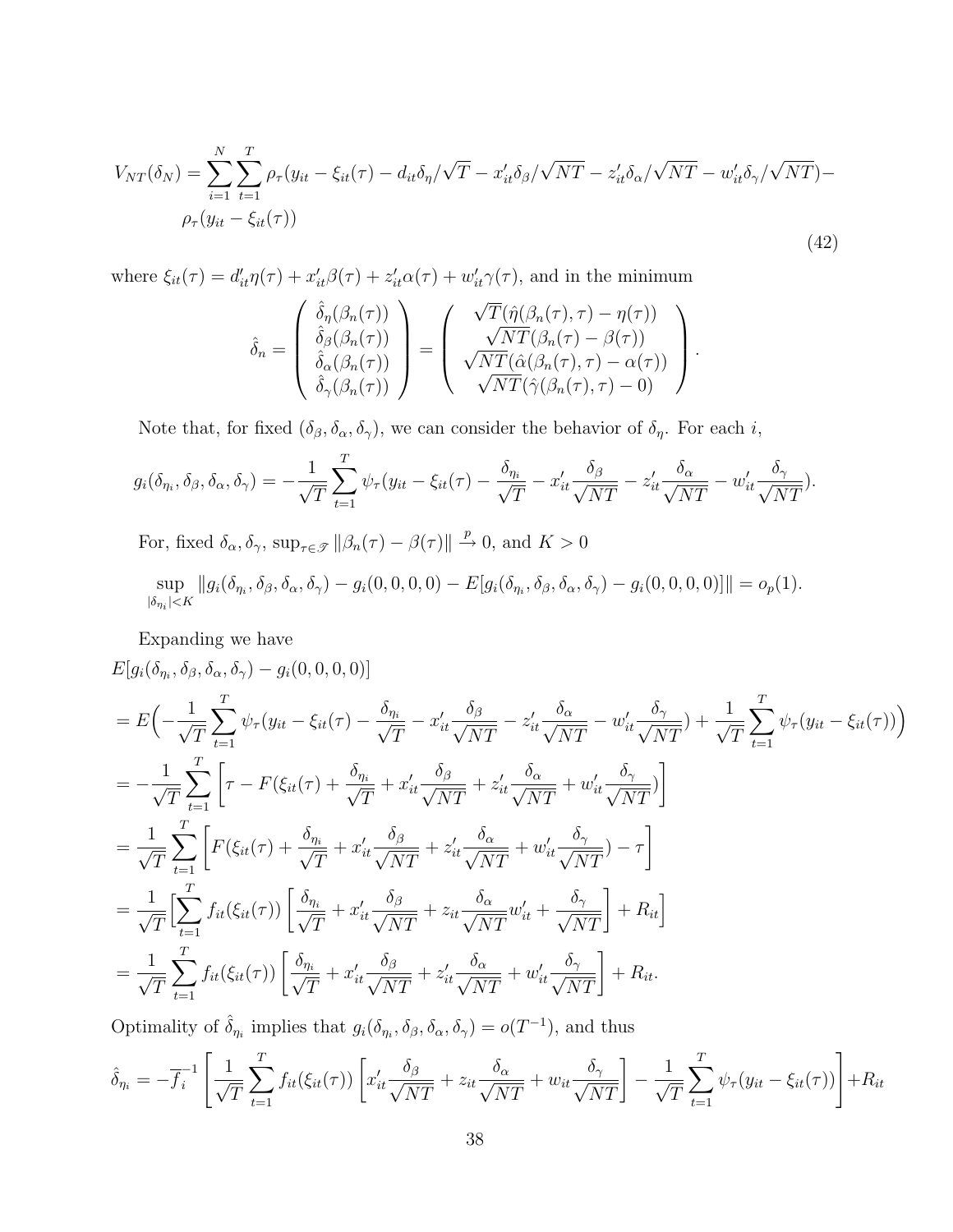where  $\overline{f}_i = T^{-1} \sum_t f_{it}$  and  $R_{it}$  is the remainder term for each *i*.

Substituting  $\hat{\delta}_{\eta}$ 's, we denote

$$
G(\delta_{\beta}, \delta_{\alpha}, \delta_{\gamma}) = -\frac{1}{\sqrt{NT}} \sum_{i=1}^{N} \sum_{t=1}^{T} \tilde{X}_{it} \psi_{\tau} (y_{it} - \xi_{it}(\tau) - d'_{it} \frac{\hat{\delta}_{\eta}}{\sqrt{T}} - x'_{it} \frac{\delta_{\beta}}{\sqrt{NT}} - z'_{it} \frac{\delta_{\alpha}}{\sqrt{NT}} - w_{it} \frac{\delta_{\gamma}}{\sqrt{NT}})
$$

where  $\tilde{X}_{it} = (w'_{it}, z'_{it})'$ , and  $\delta_{\beta}(\beta_n) = \sqrt{NT}(\beta_n(\tau) - \beta(\tau))$ ,  $\delta_{\alpha}(\beta_n) = \sqrt{NT}(\hat{\alpha}(\beta_n, \tau) - \alpha)$ , and  $\delta_{\gamma}(\beta_n) = \sqrt{NT}(\hat{\gamma}(\beta_n, \tau) - 0).$ 

According to Lemma B2 in Chernozhukov and Hansen (2006)

$$
\sup_{\|(\delta_{\beta},\delta_{\alpha},\delta_{\gamma})\|< K} \|G_i(\delta_{\beta},\delta_{\alpha},\delta_{\gamma}) - G_i(0,0,0) - E[G_i(\delta_{\beta},\delta_{\alpha},\delta_{\gamma}) - G_i(0,0,0)]\| = o_p(1),
$$

and at the minimizer,  $G(\hat{\delta}_{\beta}, \hat{\delta}_{\alpha}, \hat{\delta}_{\gamma}) = o((NT)^{-1}).$ 

Expanding, as above,

$$
E[G(\delta_{\beta}, \delta_{\alpha}, \delta_{\gamma}) - G(0, 0, 0)]
$$
\n
$$
= \frac{1}{\sqrt{NT}} \sum_{i} \sum_{t} \tilde{X}_{it} f_{it} \left( x_{it}' \frac{\delta_{\beta}}{\sqrt{NT}} + z_{it}' \frac{\delta_{\alpha}}{\sqrt{NT}} + w_{it}' \frac{\delta_{\gamma}}{\sqrt{NT}} + \frac{\hat{\delta}_{\eta}}{\sqrt{T}} \right) + o_{p}(1)
$$
\n
$$
= \frac{1}{\sqrt{NT}} \sum_{i} \sum_{t} \tilde{X}_{it} f_{it} \left[ x_{it}' \frac{\delta_{\beta}}{\sqrt{NT}} + z_{it}' \frac{\delta_{\alpha}}{\sqrt{NT}} + w_{it}' \frac{\delta_{\gamma}}{\sqrt{NT}} - \frac{1}{\sqrt{T}} \overline{f}_{i}^{-1} \left[ T^{-1/2} \sum_{t} f_{it}(\xi_{it}(\tau)) \right] \right]
$$
\n
$$
\left[ x_{it}' \frac{\delta_{\beta}}{\sqrt{NT}} + z_{it}' \frac{\delta_{\alpha}}{\sqrt{NT}} + w_{it}' \frac{\delta_{\gamma}}{\sqrt{NT}} \right] - T^{-1/2} \sum_{t=1}^{T} \psi_{\tau}(y_{it} - \xi_{it}(\tau)) \right] + R_{it} \right] + o_{p}(1)
$$
\n
$$
= \frac{1}{NT} \sum_{i} \sum_{t} \tilde{X}_{it} f_{it} \left( x_{it} - \overline{f}_{i}^{-1} T^{-1} \sum_{t} f_{it} x_{it} \right)' \delta_{\beta} + \frac{1}{NT} \sum_{i} \sum_{t} \tilde{X}_{it} f_{it} \left( z_{it} - \overline{f}_{i}^{-1} T^{-1} \sum_{t} f_{it} z_{it} \right)' \delta_{\alpha}
$$
\n
$$
+ \frac{1}{NT} \sum_{i} \sum_{t} \tilde{X}_{it} f_{it} \left( w_{it} - \overline{f}_{i}^{-1} T^{-1} \sum_{t} f_{it} w_{it} \right)' \delta_{\gamma} - \frac{1}{\sqrt{NT}} \sum_{i} \sum_{t} \tilde{X}_{it} f_{it} \overline{f}_{i}^{-1} T^{-1/2} \sum_{t} \psi(y_{it} - \xi_{it})
$$
\n
$$
- \frac{1}{\sqrt{NT}} \
$$

where the order of the final term is controlled by the bound on the derivative of the conditional density. It is important to note that  $G(\hat{\delta}_{\beta}, \hat{\delta}_{\alpha}, \hat{\delta}_{\gamma}) = 0$  and then  $E[G(\delta_{\beta}, \delta_{\alpha}, \delta_{\gamma}) G(0,0,0)$ ] =  $-G(0,0,0)$ . Let  $\delta_{\alpha\gamma} = (\delta_{\alpha}, \delta_{\gamma})$  and let  $\Psi_{\tau}$  be a NT-vector  $(\psi_{\tau}(y_{it} - \xi_{it}(\tau))),$ 

$$
E(\tilde{X}'M_D\Phi(\tau)M_DX)\delta_\beta + E(\tilde{X}'M_D\Phi(\tau)M_D\tilde{X})\delta_{\alpha\gamma} - \tilde{X}'P_D\Psi_\tau = -\tilde{X}'\Psi_\tau + R_{nT}
$$

$$
J_{\alpha\gamma}\delta_{\alpha\gamma} = [-(\tilde{X}'M_D\Psi_\tau - R_{nT}) - J_\beta\delta_\beta]
$$

$$
\hat{\delta}_{\alpha\gamma} = J_{\alpha\gamma}^{-1}[-(\tilde{X}'M_D\Psi_\tau - R_{nT}) - J_\beta\delta_\beta]
$$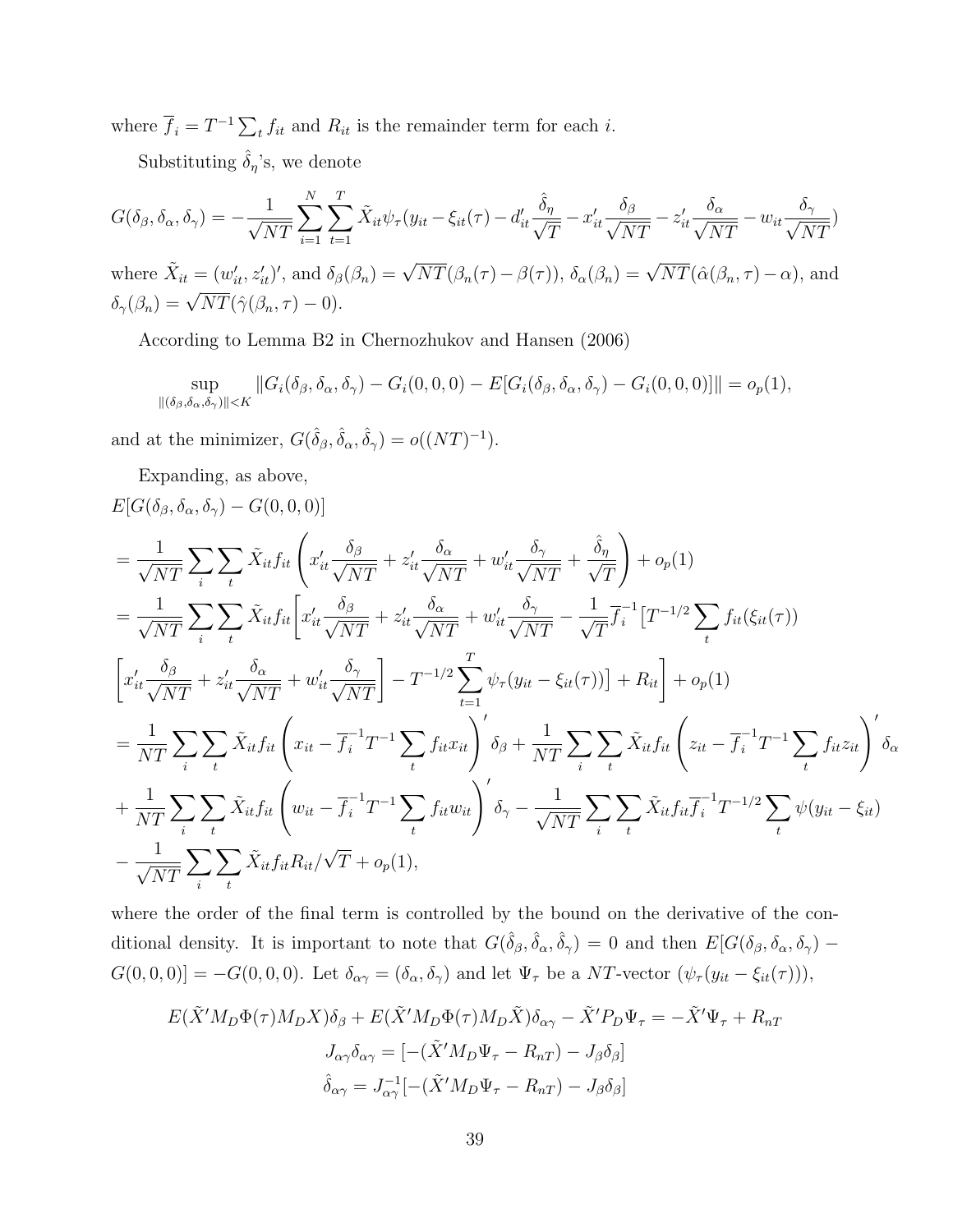where

$$
M_D = I - P_D
$$
  
\n
$$
P_D = D(D'\Phi(\tau)D)^{-1}D\Phi(\tau)
$$
  
\n
$$
J_{\alpha\gamma} = E(\tilde{X}'M_D\Phi(\tau))M_D\tilde{X}
$$
  
\n
$$
J_{\beta} = E(\tilde{X}'M_D\Phi(\tau)M_DX)
$$

and

$$
R_{nT} = \frac{1}{\sqrt{NT}} \sum_{i=1}^{N} \sum_{t=1}^{T} \tilde{X}_{it} f_{it} R_{it} / \sqrt{T} + o_p(1).
$$

Let  $[\bar{J}'_{\alpha}, \bar{J}'_{\gamma}]'$  be the conformable partition of  $J_{\alpha\gamma}^{-1}$ , then

$$
\hat{\delta}_{\gamma} = \bar{J}_{\gamma}[-(\tilde{X}'M_D\Psi_{\tau} - R_{nT}) - J_{\beta}\delta_{\beta}] \tag{43}
$$

$$
\hat{\delta}_{\alpha} = \bar{J}_{\alpha}[-(\tilde{X}'M_{D}\Psi_{\tau} - R_{nT}) - J_{\beta}\delta_{\beta}].
$$
\n(44)

The remainder term  $R_{nT}$  has a dominant component that comes from the Bahadur representation of the  $\eta$ 's. By A1 and A5, we have for a generic constant K

$$
R_{nT} = T^{-1/4} \frac{K}{\sqrt{N}} \sum_{i=1}^{N} R_{i0} + o_p(1).
$$

The analysis of Knight (2001) shows that the summands converge in distribution, that is as  $T \to \infty$  the remainder term  $T^{1/4} R_{it} \stackrel{d}{\to} R_{i0}$ , where  $R_{i0}$  are functionals of Brownian motions with finite second moment. Therefore, independence of  $y_{it}$ , and condition A6 ensure that the contribution of the remainder is negligible. Thus (43) and (34) simplify to

$$
\hat{\delta}_{\gamma} = \bar{J}_{\gamma}[-(\tilde{X}'M_D\Psi(\tau)) - J_{\beta}\delta_{\beta}]
$$
  

$$
\hat{\delta}_{\beta} = J_{\beta}[-(\tilde{X}'M_D\Psi(\tau)) - J_{\beta}\delta_{\beta}].
$$

By consistency,  $wp \to 1$ 

$$
\hat{\delta}_{\beta} = \min_{\delta_{\beta} \in B_n(\beta(\tau))} \hat{\delta}_{\gamma} (\delta_{\beta})' A \hat{\delta}_{\gamma} (\delta_{\beta}),
$$

assuming that  $\hat{\delta}'_{\gamma} A \hat{\delta}_{\gamma}$  is continuous in  $\delta_{\beta}$ , and from the first order condition

$$
\hat{\delta}_{\beta} = -[J'_{\beta}\bar{J}_{\gamma}A\bar{J}_{\gamma}J_{\beta}]^{-1}[J'_{\beta}\bar{J}_{\gamma}A\bar{J}_{\gamma}(\tilde{X}'M_{D}\Psi)].
$$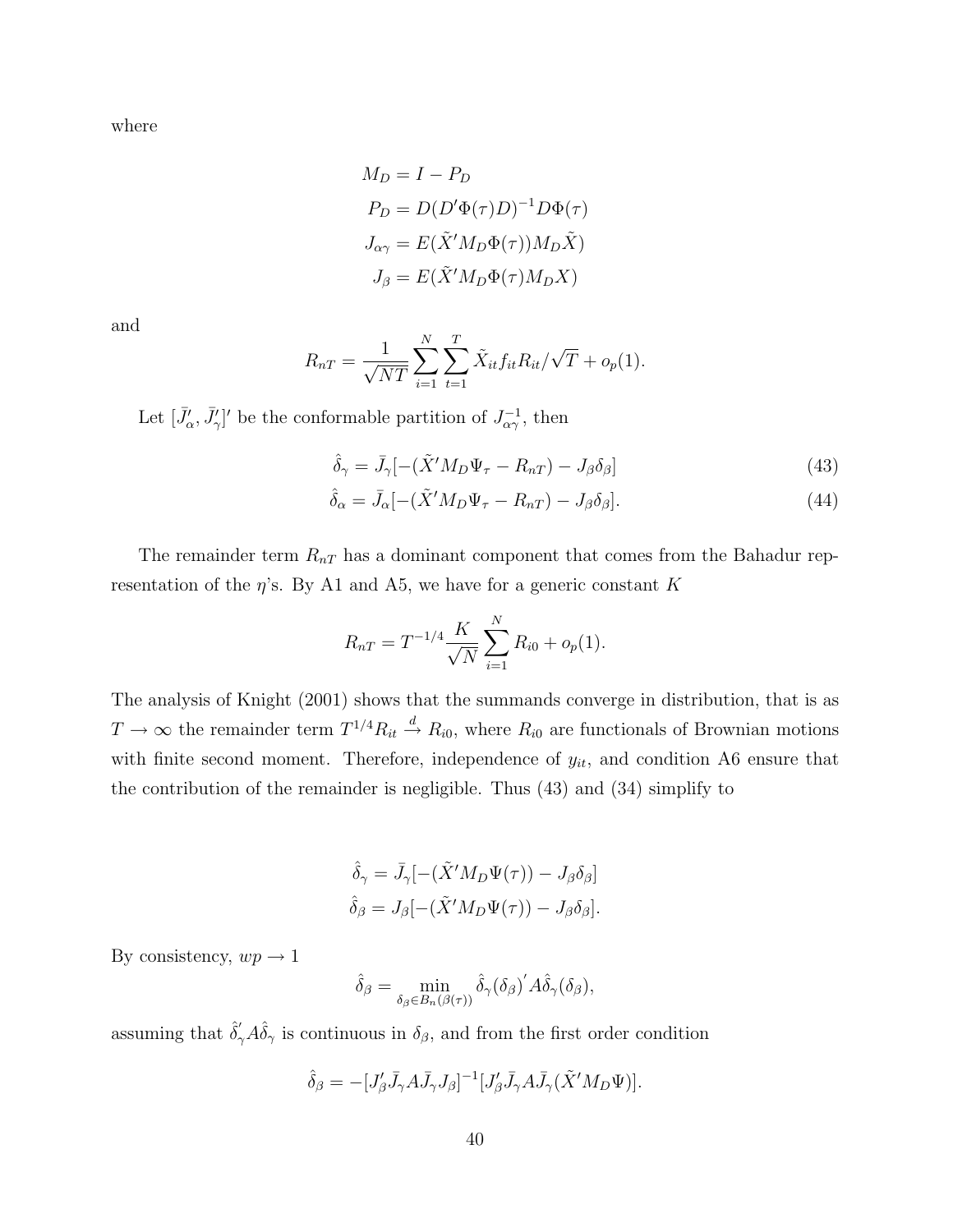Substituting  $\hat{\delta}_{\beta}$  back in  $\delta_{\alpha}$  we obtain

$$
\hat{\delta}_{\alpha} = -\bar{J}_{\alpha} [(\tilde{X}'M_{D}\Psi) - J_{\beta}[J'_{\beta}\bar{J}_{\gamma}A\bar{J}_{\gamma}J_{\beta}]^{-1}J'_{\beta}\bar{J}_{\gamma}A\bar{J}_{\gamma}(\tilde{X}'M_{D}\Psi)]
$$
  
= 
$$
-\bar{J}_{\alpha} [(I - J_{\beta}[J'_{\beta}\bar{J}_{\gamma}A\bar{J}_{\gamma}J_{\beta}]^{-1}J'_{\beta}\bar{J}_{\gamma}A\bar{J}_{\gamma})(\tilde{X}'M_{D}\Psi)].
$$

It is also important to analyze  $\hat{\delta}_{\gamma}$ . Thus, replacing  $\hat{\delta}_{\beta}$  in  $\delta_{\gamma}$ 

$$
\hat{\delta}_{\gamma} = -\bar{J}_{\gamma} [(\tilde{X}'M_D\Psi) - J_{\beta}[J'_{\beta}\bar{J}_{\gamma}A\bar{J}_{\gamma}J_{\beta}]^{-1}J'_{\beta}\bar{J}_{\gamma}A\bar{J}_{\gamma}(\tilde{X}'M_D\Psi)]
$$
  
= 
$$
-\bar{J}_{\gamma} [(I - J_{\beta}[J'_{\beta}\bar{J}_{\gamma}A\bar{J}_{\gamma}J_{\beta}]^{-1}J'_{\beta}\bar{J}_{\gamma}A\bar{J}_{\gamma})(\tilde{X}'M_D\Psi)].
$$

By condition A3, using the fact that  $\bar{J}_{\gamma}J_{\beta}$  is invertible

$$
\hat{\delta}_{\gamma} = 0 + O_p(1) + o_p(1).
$$

Noticing that under assumptions A1-A6,  $\Psi \stackrel{d}{\rightarrow} N(0,\omega)$ , where  $\omega = \tau(1-\tau)$ . Neglecting the remainder term, and using the definition of  $\delta_{\beta}$  and  $\delta_{\alpha}$  we have

$$
\sqrt{NT}(\hat{\theta} - \theta) \stackrel{d}{\rightarrow} N(0, \Omega), \quad \Omega = (K', L')' S(K', L')
$$

where  $S = \tau (1 - \tau) E[VV']$ ,  $V = \tilde{X}' M_D$ ,  $K = (J'_{\beta} H J_{\beta})^{-1} J_{\beta} H$ ,  $H = \bar{J}'_{\gamma} A[\beta(\tau)] \bar{J}_{\gamma}$ ,  $L = \bar{J}_{\alpha} M$ ,  $M = I - J_{\beta}K.$ 

Г

## References

- Abrevaya, J., and C. M. Dahl (2008): "The Effects of Birth Inputs on Birthweight: Evidence From Quantile Estimation on Panel Data," Journal of Business and Economic Statistics, 26, 379–397.
- Almeida, H., M. Campello, and M. S. Weisbach (2004): "The Cash Flow Sensitivity of Cash," Journal of Finance, 59, 1777–1804.
- Alti, A. (2003): "How Sensitive Is Investment to Cash Flow When Financing Is Frictionless?," Journal of Finance, 58, 707–722.
- Alvarez, J., and M. Arellano (2003): "The Time Series and Cross-Section Asymptotics of Dynamic Panel Data Estimators," Econometrica, 71, 1121–1159.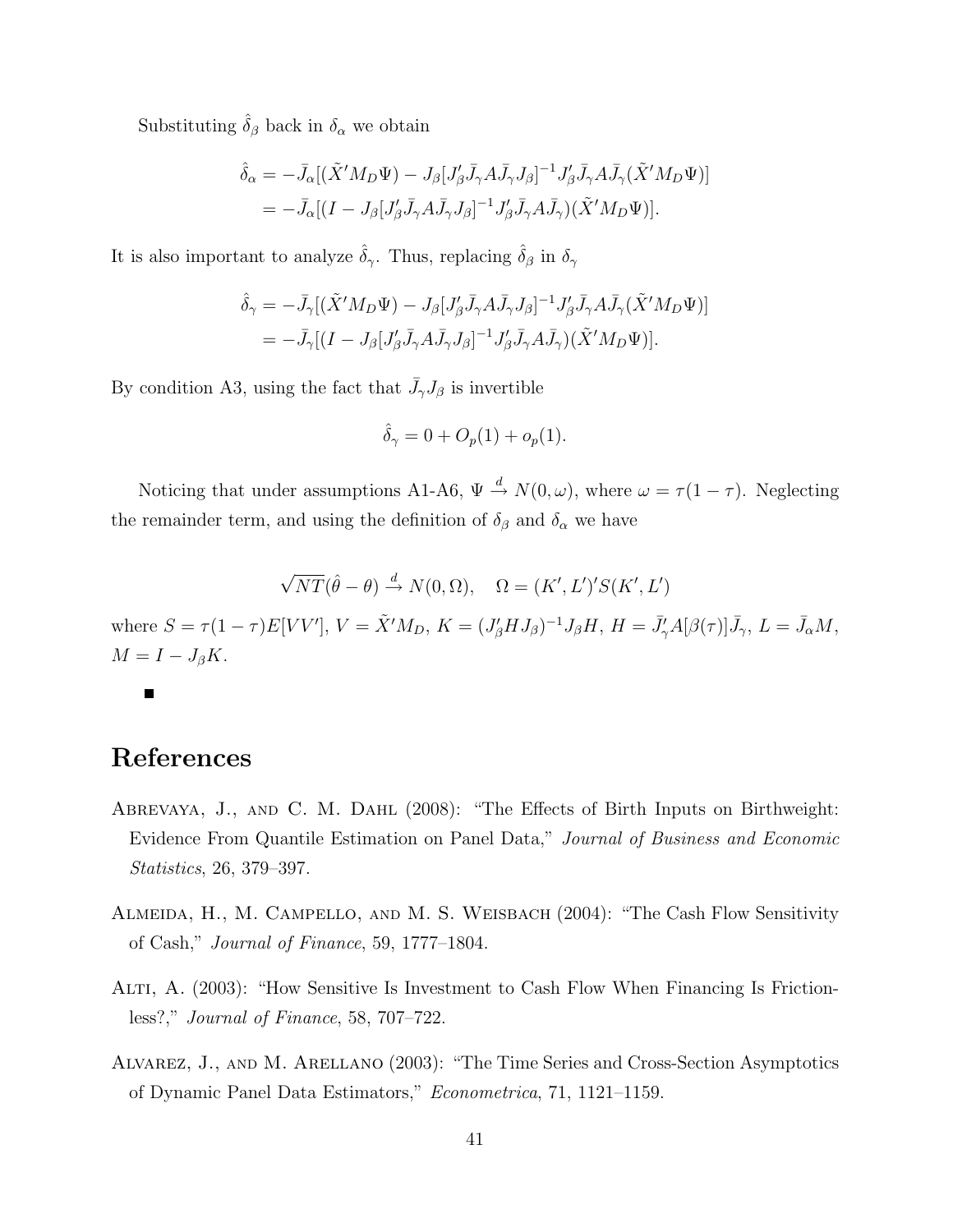- AMBROSETTI, A., AND G. PRODI (1995): A Primer of Nonlinear Analysis, Cambridge Studies in Advanced Mathematics, vol. 34. Cambridge University Press, Cambridge, Massachusetts.
- Andrews, D. W. K. (1993): "Tests for Parameter Instability and Structural Change with Unknown Change Point," Econometrica, 61, 821–856.
- Angrist, J., V. Chernozhukov, and I. Fernandez-Val (2006): "Quantile Regression Under Misspecification, with an Application to the U.S. Wage Structure," *Econometrica*, 74, 539–573.
- ARELLANO, M., AND J. HAHN (2005): "Understanding Bias in Nonlinear Panel Models: Some Recent Developments," Mimeo, CEMFI.
- BERTRAND, M., AND A. SCHOAR (2003): "Managing With Style: The Effect Of Managers On Firm Policies," Quarterly Journal of Economics, 118, 1169–1208.
- Bester, C. A., and C. Hansen (2007): "A Penalty Function Approach to Bias Reduction in Non-Linear Panel Models with Fixed Effects," Journal of Business and Economic Statistics, forthcoming.
- BIORN, E. (1992): "Econometrics of Panel Data with Measurement Errors," in *Econometrics* of Panel Data: Theory and Applications, ed. by L. Matyas, and P. Sevestre, pp. 1322–1393. Kluwer.
- Biorn, E. (2000): "Panel Data with Measurement Errors: Instrumental Variables and GMM Procedures Combining Levels and Differences," Econometric Reviews, 19, 391–424.
- Blundell, R., S. Bond, M. Devereux, and F. Schiantarelli (1992): "Investment and Tobin's Q: Evidence from Company Panel Data," Journal of Econometrics, 51, 233– 257.
- CHAMBERLAIN, G. (1982): "Multivariate Regression Models for Panel Data," *Journal of* Econometrics, 18, 5–46.
- Chernozhukov, V., and C. Hansen (2005): "An IV Model of Quantile Treatment Effects," Econometrica, 73, 245–261.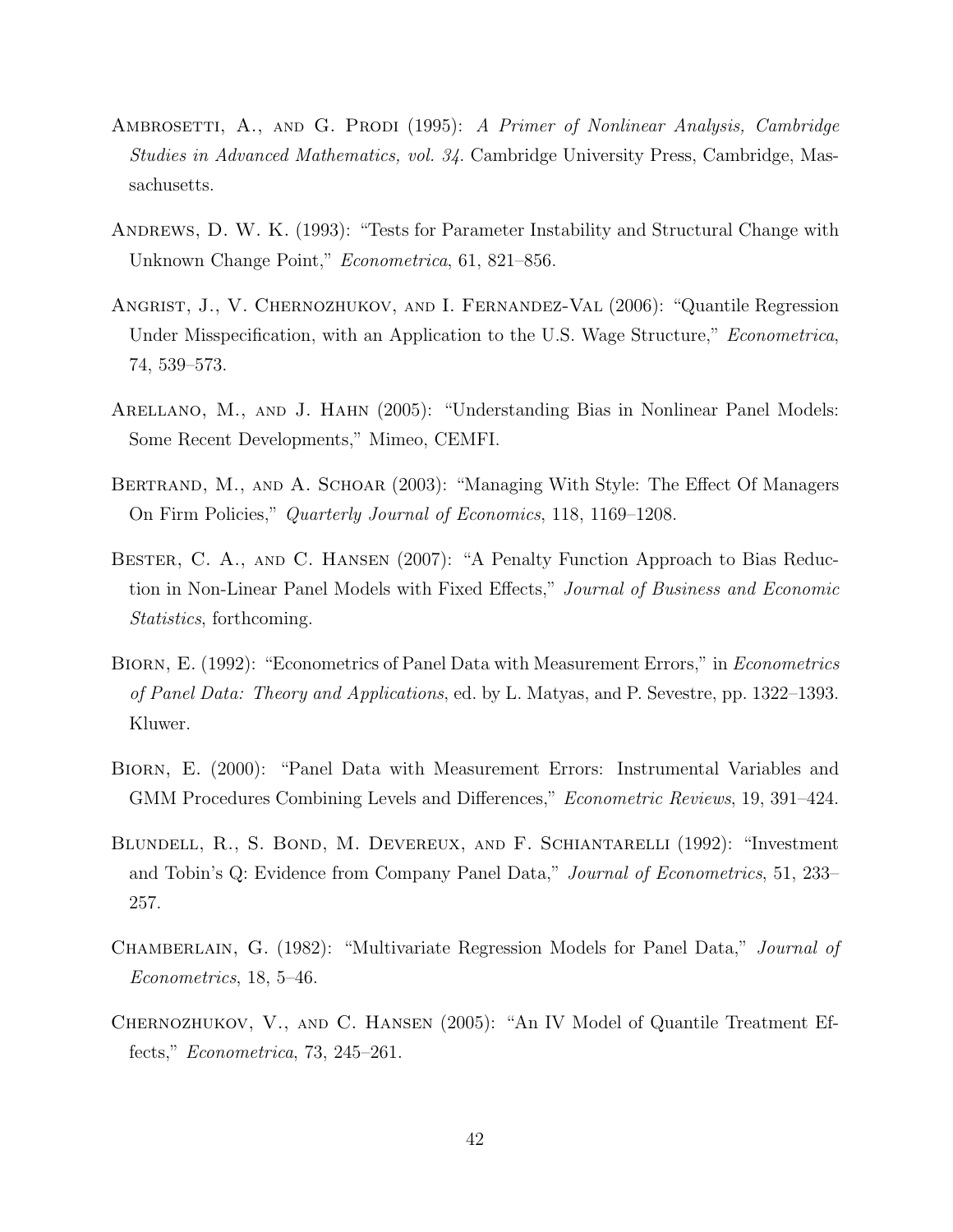(2006): "Instrumental Quantile Regression Inference for Structural and Treatment Effects Models," Journal of Econometrics, 132, 491–525.

- (2008): "Instrumental Variable Quantile Regression: A Robust Inference Approach," Journal of Econometrics, 142, 379–398.
- Chesher, A. (2001): "Parameter Approximations for Quantile Regressions with Measurement Error," Working Paper CWP02/01, Department of Economics, University College London.
- CHIRINKO, R. S. (1993): "Multiple Capital Inputs, Q, and Investment Spending," Journal of Economic Dynamics and Control, 17, 907–928.
- DeLong, D. M. (1981): "Crossing Probabilities for a Square Root Boundary By a Bessel Process," Communications in Statistics, Part A - Theory and Methods, 10, 2197–2213.
- ERICKSON, T., AND T. M. WHITED (2000): "Measurement Error and the Relationship between Investment and q," Journal of Political Economy, 108, 1027–1057.
- GERACI, M., AND M. BOTTAI (2007): "Quantile Regression for Longitudinal Data Using the Asymmetric Laplace Distribution," Biostatistics, 8, 140–154.
- GRILICHES, Z., AND J. A. HAUSMAN (1986): "Errors in Variables in Panel Data," Journal of Econometrics, 31, 93–118.
- GUTENBRUNNER, C., AND J. JURECKOVA (1992): "Regression Rank Scores and Regression Quantiles," The Annals of Statistics, 20, 305–330.
- HAHN, J., AND G. M. KUERSTEINER (2002): "Asymptotically Unbiased Inference for a Dynamic Panel Model with Fixed Effects When both n and T are Large," *Econometrica*, 70, 1639–1657.
- Hahn, J., and W. Newey (2004): "Jackknife and Analytical Bias Reduction for Nonlinear Panel Models," Econometrica, 72, 1295–1319.
- HE, X., AND Q.-M. SHAO (2000): "On Parameters of Increasing Dimensions," *Journal of* Multivariate Analysis, 73, 120–135.
- HSIAO, C. (1992): "Nonlinear Latent Variables Models," in *Econometrics of Panel Data:* Theory and Applications, ed. by L. Matyas, and P. Sevestre, pp. 242–261. Kluwer.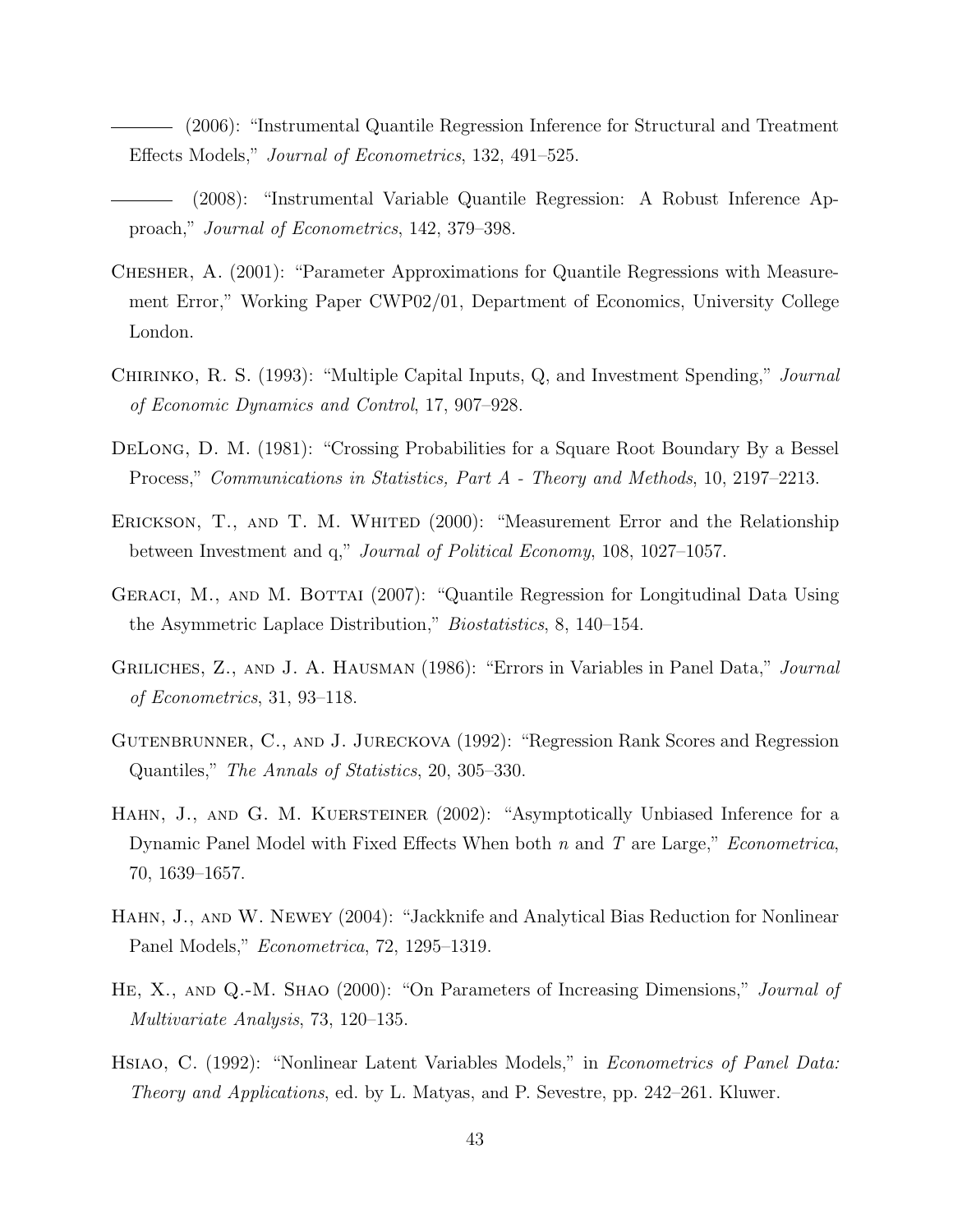(2003): Analysis of Panel data. Cambridge University Press, Cambridge, Massachusetts, 2d edn.

- Hsiao, C., M. H. Pesaran, and A. K. Tahmiscioglu (2002): "Maximum Likelihood Estimation of Fixed Effects Dynamic Panel Data Models Covering Short Time Periods," Journal of Econometrics, 109, 107–150.
- Hsiao, C., and G. Taylor (1991): "Some Remarks on Measurement Errors and the Identification of Panel data Models," Statistica Neerlandica, 45, 187–194.
- Knight, K. (2001): "Comparing Conditional Quantile Estimators: First and Second order Considerations," Mimeo.
- KOENKER, R. (2004): "Quantile Regression for Longitudinal Data," Journal of Multivariate Analysis, 91, 74–89.
- KOENKER, R., AND G. W. BASSETT (1978): "Regression Quantiles," *Econometrica*, 46, 33–49.
- (1982a): "Robust Tests for Heteroscedasticity Based on Regression Quantile," Econometrica, 50, 43–61.
- (1982b): "Tests of Linear Hypothesis and  $l_1$  Estimation," *Econometrica*, 50, 1577– 1584.
- Koenker, R., and K. Hallock (2000): "Quantile Regression an Introduction," Manuscript, University of Illinois at Urbana-Champaign.
- Koenker, R., and J. A. F. Machado (1999): "Godness of Fit and Related Inference Processes for Quantile Regression," Journal of the American Statistical Association, 94, 1296–1310.
- KOENKER, R., AND Z. XIAO (2006): "Quantile Autoregression," Journal of the American Statistical Association, 101, 980–990.
- LAMARCHE, C. (2006): "Robust Penalized Quantile Regression Estimation for Panel Data," Mimeo.
- (2008): "Penalized Quantile Regression Estimation for a Model with Endogenous Individual Effects," Mimeo.